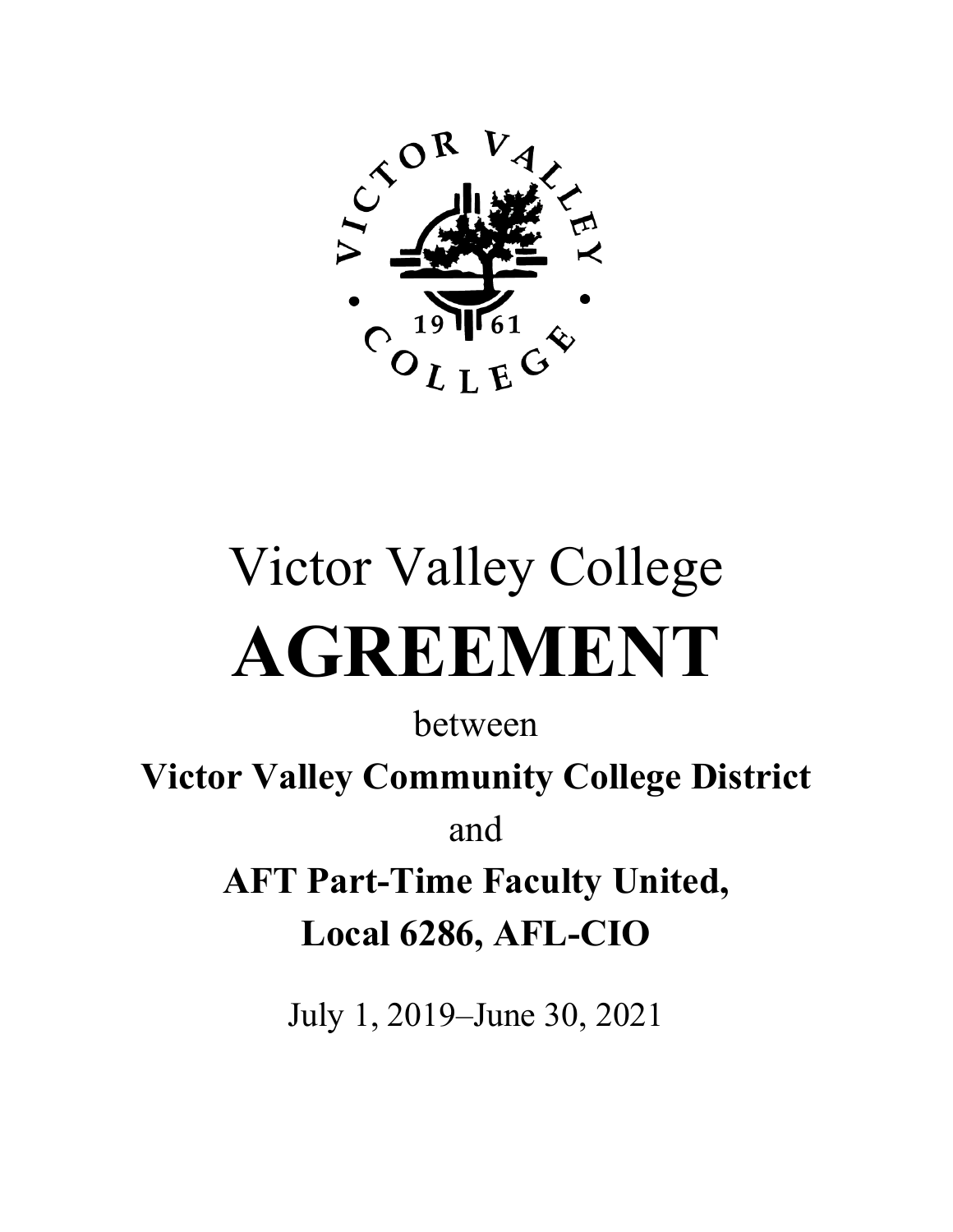#### **TABLE OF CONTENTS**

#### **ARTICLES**

| Page           |  |
|----------------|--|
|                |  |
|                |  |
| $\overline{3}$ |  |
|                |  |
|                |  |
|                |  |
|                |  |
|                |  |
|                |  |
|                |  |
|                |  |
|                |  |
|                |  |
|                |  |
|                |  |
|                |  |
|                |  |
|                |  |
|                |  |
|                |  |
|                |  |
|                |  |
|                |  |
|                |  |
|                |  |
|                |  |
|                |  |
|                |  |
|                |  |
|                |  |
|                |  |
|                |  |
|                |  |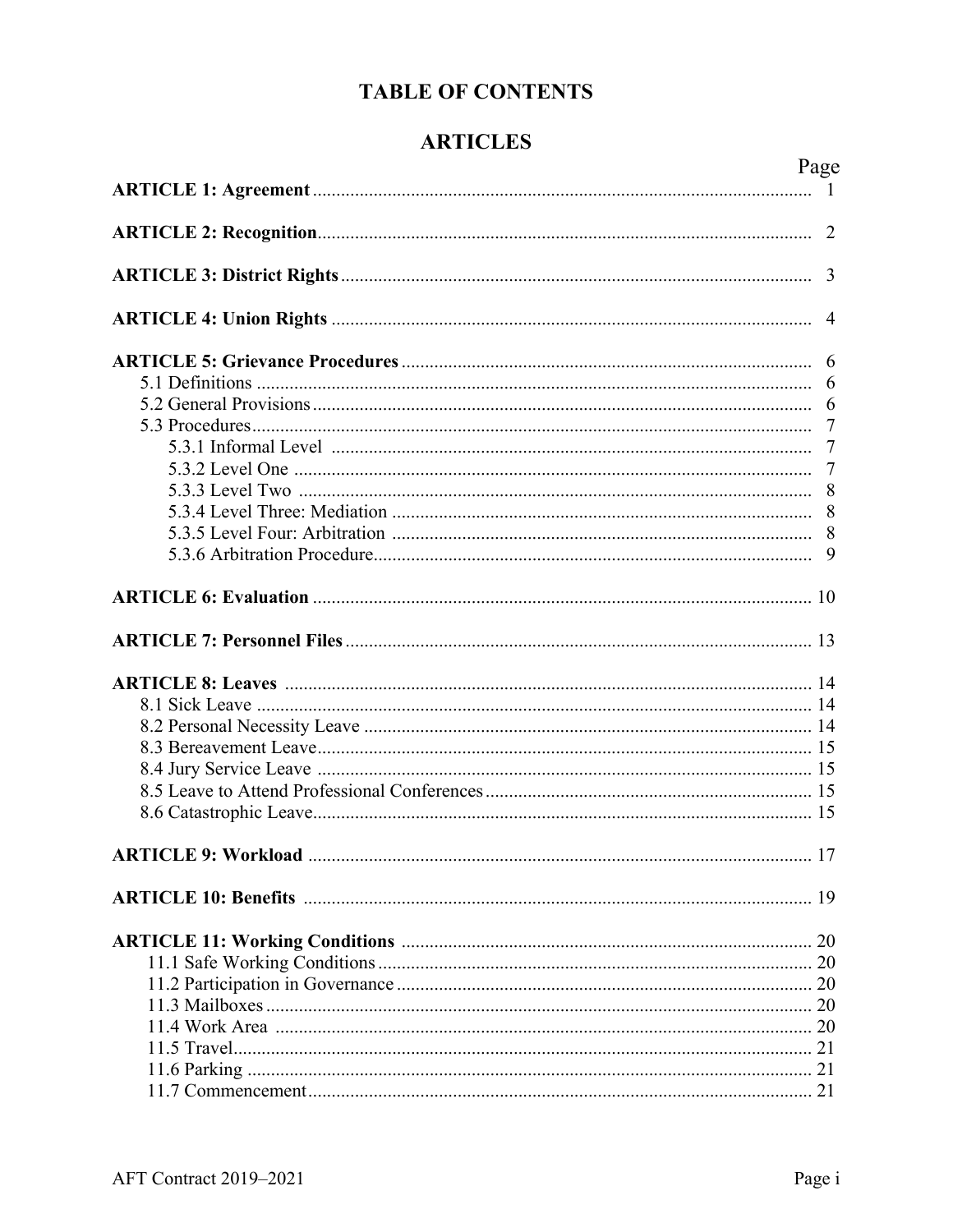| 12.2.3 Acceptable Degrees and Units for Placement or Lateral Moves  23 |  |
|------------------------------------------------------------------------|--|
|                                                                        |  |
|                                                                        |  |
|                                                                        |  |
|                                                                        |  |
|                                                                        |  |
|                                                                        |  |
|                                                                        |  |
|                                                                        |  |
|                                                                        |  |
|                                                                        |  |
|                                                                        |  |
|                                                                        |  |
|                                                                        |  |
|                                                                        |  |
|                                                                        |  |
|                                                                        |  |
|                                                                        |  |
|                                                                        |  |
|                                                                        |  |
|                                                                        |  |
|                                                                        |  |
|                                                                        |  |
|                                                                        |  |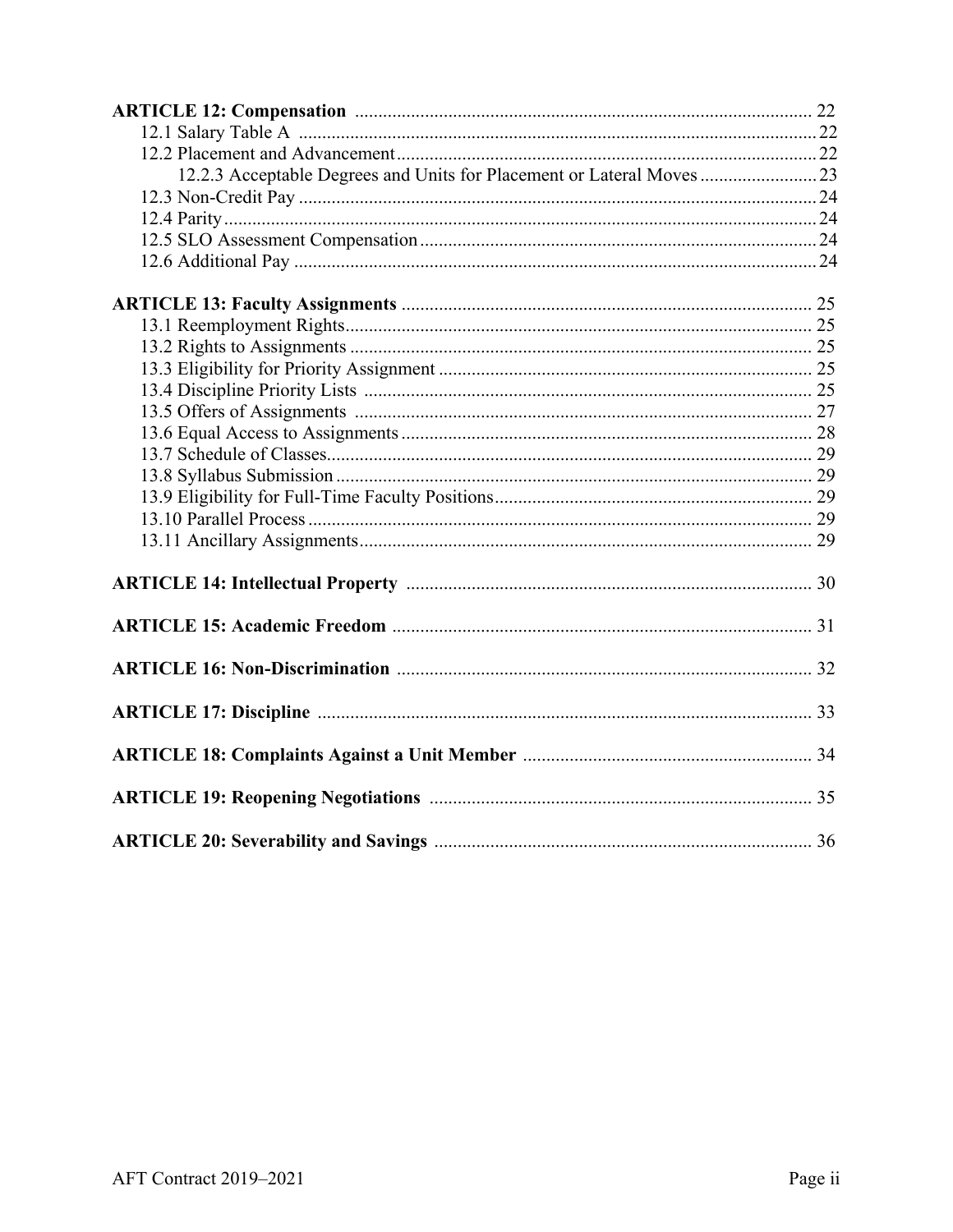#### **ARTICLE 1: Agreement**

- 1.1 The Articles and provisions herein constitute a bilateral and binding Agreement between the Victor Valley Community College District (the "District") and the AFT Part-Time Faculty United, Local6286, CFT/AFT, AFL-CIO (the "AFT Part-Time Faculty United" or "Union").
- 1.2 This Agreement is entered into pursuant to the Educational Employment Relations Act (the ''EERA"), Government Code §3540 et seq. The parties recognize and agree that this Agreement and its implementation fall within the jurisdiction of the Public Employment Relations Board (the "PERB") as established by the EERA.
- 1.3 This Agreement, when ratified and executed by each party hereto, shall constitute the sole agreement between them. Any modification or amendment of this Agreement shall be made by and between the parties hereto in writing and executed by each party thereto.
- 1.4 This Agreement shall become effective July 1, 2019 and shall remain in full force and effect up to and including June 30, 2021.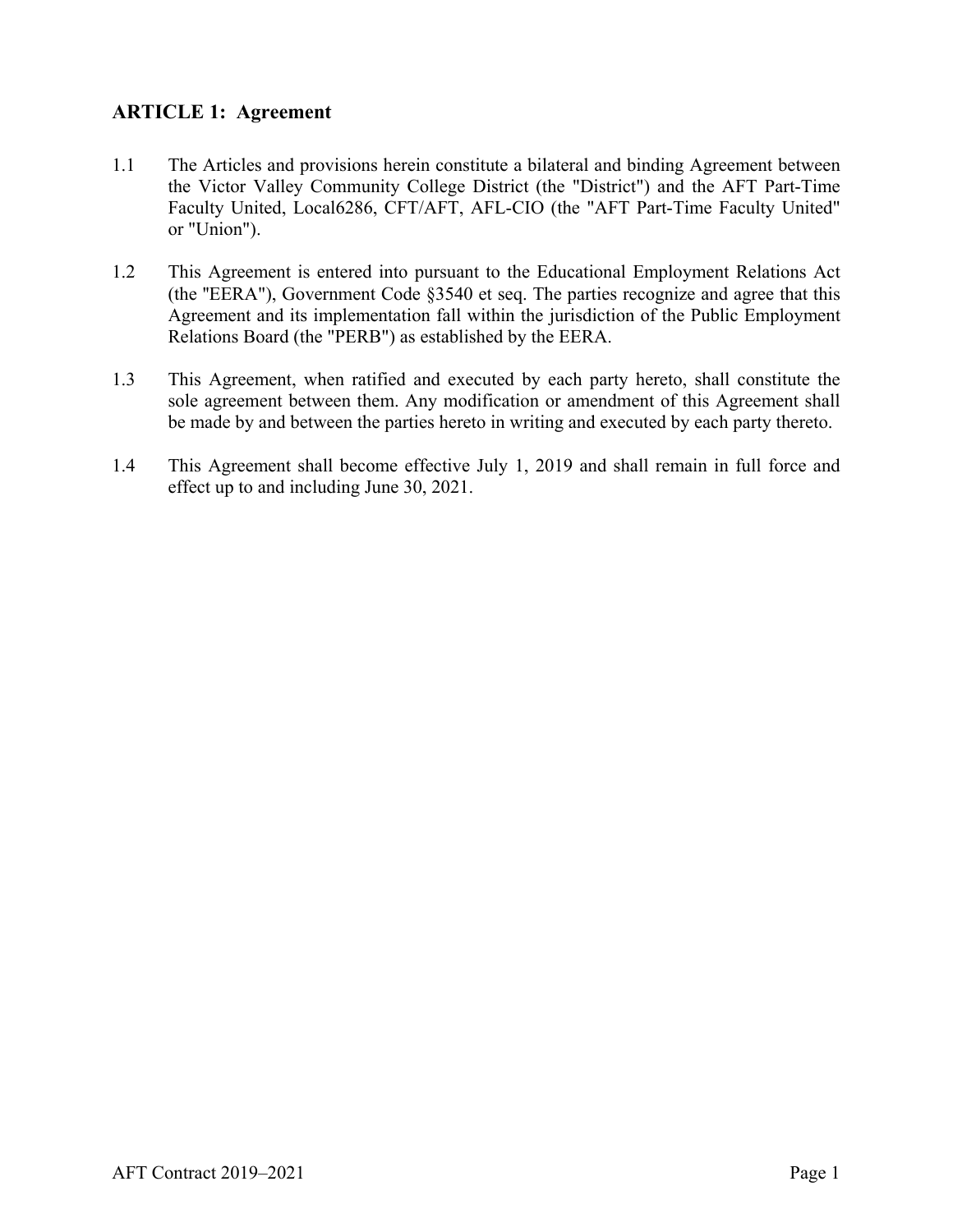#### **ARTICLE 2: Recognition**

- 2.1 The District recognizes AFT Part-Time Faculty United as the exclusive bargaining agent and representative of the Part-Time Faculty Bargaining Unit effective June 2, 2004.
- 2.2 The Part-Time Faculty Bargaining Unit is described in the PERB Certification of Representation in Case No. LA-RR-1101-E, name as amended August 26, 2004 LA-AC-59-E. "Unit Members" shall mean all members of the Bargaining Unit, individually or collectively.
	- 2.2.1 The Part-Time Faculty Bargaining unit shall include only part-time faculty teaching sixty-seven percent (67%) or less of a full-time load either for credit or non-credit. This includes the part-time faculty assignment portion of classified employees who teach and all part-time counselors and part-time librarians not included in the full-time faculty contract.
	- 2.2.2 The Part-Time Faculty Bargaining unit shall exclude all management, supervisory, classified (with the exception of teaching assignments performed by classified employees), and confidential employees and all full-time or pro-rata permanent or tenured faculty, contract or non-tenured faculty, full-time temporary faculty paid on the regular and contract faculty salary schedule, substitutes, and lab supervisors.
- 2.3 Unit Members on an authorized leave of absence remain members of the Bargaining Unit during such leaves of absence. Leaves of absences are not authorized beyond the conclusion of the contracted semester/session in which they were granted.
- 2.4 Any dispute between the District and AFT Part-Time Faculty United as to whether any new or revised position is to be included within or excluded from the Bargaining Unit shall be submitted to the exclusive jurisdiction of the Public Employment Relations Board ("PERB").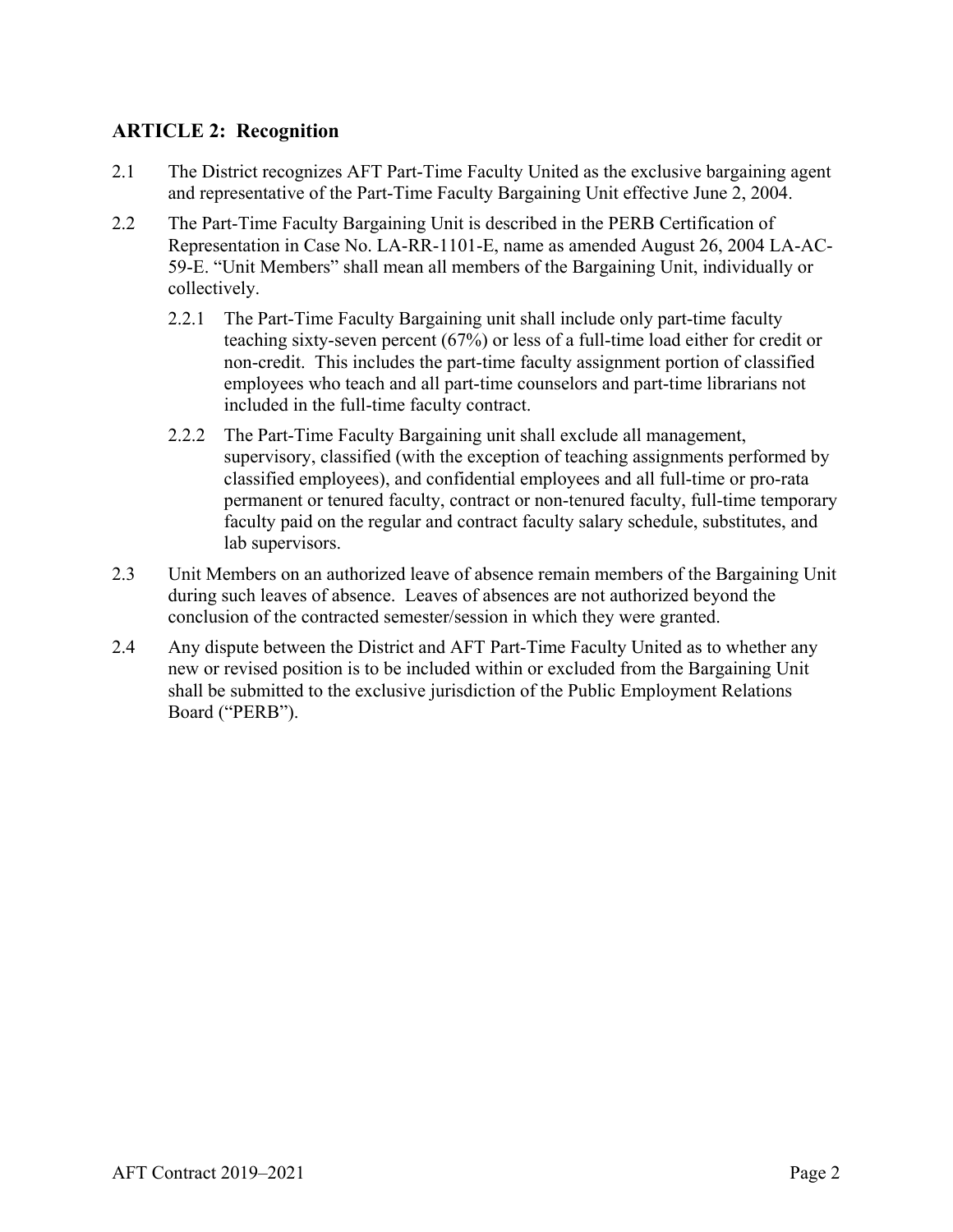#### **ARTICLE 3: District Rights**

- 3.1 All matters not specifically enumerated as within the scope of representation in Government Code 3543.2 or not limited by the express terms of other Articles of this Agreement are reserved to the District. It is agreed that such reserved rights include, but are not limited to, the Board's sole right to manage the District and direct the work of its employees; to determine the level, means, and kinds of services provided; to determine the staffing patterns and the number of kinds of personnel required; to determine its organization; to determine assignment and location thereof; to determine performance standards; to decide on the building, location, or modification of a facility; to determine the budget and methods of raising revenue; to determine educational objectives and policies; to determine the time and hours of operation of District facilities; to sub-contract work or operations except where expressly forbidden by law; to maintain order and efficiency; to determine rules applicable to employees; to hire, assign, evaluate, promote, discipline, layoff, and transfer employees. All other rights of management not expressly limited by the clear and explicit language of this Agreement are also expressly reserved to the District even though not enumerated above. The exercise of any right reserved to the District herein in a particular manner or the non-exercise of any such right shall not be deemed a waiver of the District's right or preclude the District from exercising the right in a different manner. The right to determine or decide any of the foregoing shall also include the right to implement, supplement, change, modify, or discontinue, in whole or in part, temporarily or permanently in any such areas.
- 3.2 It is not the intention of the parties, in setting forth the above-mentioned rights of management, to detract or diminish in any way the consultation rights of the Union as set forth in Government Code Section 3543.2. However, such rights are not part of this Agreement, and it is the parties' intention that the provisions of the other Articles of this Agreement constitute the only contractual limitation upon the District's right.
- 3.3 Any dispute arising out of or in any way connected with either the existence of or the exercise of any of the rights of the District set forth above, or any other rights of the District not expressly limited by the language of this Agreement, is not subject to the Grievance Procedure contained in this Agreement.
- 3.4 The District retains the right to amend, modify, or rescind policies and practices set forth in the Agreement in cases of emergency. An emergency is a sudden, generally unexpected occurrence or occasion requiring immediate action that affects District facilities or equipment or otherwise involves an act of God or specific governmental order requiring the District to make certain action or refrain from taking certain action.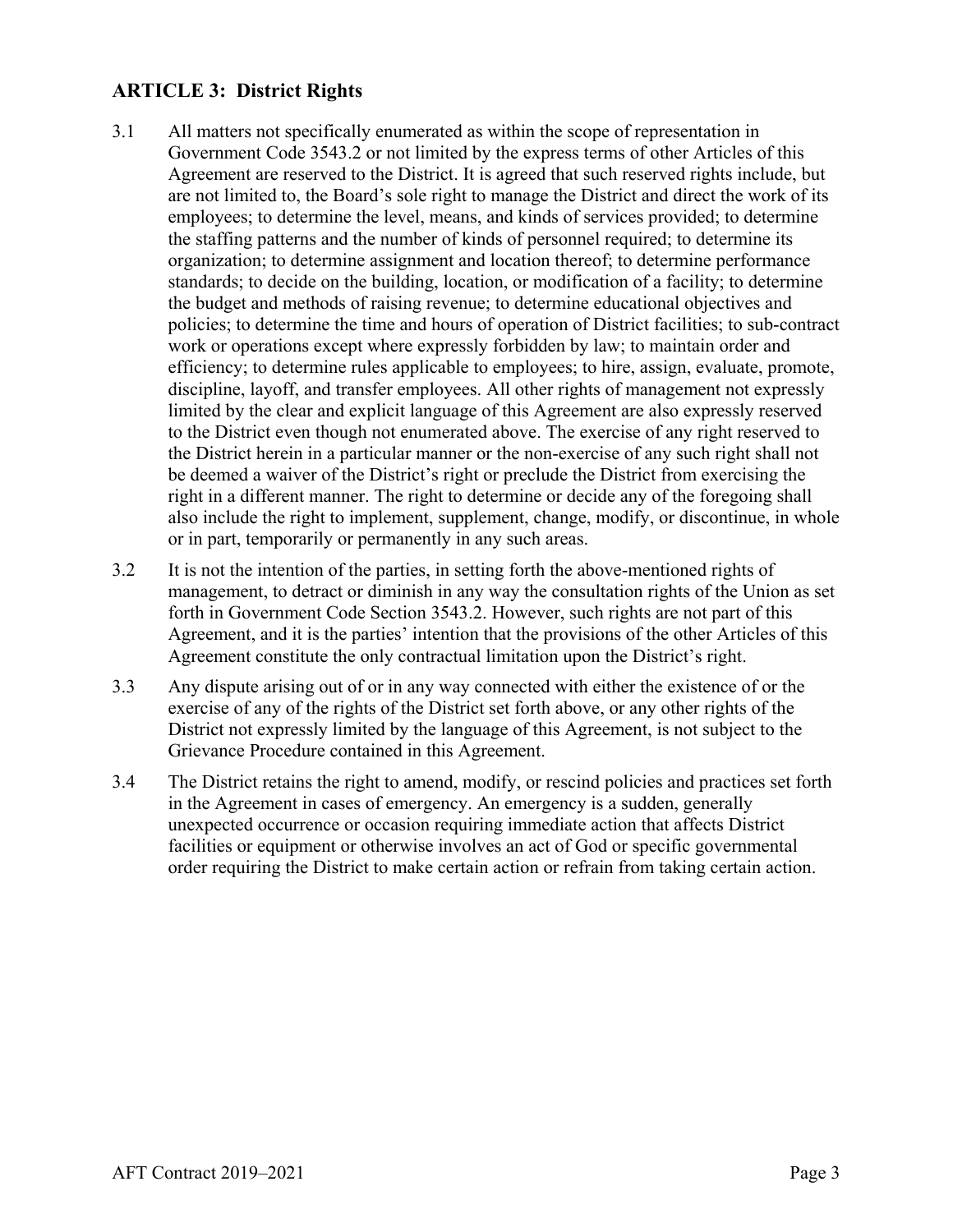#### **ARTICLE 4: Union Rights**

- 4.1 A reasonable number of AFT Part-Time Faculty United representatives shall have the right of access to areas in which employees work so long as the representatives do not interfere with the work performance of any employee. AFT Part-Time Faculty United representatives may not have access to classrooms during class time for Union business or may not disrupt the learning and/or work environment.
- 4.2 Six bulletin boards shall be designated for the exclusive use of AFT Part-Time Faculty United at the following locations/buildings: Vocational Education, Gym, Academic Commons, Allied Health, Liberal Arts, and the Advanced Technology Center (ATC). Items posted on this and other campus bulletin boards shall only contain official business of AFT Part-Time Faculty United.
- 4.3 All items to be posted by the Union on other campus bulletin boards shall bear the date of posting and the designation of AFT Part-Time Faculty United and shall be removed by AFT Part-Time Faculty United no later than ten (10) days from the posting date. A copy of any posted materials shall be provided to the superintendent/president on the same day the item is posted.
- 4.4 A mailbox in the mailroom/staffroom, located in the same building as the AFT office, shall be provided for exclusive use of AFT Part-Time Faculty United.
- 4.5 Communications placed by AFT Part-Time Faculty United in institutional mailboxes shall bear the designation of AFT Part-Time Faculty United.
- 4.6 AFT Part-Time Faculty United will pay for its own supplies.
- 4.7 AFT Part-Time Faculty United shall be permitted free office space on the main campus.
- 4.8 AFT Part-Time Faculty United shall be permitted the use of other facilities and equipment subject to District policies and procedures governing their use. AFT Part-Time Faculty United may schedule the occasional use of classrooms and meeting facilities in the same manner as do other campus organizations and college departments, divisions, and committees. For such uses, the Union shall follow the same procedures for scheduling and use of campus facilities as are required of other campus organizations and college departments, divisions, and committees.
- 4.9 Upon request, AFT Part-Time Faculty United shall be provided existing District information and documents that are available to the public. In addition, the District shall provide to AFT Part-Time Faculty United existing documents and data necessary for the purposes of negotiations, administration of this Agreement, processing of grievances, and representation of the members of the Bargaining Unit. Such materials include, but are not limited to, existing financial reports and audits, rosters of all personnel, budget plans and projections, allocation of state and federal funds, and student enrollment data. Union requests for information not contained in existing documents can be submitted in writing. The District need not provide the requested information when to do so would be overly burdensome. If the District agrees to provide the information, AFT Part-Time Faculty United will bear the cost associated with complying with the request. The District shall provide AFT Part-Time Faculty United with an estimated date of completion.
- 4.10 In satisfaction of the requirements of Chapter 10.7 of Division 4 of Title 1 of the Government Code, during the regular semesters, the District shall provide a cumulative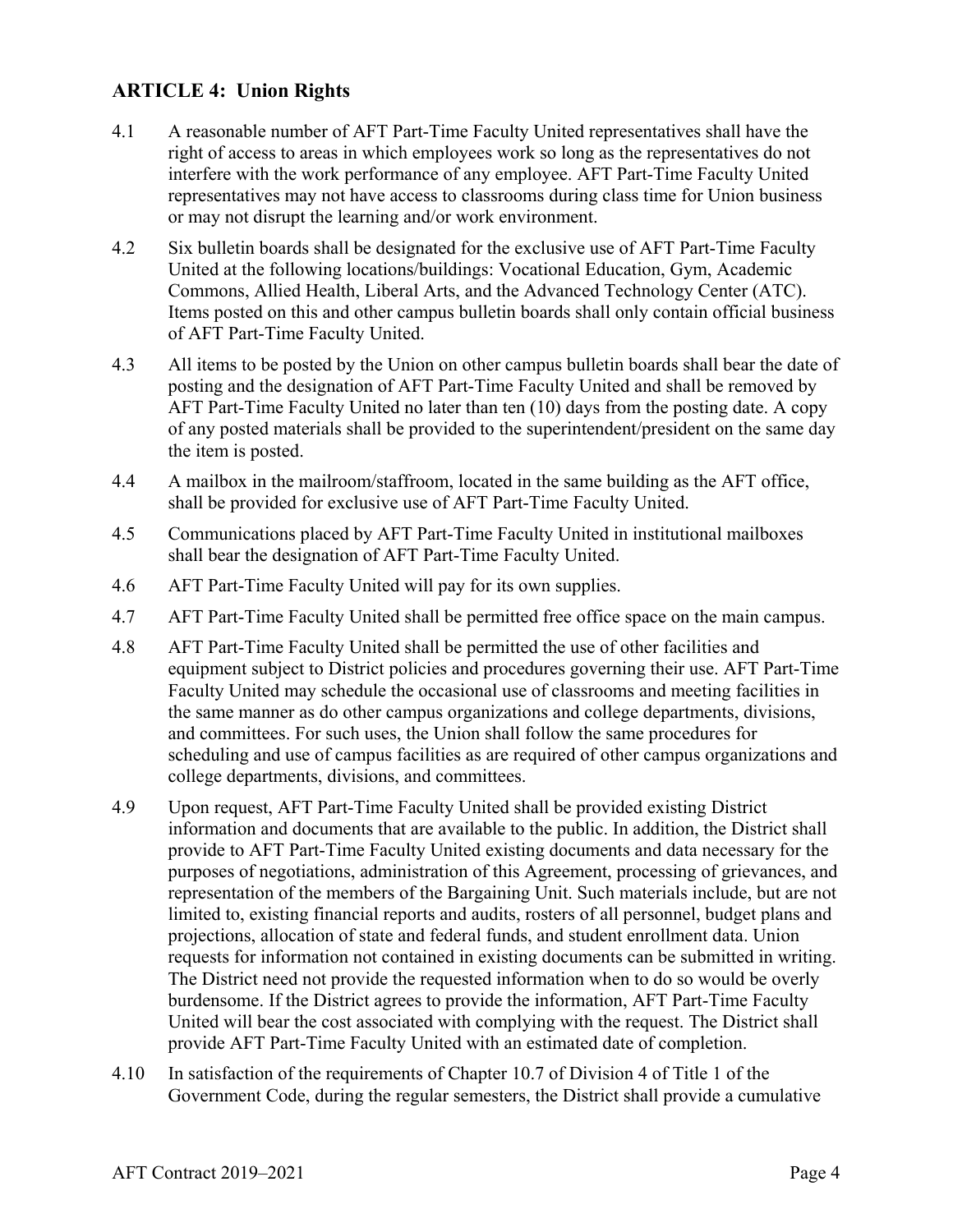total of 540 hours of compensation per semester to such Unit Members as may be designated by the Union for purposes of meeting and negotiation and the processing of grievances. Such Unit Members shall be compensated at their appropriate hourly rate on the part-time faculty schedule. Such compensation shall be considered as payment for professional ancillary activities and shall not be used for purposes of calculating eligibility for contract or regular status under the "sixty-seven percent law." (Education Code Sec. 87482.5(c).) Not later than the first day of each semester, AFT Part-Time Faculty United will provide the Office of Human Resources and the Office of Payroll & Benefits with a list of such designated Unit Members and the number of hours of compensation awarded to each pursuant to this section. AFT Part-Time Faculty United shall promptly notify the District should subsequent changes be necessary. If an AFT Part-Time Faculty United designated representative must miss a class due to union business, the representative shall contact the appropriate dean so that every effort can be made to avoid a class cancellation.

- 4.11 By the end of the fifth week of each term, the District shall provide in electronic form to AFT Part-Time Faculty United the names, addresses, telephone numbers, e-mail address, and discipline(s) of all part-time faculty employed that term. Upon AFT Part-Time Faculty United's request, within two (2) days the Deans shall provide the assignment information for all individuals requested for specified time periods. In addition, at the close of each pay period, the District shall provide AFT Part-Time Faculty United with a list (in electronic form) of all part-time faculty paid during that pay period.
- 4.12 At least once each month, designated representatives of the District and AFT Part-Time Faculty United shall meet on a mutually agreed upon date, place, and time for the purpose of reviewing the administration of this Agreement and for the purpose of resolving any problems that may arise. Representatives of AFT Part-Time Faculty United may submit agenda items for discussion. The agenda will be prepared by the District and mutually agreed upon by both parties.
- 4.13 For those college-wide committees that have full-time union representation, the part-time faculty union shall also have representation.
- 4.14 The District shall post this Agreement on the District Web site and also make it available in PDF format for download from that Web site. The Office of Human Resources shall provide each newly hired part-time faculty member with instructions on how to find the Agreement on the District Web site. A unit member may obtain a printed copy of this Agreement by submitting a written request to the Office of Human Resources.
- 4.15 The District shall provide AFT Part-Time Faculty United with electronic access to current board policies on the District Web site.
- 4.16 Payroll Deductions The District shall make the appropriate deduction from each bargaining unit member's monthly wages unless otherwise instructed by the AFT-PTFU leadership. Any unit member who is paying dues through deduction may stop making those payments as stated in the Authorization for Dues Withholding from Earnings section of the Federation membership form.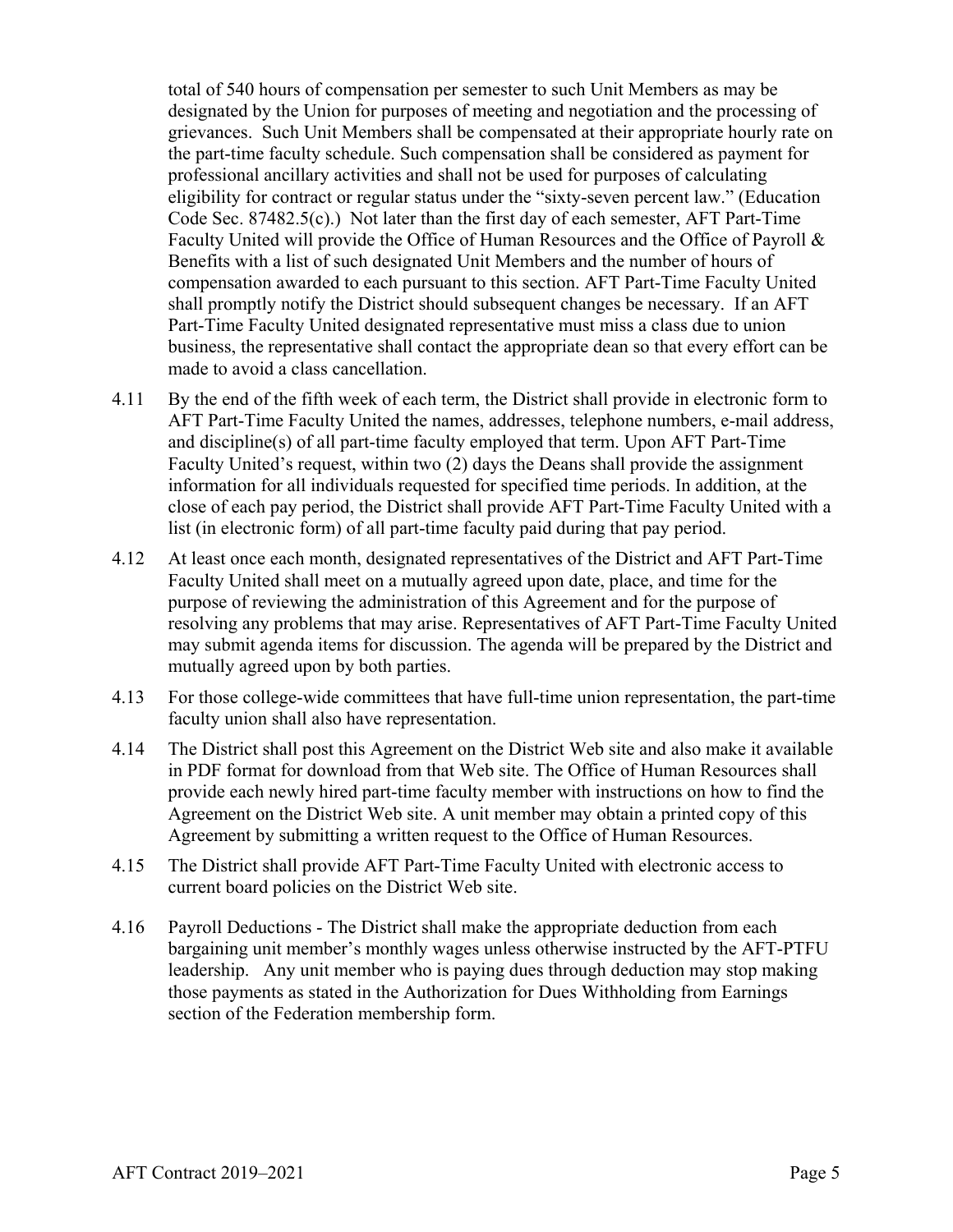#### **ARTICLE 5: Grievance Procedure**

#### 5.1 Definitions

- 5.1.1 "Grievant:" a "grievant" is the Union (AFT PTFU), a unit member, or a group of unit members who allege a violation, misinterpretation, or misapplication of one or more specific sections of this Agreement.
- 5.1.2 "Grievance:" a "grievance" is an allegation that there has been a violation, misinterpretation, or misapplication of one or more specific sections of this Agreement.
- 5.1.3 "Working day:" for the purposes of this article, a "working day" is defined as any calendar day that the College's business offices are open and classes are being held. Working days do not include holidays or weekends.
- 5.2 General Provisions
	- 5.2.1 The District and AFT Part-Time Faculty United agree that a reasonable effort will be made by the District and the unit member(s) to resolve the grievance(s) in an informal manner at the lowest possible level.
	- 5.2.2 Each party involved in a grievance shall act in a timely manner so that the grievance may be resolved promptly. However, with the written consent of the Union and the District, the time limits for any level may be extended. The right to grieve the incident is forfeited when AFT PTFU fails to adhere to the time limits. If the District fails to respond within the time limits, the grievance will proceed to the next level in the grievance process.
	- 5.2.3 The Grievance and Appeal Form appears in Appendix B. The form requires that the grievant must specify the precise section(s) of this Agreement which have been violated, misinterpreted, or misapplied and requires the grievant to specify a requested remedy.
	- 5.2.4 The grievance process may not be used to challenge the termination or nonrenewal of an assignment unless a violation, misinterpretation, or misapplication of Article 13 is alleged.
	- 5.2.5 The grievant shall have the right to be present at the meeting for each level of the grievance procedure. All parties shall make every effort to schedule grievance meetings at mutually convenient times. A grievance meeting shall not be scheduled during the time the grievant is required to be present in class.
	- 5.2.6 Grievances of a similar or like nature may be joined as a single grievance upon the written mutual consent of the grievants involved and the District. Should the grievances be consolidated, the final grievance decision shall be binding upon all parties to the consolidated grievance.
	- 5.2.7 In adjusting the grievance, the grievant and the District shall have equal access to any documents and District records not otherwise protected from access by law. Access to the personnel file of the grievant by the Union will be permitted only where the Union has the written authorization of the grievant.
	- 5.2.8 All grievance documents and/or files shall be maintained in a section of the Human Resources filing system separate from the personnel files. Access to grievance documents shall be limited to District personnel charged with the processing of grievances, the grievant, and AFT Part-Time Faculty United representatives with written authorization by the grievant.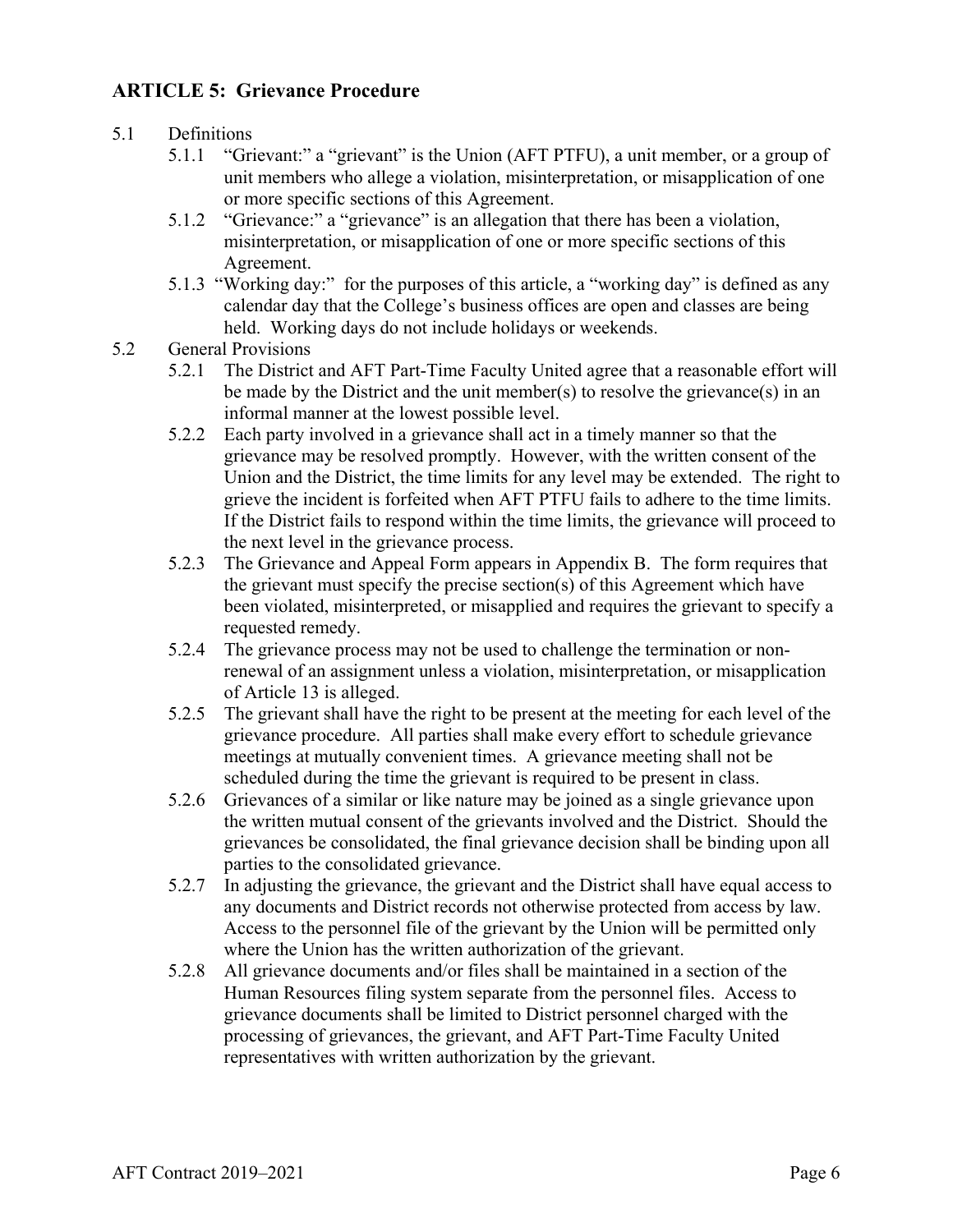- 5.2.9 No reprisals of any kind shall be taken by the District or AFT Part-Time Faculty United against any grievant or other participant in the grievance procedure by reason of such participation.
- 5.2.10 Other than AFT Part-Time Faculty United no other person or organization may represent the grievant. However, a bargaining unit member may file a grievance on his/her own behalf and incur any costs. With the exception of arbitration, the grievant shall be allowed to process and attend every step of the grievance procedure.
- 5.2.11 The grievant shall be accompanied by AFT Part-Time Faculty United at all grievance meetings unless representing himself/herself. In situations in which the grievant has chosen to represent him/herself, the District shall not agree to a final resolution of the grievance until AFT Part-Time Faculty United has received a copy of the grievance and the proposed settlement and has been given the opportunity to file a response to the matter within ten (10) working days of that receipt. Such settlements shall not be precedents for other disputes, except by written agreement between the District and the Union.
- 5.2.12 The Manager or Dean shall forward all documentation related to the grievance to the Vice Presidents of Instruction and Human Resources.
- 5.3 Procedures
	- 5.3.1 Informal
		- 5.3.1.1 Within fifteen (15) working days after the alleged acts or omissions giving rise to the complaint or after the grievant should reasonably have known of the alleged act or omission giving rise to the complaint, the grievant shall present the grievance to the grievance officer of AFT PTFU to determine if a grievance against the contract exists. If the complaint is a grievance, the grievant and AFT PTFU have five (5) days to schedule and hold a conference with the manager or dean. The grievance officer will accompany the grievant to the informal conference. If the grievant does not present the alleged grievance within the fifteen (15) working days noted above, the right to grieve the incident is forfeited.
		- 5.3.1.2 The Manager or Dean shall have five (5) working days to respond. If not resolved, the matter will be moved to Level One Grievance.
	- 5.3.2 Level One
		- 5.3.2.1 Formal Level I: within ten (10) working days after Manager or Dean responds, or should have responded, if the grievant is not satisfied, the grievant and the grievance officer will present the grievance in writing to the grievant's immediate Manager or Dean. The grievant shall deliver a copy of the Level One grievance to AFT Part-Time Faculty United. If the grievant does not present the grievance within the ten (10) working days noted above, the right to grieve the incident is forfeited.
		- 5.3.2.2 This grievance statement shall be a clear, concise statement of the alleged violation, misinterpretation, or misapplication of a specific article and section of this Agreement, the circumstances involved, the decision rendered at the informal conference, if any, and the specific remedy sought. The grievance shall be submitted on the Grievance Form.
		- 5.3.2.3 The immediate Manager or Dean shall communicate his/her decision in writing to the grievant and to AFT Part-Time Faculty United within ten (10) working days after receiving the Level One grievance.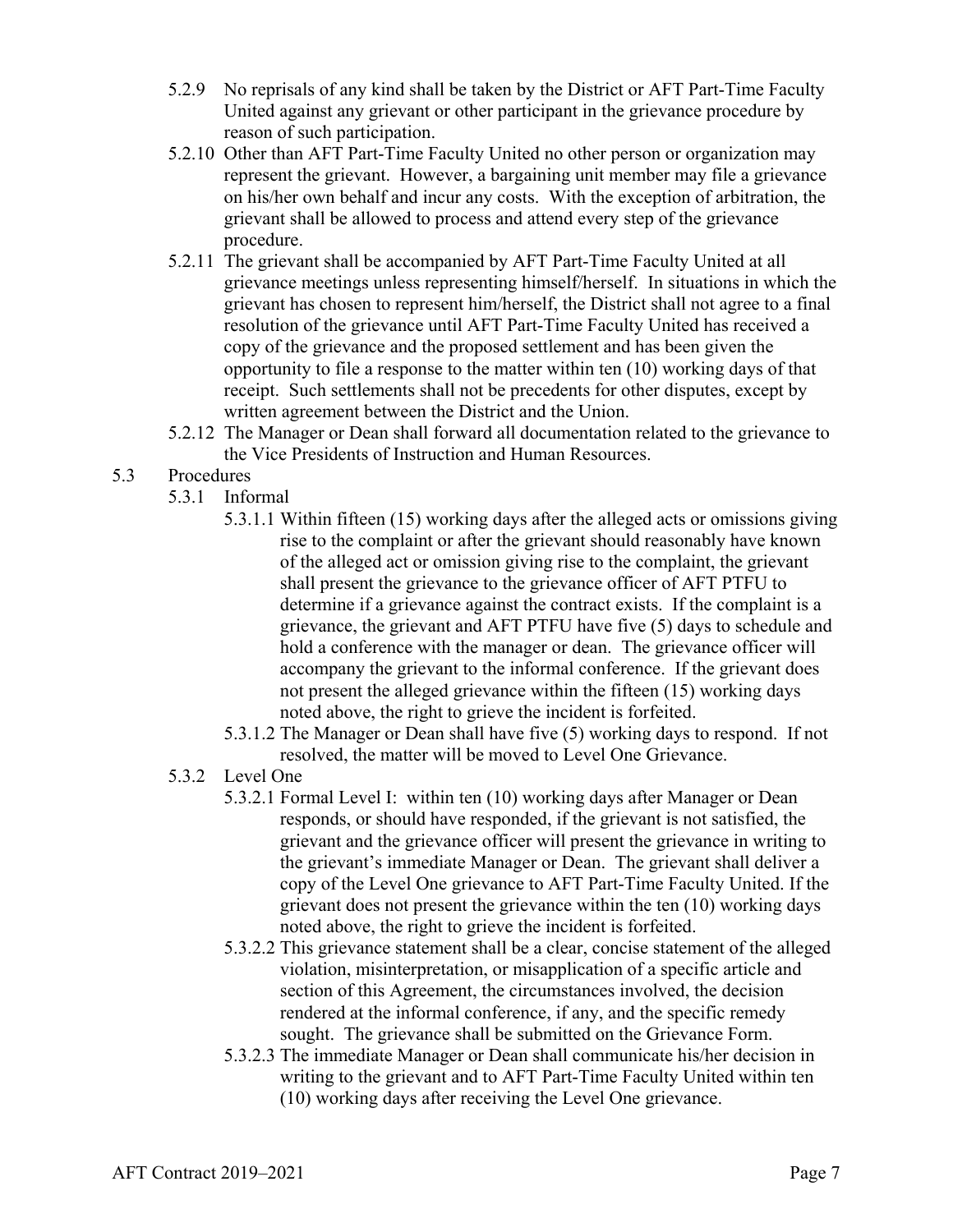#### 5.3.3 Level Two

- 5.3.3.1 In the event the grievant is not satisfied with the decision at Formal Level One, the grievant may, with the grievance officer, within ten (10) working days, appeal the decision in writing in a meeting with the Vice President of Instruction or his/her designee. The grievant shall deliver a copy of the Level Two grievance to AFT Part-Time Faculty United. This appeal shall include a copy of the original grievance, the decisions rendered, and the reasons for the appeal.
- 5.3.3.2 The Vice President of Instruction or designee shall communicate his/her decision in writing to the grievant and AFT Part-Time Faculty United within fifteen (15) working days after receiving the Level Two grievance.
- 5.3.4 Level Three: Mediation
	- 5.3.4.1 If the grievant is not satisfied with the decision at Level Two, at the grievant's option, he or she may, with the grievance officer, within ten (10) working days of the receipt of the decision on the grievance from Level Two, submit to AFT Part-Time Faculty United, a written request for mediation of the grievance. Upon notification from AFT PTFU, the Vice President of Human Resources shall, within ten (10) working days after the receipt of the written request, submit to the California State Mediation and Conciliation Services a request for the services of a mediator. AFT Part-Time Faculty United and the District shall jointly agree to the mediator selected.
	- 5.3.4.2 If a satisfactory resolution of the grievance is achieved by means of this mediation process, both parties to the grievance shall sign a written statement of the resolution to that effect and thus waive the right to further appeal the grievance.
- 5.3.5 Level Four: Arbitration
	- 5.3.5.1 If the grievance was submitted to mediation but the mediation process did not produce a mutually acceptable resolution, within ten (10) working days of the mediation meeting, the grievant may request, in writing, that the Union submit the matter to binding arbitration. Only AFT PTFU may make the decision to move the grievance forward to binding arbitration. The ability to move to binding arbitration is forfeited if the deadline to file is not met.
	- 5.3.5.2 If the decision of AFT PTFU is to move the grievance to binding arbitration, then within fifteen (15) working days following receipt of the written request for arbitration, the Union shall notify the District in writing that it is submitting the grievance to binding arbitration.
	- 5.3.5.3 AFT Part-Time Faculty United and the District shall attempt to agree upon an arbitrator. If no agreement can be reached, within 15 working days, the Vice President of Human Resources shall request a list of five (5) names from the California State Mediation and Conciliation Services to provide a roster of five names of persons experienced in hearing grievances in public agencies. Each party shall alternately strike a name until only one name remains. The order of striking shall be determined by lot. The remaining name shall be the arbitrator.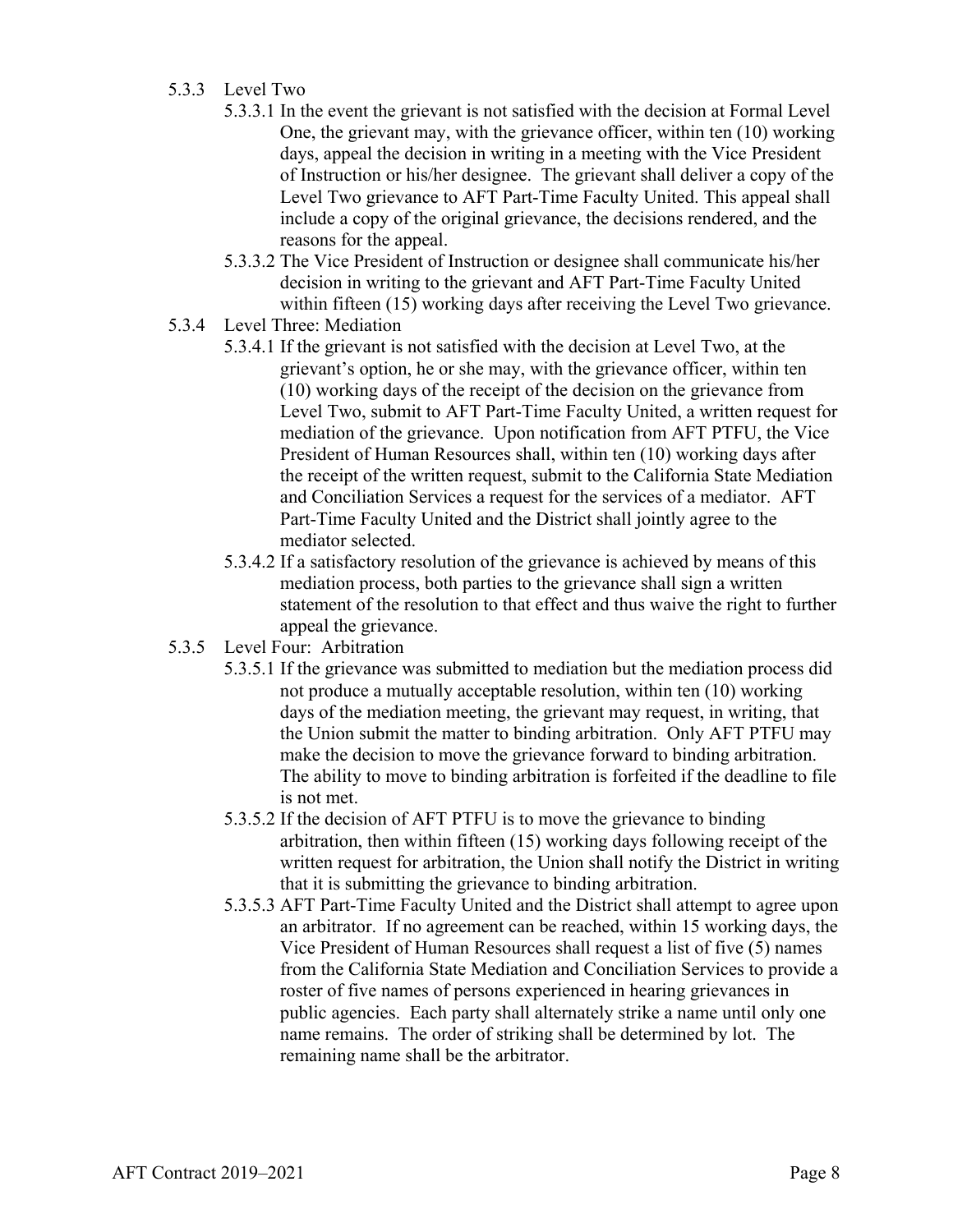#### 5.3.6 Arbitration Procedure

- 5.3.6.1 The arbitrator shall have no power to alter, amend, change, add to, or subtract from any of the terms of this Agreement, but shall determine only whether or not there has been a violation, misinterpretation, or misapplication of this Agreement. The decision of the arbitrator shall be based solely upon the evidence and arguments presented to him or her by the respective parties in the presence of each other and upon the arguments presented in briefs.
- 5.3.6.2 Either party may, at its own expense, cause the hearing to be recorded by a certified court reporter, and the other party may, at its own expense, receive a certified copy of the record so created, or the parties may bear the expense equally.
- 5.3.6.3 The arbitrator's decision shall be in writing and shall set forth all relevant findings of fact, reasoning, and conclusions on the issues submitted. The arbitrator shall be without power or authority to make any recommendation that requires the commission of an act prohibited by law or that violates the terms of this agreement. The findings, conclusion, and recommendation of the arbitrator shall be final and binding on both parties.
- 5.3.6.4 The cost of the services of the arbitrator will be borne equally by the District and Union. All other expenses shall be borne by the party incurring them.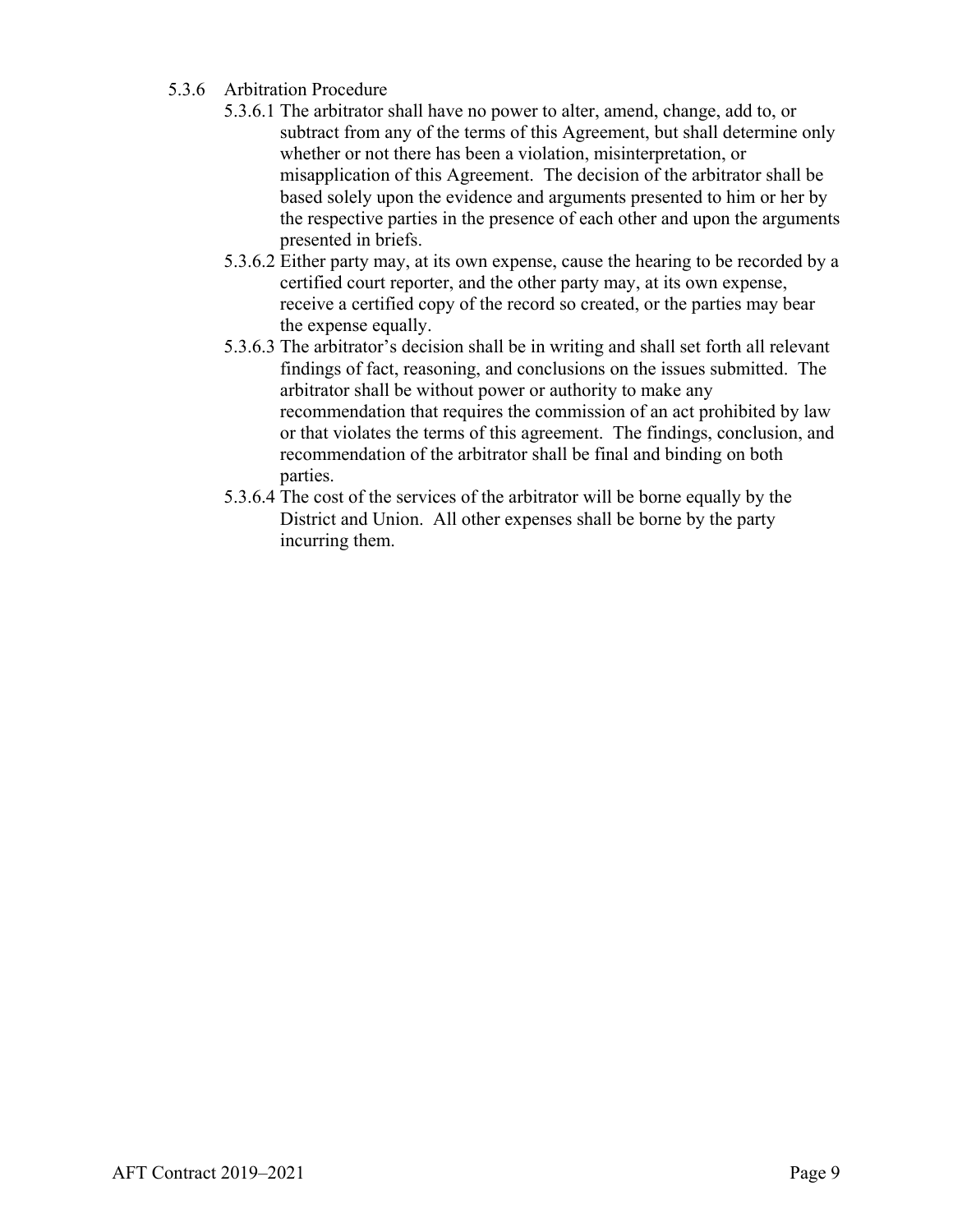#### **ARTICLE 6: Evaluation**

6.1 To assure the highest quality educational programs and services, Unit Members shall be observed and evaluated.

#### 6.2 Definitions

- 6.2.1 An "evaluatee" is the Unit Member being evaluated.
- 6.2.2 An "evaluator" shall be the Dean or Manager for the evaluatee. Per Education Code Section 87663(c), the evaluation shall include a peer review process.
- 6.2.3 A "peer reviewer" may be either a part-time or a full-time faculty member from the part-time faculty member's discipline or related discipline.
- 6.2.4 An "Observation" is a continuous period of not less than thirty (30) minutes during which the observer or peer reviewer observes the Unit Member in the performance of his or her duties. The Peer Observation Form will be used during the observation.
- 6.2.5 A "short-term" class is defined as any course less than eight (8) weeks.
- 6.2.6 A satisfactory final evaluation is defined as an average of 3.0 or higher as defined on the evaluation forms in Appendix B.
- 6.2.7 For the purpose of this article, a working day is defined as a day that the central administrative offices of the District are open for business and classes are being held.
- 6.2.8 The Dean prepares a "final evaluation report" that includes the observation report, a summary of student evaluations, and information regarding the adjunct faculty member's participation in the assessment and evaluation of Student Learning Outcomes as well as a description of how the unit member plans to use the results of the assessment of learning outcomes to improve teaching and learning.

#### 6.3 Scheduling and Frequency

- 6.3.1 A Unit Member who has not met the requirements to receive priority assignment as described in 13.3 shall be evaluated during the first regular semester of employment and during the third semester of employment.
- 6.3.2 A Unit Member may be observed any semester that the Unit Member is employed but not less than once in a four-semester period.
- 6.3.3 Observations for the purpose of evaluation must be held during any scheduled class or non-teaching assignment. An evaluatee shall be notified by the Dean or Manager five (5) working days in advance of an observation. The notification shall include a copy of a blank observation form (see Appendix B).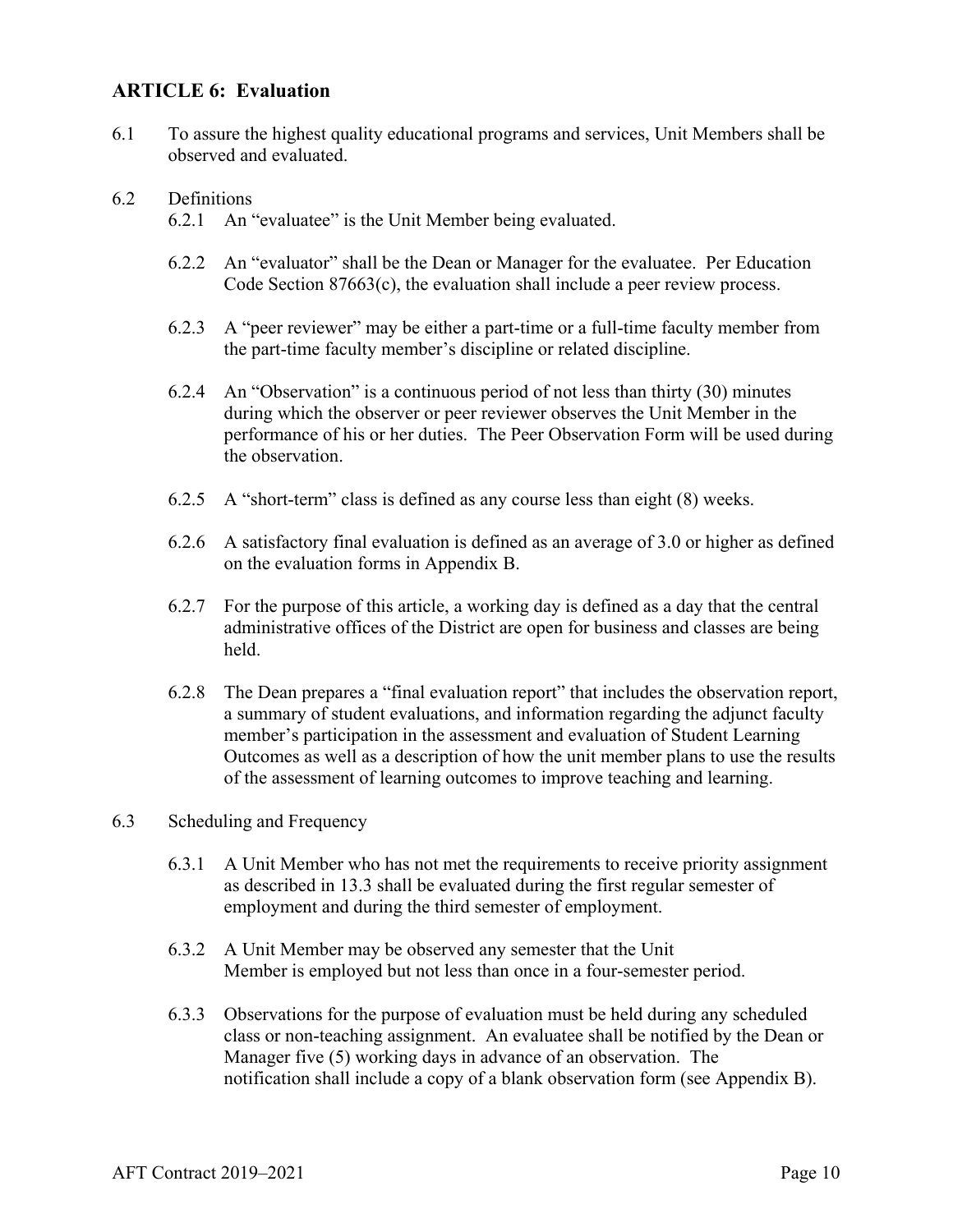- a) Observations for sixteen (16) week courses shall be conducted no earlier than the third  $(3<sup>rd</sup>)$  week of classes and no later than the thirteenth  $(13<sup>th</sup>)$  week of the semester.
- b) Observations for eight-week classes shall be conducted no earlier than the second  $(2<sup>nd</sup>)$  week of the class and no later than the sixth  $(6<sup>th</sup>)$  week of the class.

Observations for short-term classes, less than eight (8) weeks, shall be conducted after the first 20% and no later than 80% of class meetings. An evaluatee shall be notified by the Dean or Manager twenty-four (24) hours in advance of an observation.

- 6.3.4 Within five (5) days after discussing the observation with the reviewer, the evaluatee may also have the option of requesting a second observation by a different observer in the event that he or she has serious concerns with the initial observation.
- 6.3.5 The District reserves the right to make unannounced visits to the classroom or non-instructional worksite.
- 6.4 General Evaluation Procedures
	- 6.4.1 Unit Members shall be evaluated according to the criteria established by the District and the Union.
	- 6.4.2 The Unit Member shall also be notified that the evaluator or designee will conduct student evaluations of the Unit Member's performance. When student participation is less than 50% of the census enrollment, the evaluator shall take into account and consider when evaluating the Unit member that less than a majority of the students have provided feedback.
	- 6.4.3 As a peer reviewer, a part-time or full-time faculty within the Unit Member's discipline shall perform a classroom, library, or counseling observation of student contact activities for at least thirty (30) minutes. If a part-time or full-time faculty member from within the Unit Member's discipline is not available to perform the peer review, the District shall select a peer reviewer from a related discipline.
		- a) Participation for peer observation will be voluntary. When no volunteers are identified, the Dean can offer the assignment or conduct the observation themselves.
		- b) The observer will receive in the college mail (electronic or hard copy) the class observation form/peer review report (Appendix B).
		- c) Part-Time Faculty can volunteer to observe. Deans will assign Part-Time Faculty based on availability. When no volunteers are identified, the Dean can offer the assignment or conduct the observation themselves.
		- d) Peer reviewers will be paid sixty-five dollars (\$65) per peer observation. Compensation will be provided no later than the last regular payment within the semester in which the observation was completed.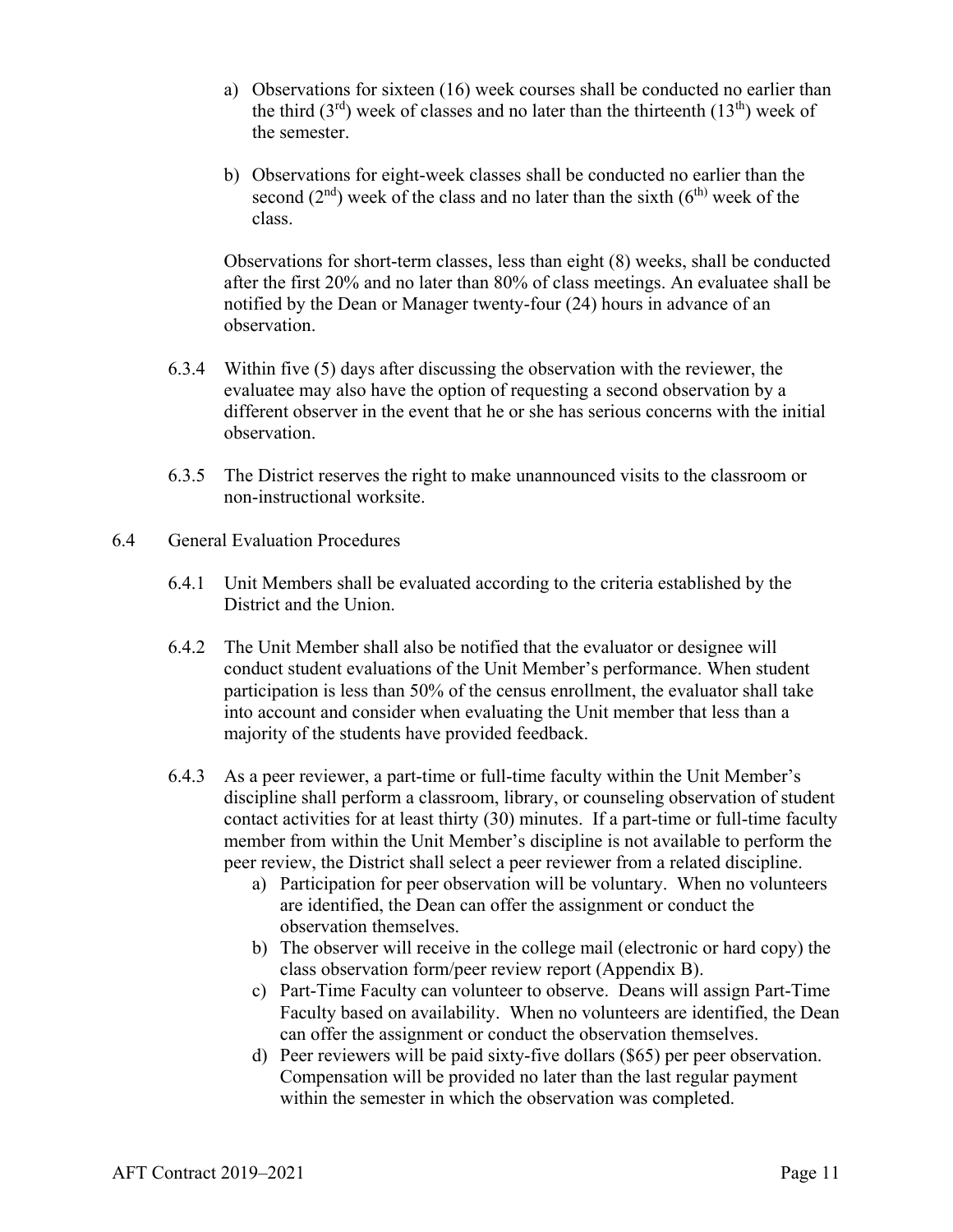- e) Peer observation will follow the timeline in 6.3.3.
- f) The peer observer will send a hard copy of the completed form within one (1) week to the appropriate administrator.
- 6.4.4 After all of the evaluation components have been completed, the Dean or Manager shall prepare a final evaluation report that includes the observation report and a summary of student evaluations. The final evaluation report should be completed no later than two weeks prior to the end of the class in which the member is being evaluated. That includes information regarding each part-time faculty member's participation in the following:
	- a) Based on the most recent assessment and evaluation of Student Learning Outcomes if assigned by Area Dean pursuant to Article 12.5.
	- b) A description of how the unit member plans to use the results of the assessment of learning outcomes to improve teaching and learning. [See ACCJC Standard III (A)(6).]
- 6.4.5 No later than two weeks prior to the end of the semester in which the member is being evaluated and after the final evaluation report has been completed, the Dean or Manager shall communicate with the Unit Member the results of the evaluation. For short-term classes, the Dean shall communicate the result of the evaluation with the unit member prior to the start of the following semester.
- 6.4.6 The final evaluation report shall require the signatures of the evaluatee as well as of the evaluator. The evaluatee's signature shall signify receipt of a copy of the evaluation, not necessarily his or her agreement with its content. The final evaluation report shall be placed in the Unit Member's personnel file.
- 6.4.7 In the event that the evaluatee disagrees with the final evaluation, he or she may submit within ten (10) working days after signing the report, a statement of exception to the Office of Human Resources. The statement of exception shall be stapled to the original final evaluation report and become part of the Unit Member's personnel file.
- 6.4.8 A Unit Member shall be evaluated for any instructional or non-instructional assignment. However, subsequent to the Unit Member's initial evaluation, he or she shall not be evaluated in more than one assignment during any given semester.
- 6.4.9 The parties agree that the evaluation process as outlined within this Article is a shared responsibility.
	- a) Failure of the evaluatee to participate in the evaluation process as outlined within this Article relieves the District of considering priority assignments.
	- b) Failure by the District to complete the process as articulated within this Article will grant an eligible unit member temporary priority status. If the District fails to complete an evaluation within two semesters from the date it is due, the evaluation requirement will be satisfied. If the unit member meets all other criteria outlined in Article 13.3, Eligibility for Priority Assignments, the unit member will be granted priority status.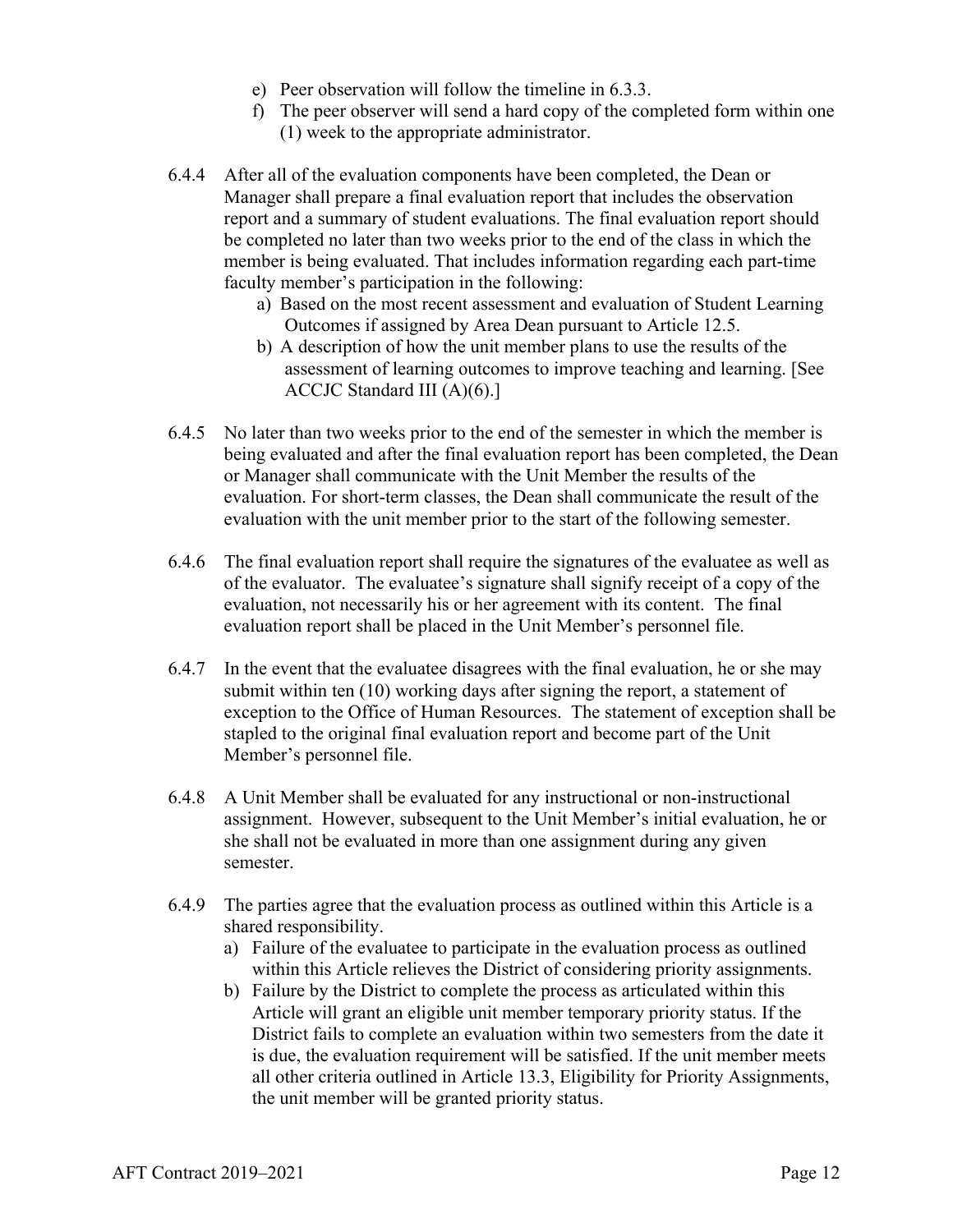#### **ARTICLE 7: Personnel Files**

- 7.1 There shall be only one Personnel File for each Unit Member, and it shall be maintained by the District in the Human Resources Office. The cabinets in which Personnel Files are kept shall be locked at all times outside of normal business hours. Except as provided in a settlement agreement between the District and the grievant(s), documents related to grievances shall not be included in the Personnel File.
- 7.2 Each Unit Member shall have the right to review the contents of his or her own Personnel File by making a prior appointment for review. The review shall take place at a time when the Unit Member is not otherwise required to render service to the District and during normal working hours of the Human Resources Office.
- 7.3 The District shall be bound by applicable federal and state statutes concerning the privacy and confidentiality of Personnel Files. Routine access to the Personnel File shall be limited to Human Resources Office staff responsible for maintaining the Personnel Files. If a Unit Member is an applicant for any position in the District, the hiring committee for that position may have access to the Unit Member's Personnel File when required by the District's hiring procedure. A member of the District Governing Board shall have access to a Unit Member's Personnel File only during a duly noticed meeting of the Governing Board, and then only if necessary, for a personnel action that is on the agenda for that meeting. The following are the only other administrators permitted to review a Unit Member's Personnel File:
	- 7.3.1 The superintendent/president of the District
	- 7.3.2 The District vice president responsible for the Unit Member's division
	- 7.3.3 The Unit Member's division dean or other administrator responsible for the Unit Member's division or assignment.
- 7.4 If a unit member is an applicant for any position in the District, the unit member may make a written request to have items from his or her personnel file copied and provided to the hiring committee. Only items required for the application process shall be copied and provided to the hiring committee. The hiring committee for that position may have access to the Unit Member's Personnel File when required by the District's hiring procedure.
- 7.5 A Unit Member may authorize a representative to review the file. The authorized representative may be any person selected by the Unit Member, including persons not employed by the District. If reviewed in the absence of the Unit Member, the designated representative shall first present the written authorization and appropriate identification.
- 7.6 No anonymous material shall be placed in any Unit Member's Personnel File.
- 7.7 Information of a derogatory nature shall not be entered or filed unless the Unit Member is first given a copy of the derogatory material and provided a period of ten (10) working days to review the material and prepare a written response. The Unit Member's response shall be attached to the derogatory material when it is placed in the Personnel File.
- 7.8 The District shall keep a log identifying all person(s) (other than Human Resources office staff whose duty it is to maintain the files) who have reviewed the contents of the Personnel File. The log shall be maintained in the Unit Member's Personnel File and shall include the date and the name of the person who reviewed the file.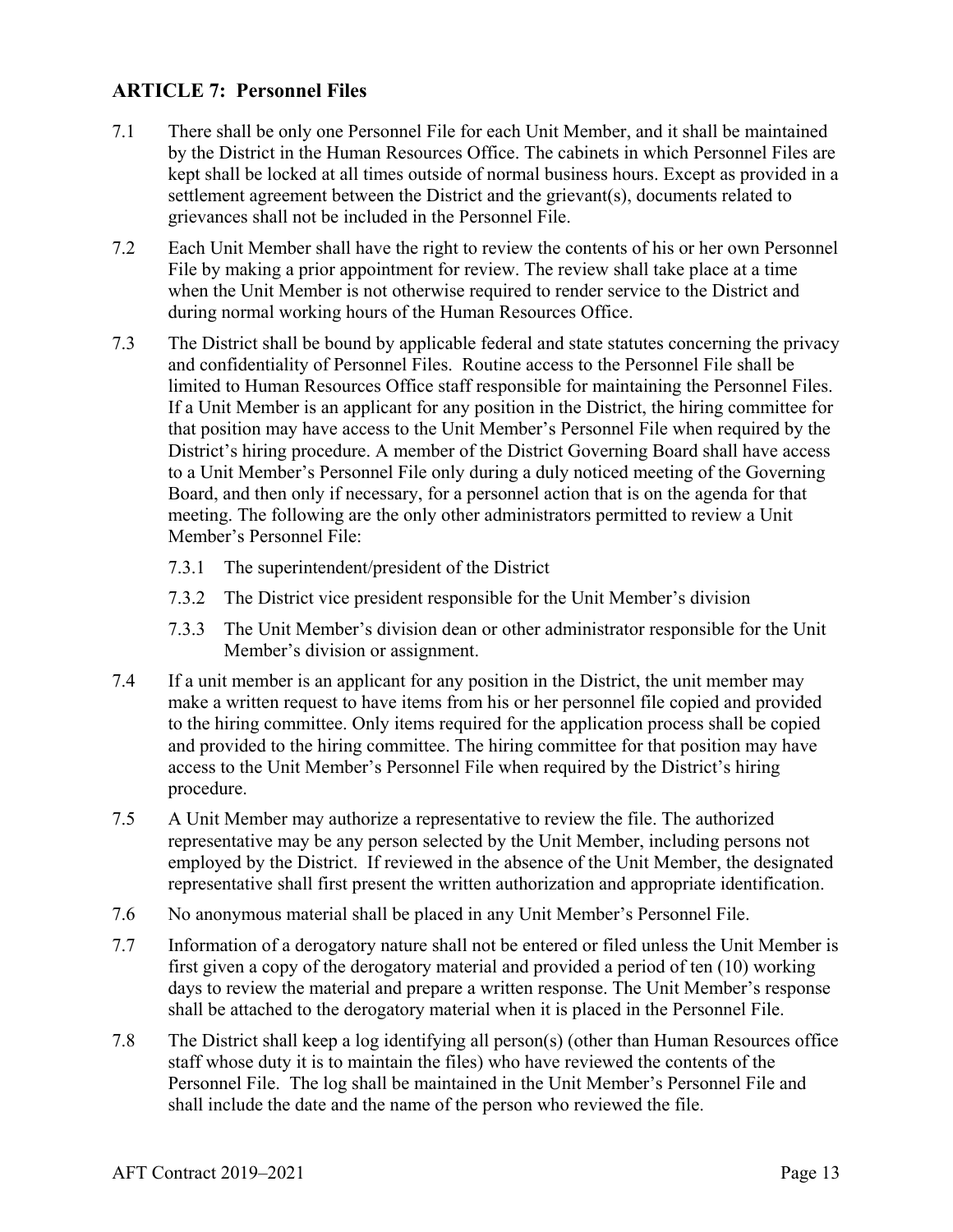#### **ARTICLE 8: Leaves**

#### 8.1 Sick Leave

- 8.1.1 Unit Members will be granted sick leave on a prorated basis as required in the Education Code. Prorated sick leave shall mean, for example, if a Unit Member has a 40% load in a particular semester, the Unit Member shall be credited with 40% sick leave of what a full-time faculty member is granted for one semester. Sick leave for part-time faculty shall be accumulated in hours**.**
- 8.1.2 A Unit Member shall notify the Division Dean or designee as soon as possible when illness or injury causes the Unit Member to be absent from his or her assignment. Unless the cause for absence arises unexpectedly within that time, such notice shall occur no less than three (3) hours prior to the scheduled beginning time of the Unit Member's assignment.
- 8.1.3 If a Unit Member has a faculty assignment for a subsequent term, then sick leave may be carried into that subsequent term.
- 8.1.4 The total unused sick leave accumulated by the Unit Member shall appear on each payroll warrant.
- 8.1.5 Any unused portion of this sick leave will be accumulated indefinitely as long as the unit member is a part-time faculty member of the District.
	- 8.1.5.1 At the request of the employee, accumulated sick leave may be transferred to other districts within California according to pertinent regulations. Once transferred, sick leave cannot be transferred back to the District. The District bears no responsibility for sick leave policies and procedures at other institutions.
- 8.1.6 Deductions from sick leave for any person placed under quarantine shall be made on the same basis as if the Unit Member were ill.
- 8.1.7 A Statement of Absence will be signed by any Unit Member absent because of illness immediately upon his or her return to work. A return to work released from his/her healthcare provider may also be required.

#### 8.2 Personal Necessity Leave

- 8.2.1 Each semester, at the discretion of the Unit Member, a Unit Member may use accumulated sick leave for personal necessity, which shall be deducted from the Unit Member's accumulated sick leave. The maximum amount of personal necessity leave taken in any one semester is limited to sixty percent (60%) the amount of sick leave the Unit Member could earn in that semester.
- 8.2.2 Unit Members shall submit notification for personal necessity leave to their immediate supervisor at least two (2) working days prior to the beginning of the leave, except when extenuating circumstances make this impossible.
- 8.2.3 After returning from Personal Necessity Leave, the Unit Member shall complete and submit a form furnished by the District containing the dates of absence. The Unit Member's signature shall signify that the activity was consistent with the purpose of this section. Falsification of this document is grounds for disciplinary action.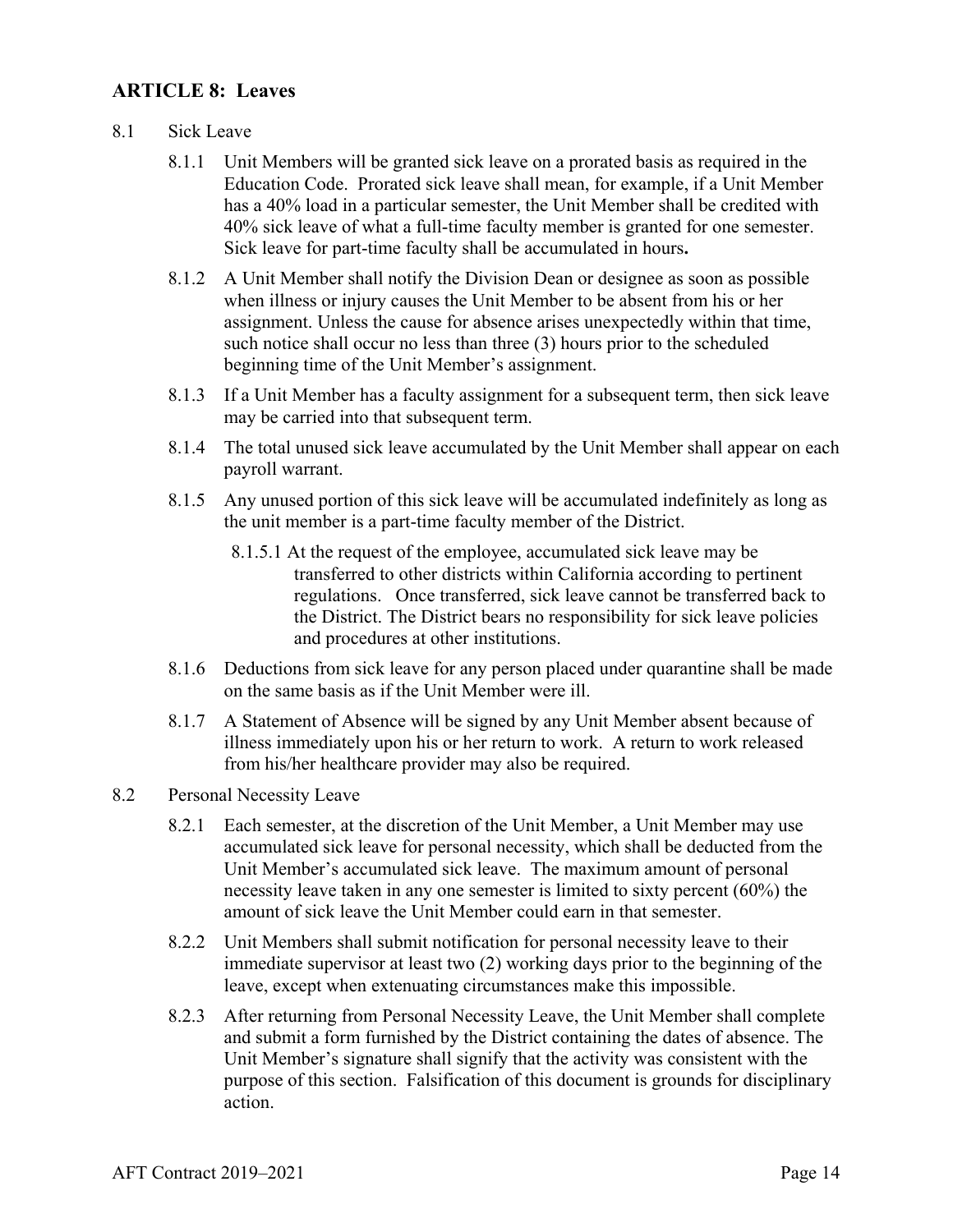- 8.3 Bereavement Leave
	- 8.3.1 Unit Members shall be entitled to use sick leave for up to four (4) consecutive calendar days upon the death of a member of his or her immediate family.
	- 8.3.2 For purposes of bereavement leave, immediate family shall be defined as: the mother, father, grandmother, grandfather, or a grandchild of the Unit Member or of the spouse of the Unit Member, and the spouse, son, son-in-law, daughter, daughter-in-law, brother, or sister of the Unit Member, registered domestic partner, or a person who has resided in the household of the Unit Member for two or more years.
- 8.4 Jury Service Leave
	- 8.4.1 Leave shall be granted for the time of attendance required in court and certified by the clerk or other authorized officer of such jury or court. The time of attendance required in court is only that time that occurs when the Unit Member is assigned in-class time.
	- 8.4.2 Payment shall be made for such leave upon receipt of documentation from the court. Payment shall be made only during the term of the member's teaching contract.
	- 8.4.3 Notification for jury service leave shall be made to the dean within ten (10) working days of the receipt of the summons, accompanied by a copy of the jury summons.
- 8.5 Leave to Attend Professional Conferences
	- 8.5.1 With approval of the superintendent/president, or his/her designee, a Unit Member may be authorized to travel to and attend conferences or special meetings in the performance of school duties. Such travel and attendance at conferences will not constitute absence from teaching service.
	- 8.5.2 Upon return from authorized travel, the Unit Member shall submit a written request for travel reimbursement to the administrative supervisor within a period of ten (10) working days, provided that reimbursement for expenses has been authorized.
- 8.6 Catastrophic Leave

This program allows a part-time faculty member to donate accrued sick leave to support a colleague who has exhausted his or her paid leave due to a catastrophic illness.

- 8.6.1 Definitions
	- 8.6.1.1 Catastrophic illness: A serious illness or injury that is expected to incapacitate the Unit Member for an extended period of time or that incapacitates a member of the employee's family and is substantiated by a health care provider.
	- 8.6.1.2 Eligible Family Member: An Unit Member's spouse, registered domestic partner, parent, child, sibling, grandparent or grandchild; in-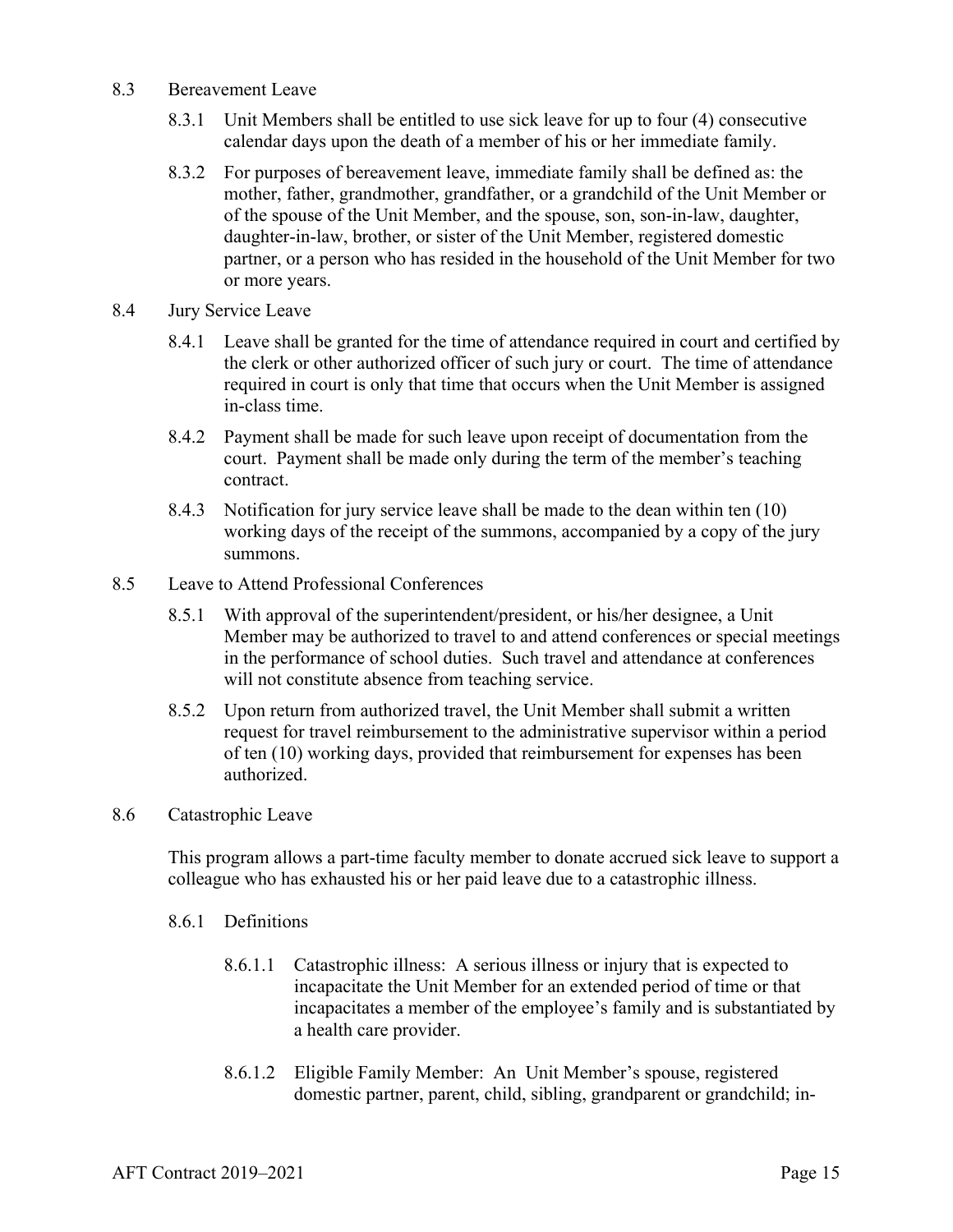laws and step-relatives in these relationships; registered domestic partner; or any other person in the employee's household for whom there is a personal obligation.

#### 8.6.2 Policy

- 8.6.2.1 Catastrophic Leave Bank Establishment: A Catastrophic Leave Bank is hereby established and is to be maintained by the District.
- 8.6.2.2 Eligibility General: Any part-time faculty member who accrues sick leave may act as a donor or a recipient during the regular term (fall or spring), providing no categorical fund sources are utilized.
- 8.6.2.3 Eligibility Recipients: The recipient must be on an approved leave without pay for the period to be covered by the donations which will not exceed the end of the current contract, i.e., fall or spring term for which employed. The recipient must exhaust all paid sick leave before using donations and must request donations in writing on a form approved by the District and the Union and submitted to Human Resources.
- 8.6.2.4 Approvals: A request for catastrophic leave requires the approval of Human Resources.
- 8.6.2.5 Making Donations: Providing that part-time faculty members have accrued at least 13 hours of sick leave, they may volunteer to donate sick leave. The donation may be for deposit into the Catastrophic Leave Bank. The donation must be four (4) hours or more, in whole hour increments, and 9 hours of sick leave must be retained in the donor's leave account. The donor may not revoke the donation. Leave donated and not used by the requesting member will be banked for future unit members.
- 8.6.2.6 Receiving Donations: Sick leave is transferred hour for hour, regardless of differing pay scales. For each pay period, the recipient uses his or her own accruals from the prior pay period, and then the number of donated hours needed to equal his or her pre-leave percent of time. No one person may use more than one-half of the leave available in the Catastrophic Leave Bank.
- 8.6.2.7 Confidentiality: Information about the nature of the illness may be communicated to potential donors to the extent authorized by the employee. Information about a donor shall not be disclosed except by the donor.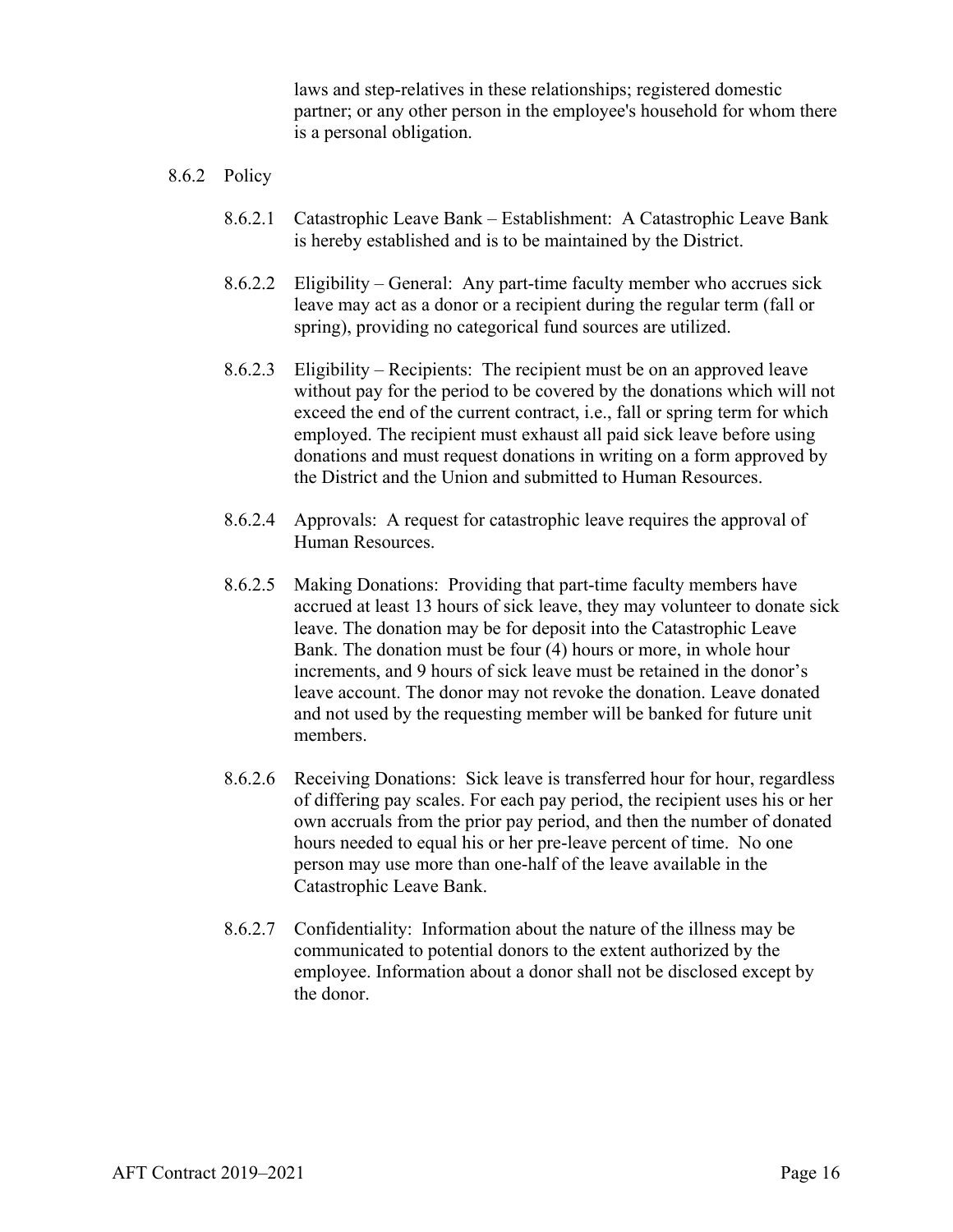#### **ARTICLE 9: Workload**

- 9.1 The load of an adjunct faculty member will not exceed 67% of a full-time faculty load without approval from the Chief Instructional Officer. There shall be no arbitrary limit set by policy of the District or any division or department of the college to restrict parttime faculty from achieving a sixty-seven percent (67%) workload.
- 9.2 Ancillary activities shall not be part of the calculation of the Unit Member's workload for purposes of this Article and pursuant to Education Code section 87482.5(c). Ancillary activities shall be duties and responsibilities assumed by a Unit Member that are not required of all Unit Members having similar instruction, counseling, or library assignments. Ancillary activities include, but are not limited to, service as a member of the Academic Senate, hiring committees, evaluation committees, department committees, and shared governance committees of the college. Other examples of ancillary activities are grant-writing, curriculum development, advising student organizations (unless that is an essential function of a particular instructional assignment), and administering the Collective Bargaining Agreement and includes mandatory paid orientation for new unit members or unit members absent for four (4) or more consecutive semesters.
- 9.3 The following minimum class guidelines are to be followed during the regular academic year:

1) The minimum class size for all classes shall be twenty (20) at census. The Chief Instructional Officer may make exceptions for reasons that shall include, but are not limited to:

- a) Required in a VVC certificate
- b) A course in a sequence of advanced study
- c) Limited by classroom/laboratory facilities
- d) An experimental or pilot course
- e) Governed by state regulations mandating class size

 2) Classes with less than fifteen (15) students may be permitted by the Chief Instructional Officer if they meet the requirements of Title V, Section 51702.

3) Research and independent study are exempt from such guidelines.

 4) The Chief Instructional Officer will review enrollment information based upon the close of regular registration as stated in the schedule of classes in order to determine course cancellations in accordance with Section 1 above.

If a class is permitted to continue, it will not be closed during a semester. If the enrollment drops to zero during the semester, the instructor will be compensated at their prevailing hourly rate for time worked up to the time of cancellation.

 5) Any provisions in the Agreement applicable to class size (over-enrolled classes) during the regular school year and the summer session shall also be applicable in the winter session*.*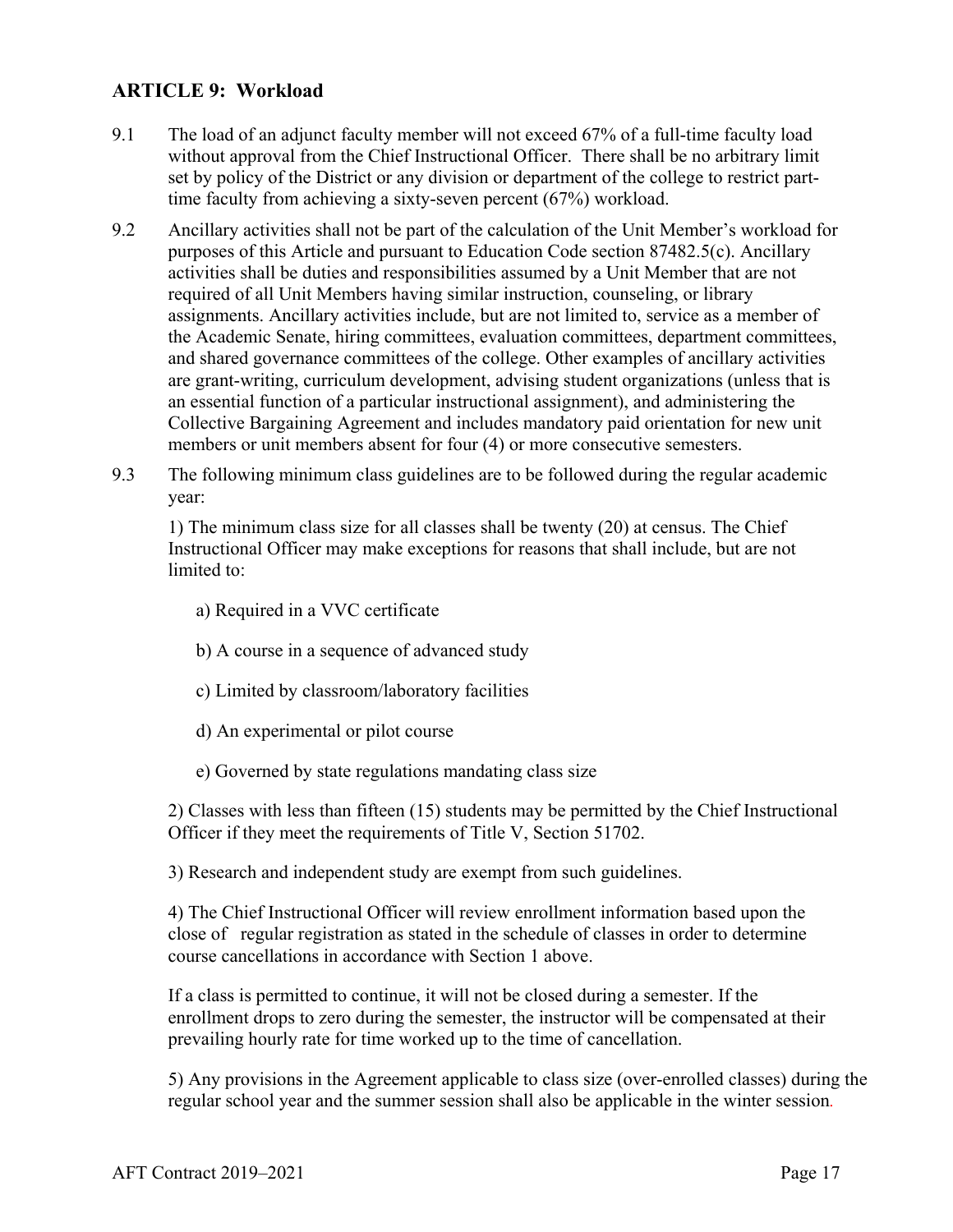- 9.4 Maximum Class Size
	- 9.4.1 In order to maintain quality instruction and to best serve students, maximum course size will be determined by the Vice President of Instruction with discipline chair and in accordance with the Best Teaching Practices as prescribed by the Statewide Academic Senate. Course maximums will be listed on the course outline of record.
	- 9.4.2 The combined enrollment for multiple "face to face," on-campus sections or courses that are taught simultaneously by the same instructor shall not exceed the maximum specified in Section 9.4.1.
	- 9.4.3 It is possible to have an over-enrolled online class that is allowed by the Chief Instructional Officer and agreed to in writing by the faculty member. Overenrollment will be compensated at their prevailing hourly rate and will not be counted as load. Payment will be according to Table 1 below:

|            | <b>TABLE I</b>            |
|------------|---------------------------|
| Class Size | Percentage of Hourly Rate |
| 38         | 25%                       |
| 45         | 50%                       |
| 52         | 75%                       |
| 60         | $100\%$                   |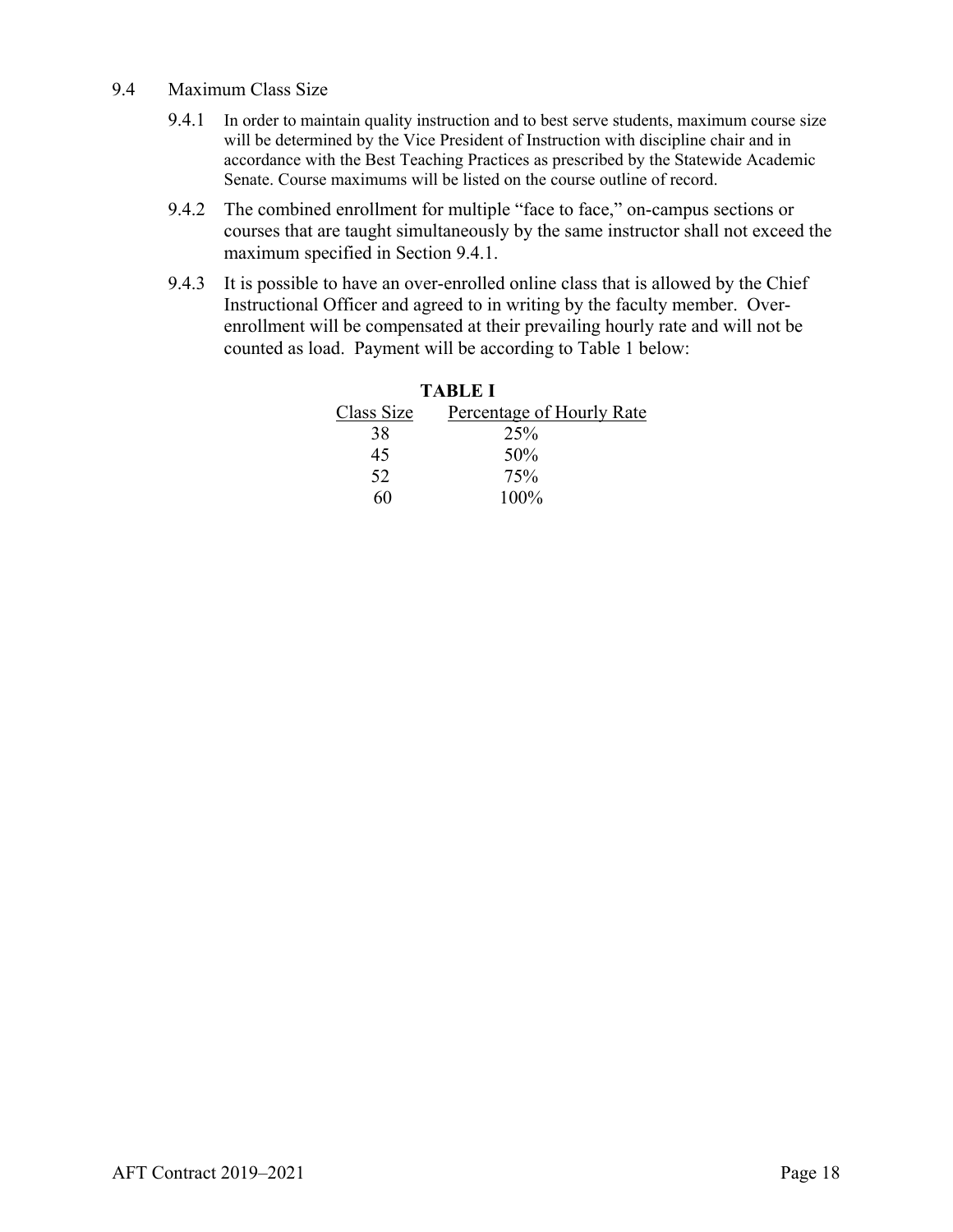**ARTICLE 10: Benefits** 

**Intentionally blank**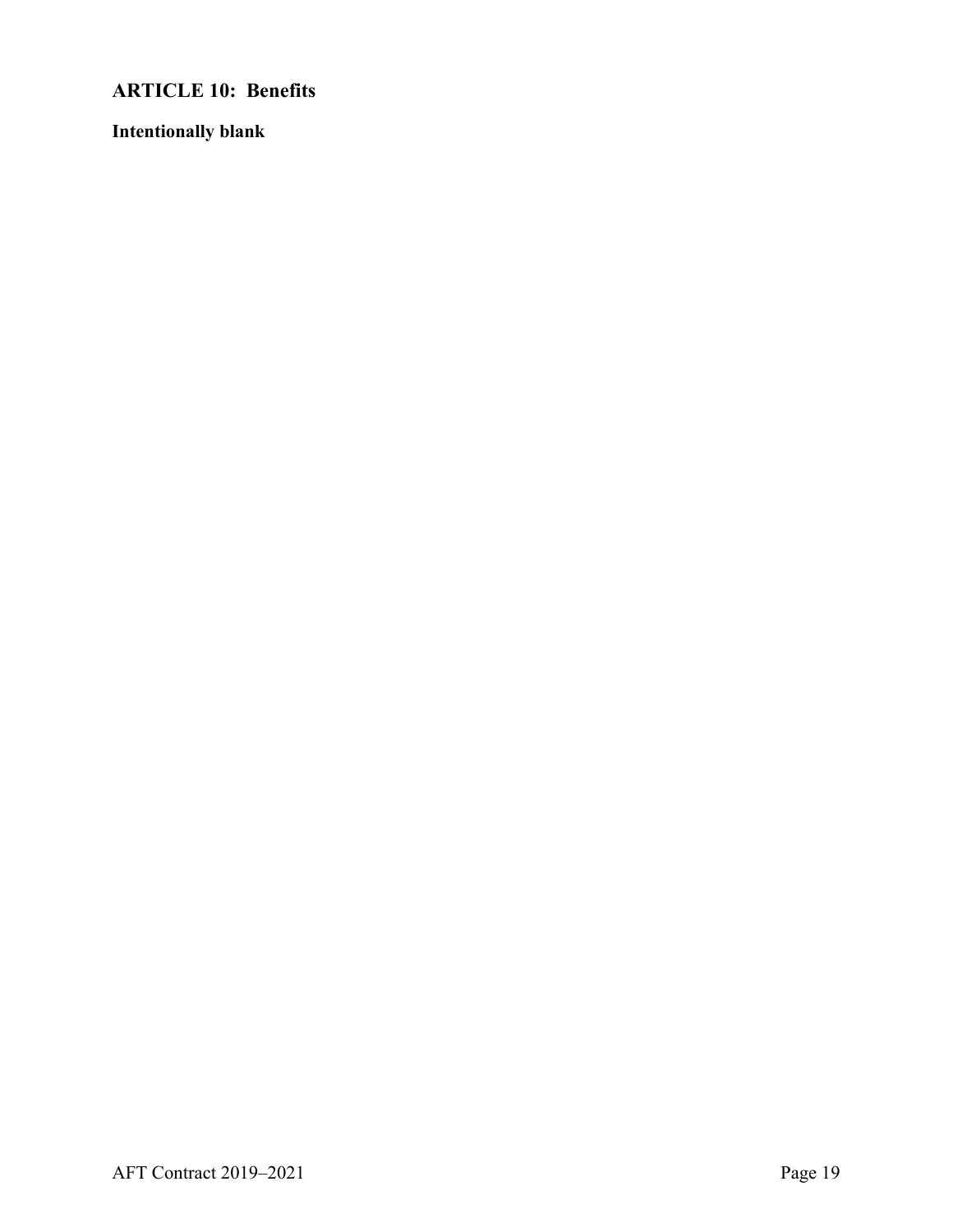#### **ARTICLE 11: Working Conditions**

- 11.1 Safe Working Conditions. Other than the hazards that are customary and usual for their occupation, Unit Members shall not be required to work in unsafe conditions or to perform tasks that endanger their health, safety, or well-being.
	- 11.1.1 Compliance. The District and each Unit Member shall endeavor to maintain facilities according to current requirements imposed by the county, state, and federal laws, including, but not limited to, the county ordinances policed by county safety inspectors through the Central Services Department, the Occupational Safety and Health Act of 1973 (29 U.S.C. 651 et seq.) administered by the OSHA Review Commission and the California Occupational Safety and Health Act (California Labor Code Sections 6300 et seq.) administered by the Division of Industrial Safety.
	- 11.1.2 Reporting. It shall be the duty and responsibility of both the District and the Unit Members to report any condition believed to be a violation of Section 11.1.1 of this Agreement. Unit Members shall report in writing to the vice president for Administrative Services as soon as possible after observance. This section of the Agreement shall not be the basis for discipline of a Unit Member. However, nothing contained in this section shall be construed as limiting the right of the District to discipline a Unit Member for failure to report a safety violation if the duty to report arises under the statutes cited in Section 11.1.1 or the common law of the state of California or the United States of America.
		- 11.1.2.1 The District shall investigate alleged violations of the statutes cited in Section 11.1.1 and take appropriate, reasonable action within the time constraints specified in the statute. Within ten (10) working days of the taking of corrective action, the District shall inform the Unit Member of the action taken.
		- 11.1.2.2 No Unit Member shall suffer any recrimination and/or reprisals as a result of reporting any condition believed to be a violation of Section 11.1.1 of this Agreement.
- 11.2 Participation in Governance
	- 11.2.1 In accordance with Education Code Section 87482.8(d), "Part-time faculty should be considered to be an integral part of their departments and given all the rights normally afforded to full-time faculty in the areas of book selection, participation in department activities, and the use of college resources, including, but not necessarily limited to, telephones, copy machines, supplies, office space, mailboxes, clerical staff, library, and professional development."
	- 11.2.2 Unit Members shall have the right to participate in faculty service beyond their regular assignment. Such service shall include, but not be limited to, course development and grant writing.
- 11.3 Mailboxes. The District shall provide to each Unit Member a campus mailbox.
- 11.4 Part-Time Faculty Work Area. The District shall provide Unit Members four (4) common work areas to be shared with all Unit Members. The common area shall include enclosed spaces which provide adequate privacy for confidential conversations between Unit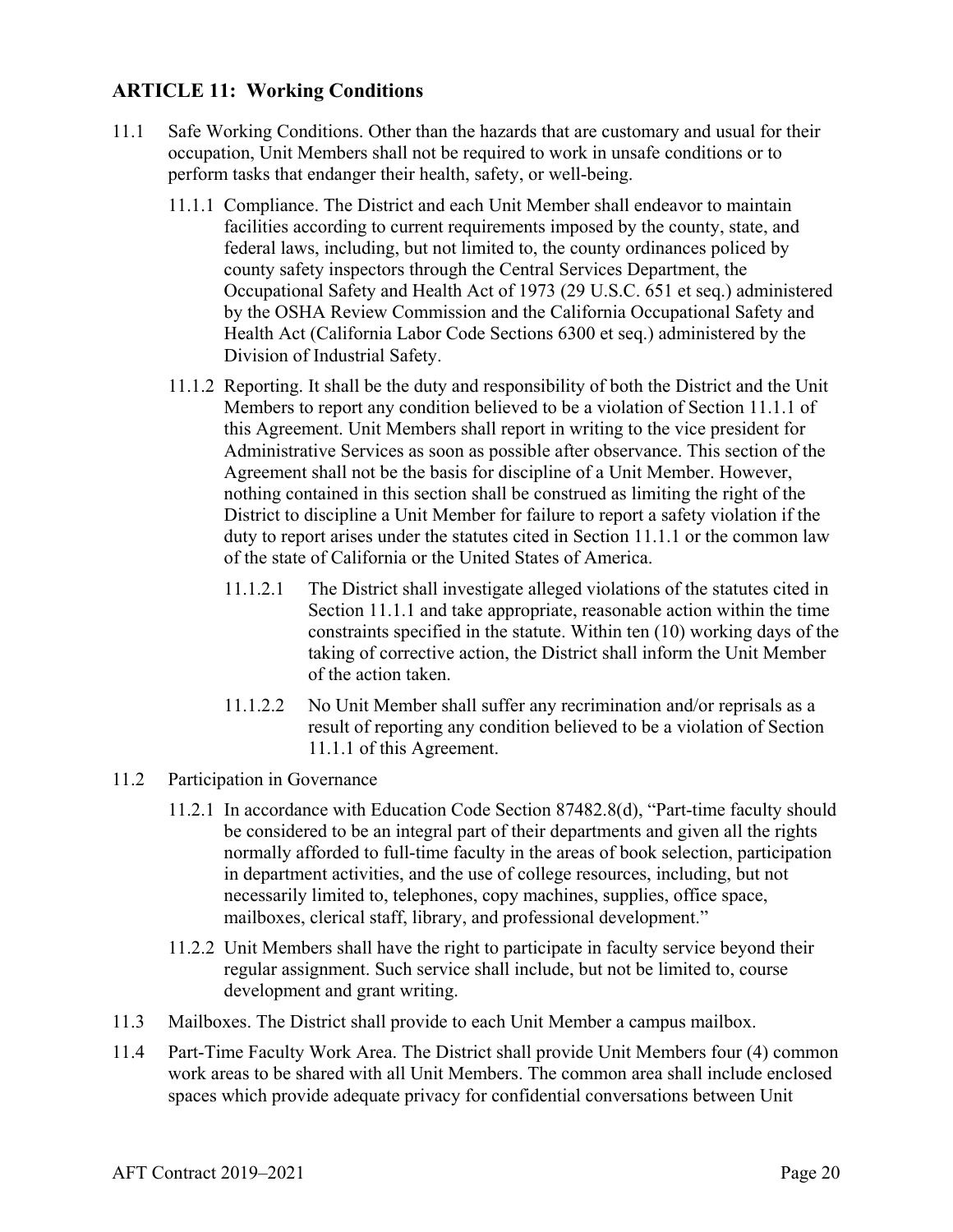Members and their students. The facility shall be equipped with a telephone, computer, Internet access, copier and District-supplied software. No fewer than two (2) work areas will be on the lower campus and no fewer than two  $(2)$  on the upper campus.

- 11.5 Travel. If a Unit Member has written District approval to use his or her own vehicle for authorized District business, the District shall:
	- 11.5.1 Provide reimbursement at the District's established mileage rate.
	- 11.5.2 Provide Worker's Compensation insurance for that Unit Member per the District's insurance policy coverage.
- 11.6 Parking. The District shall not charge any Unit Member for parking at any District site or facility.
- 11.7 Commencement. Participation at commencement shall be voluntary.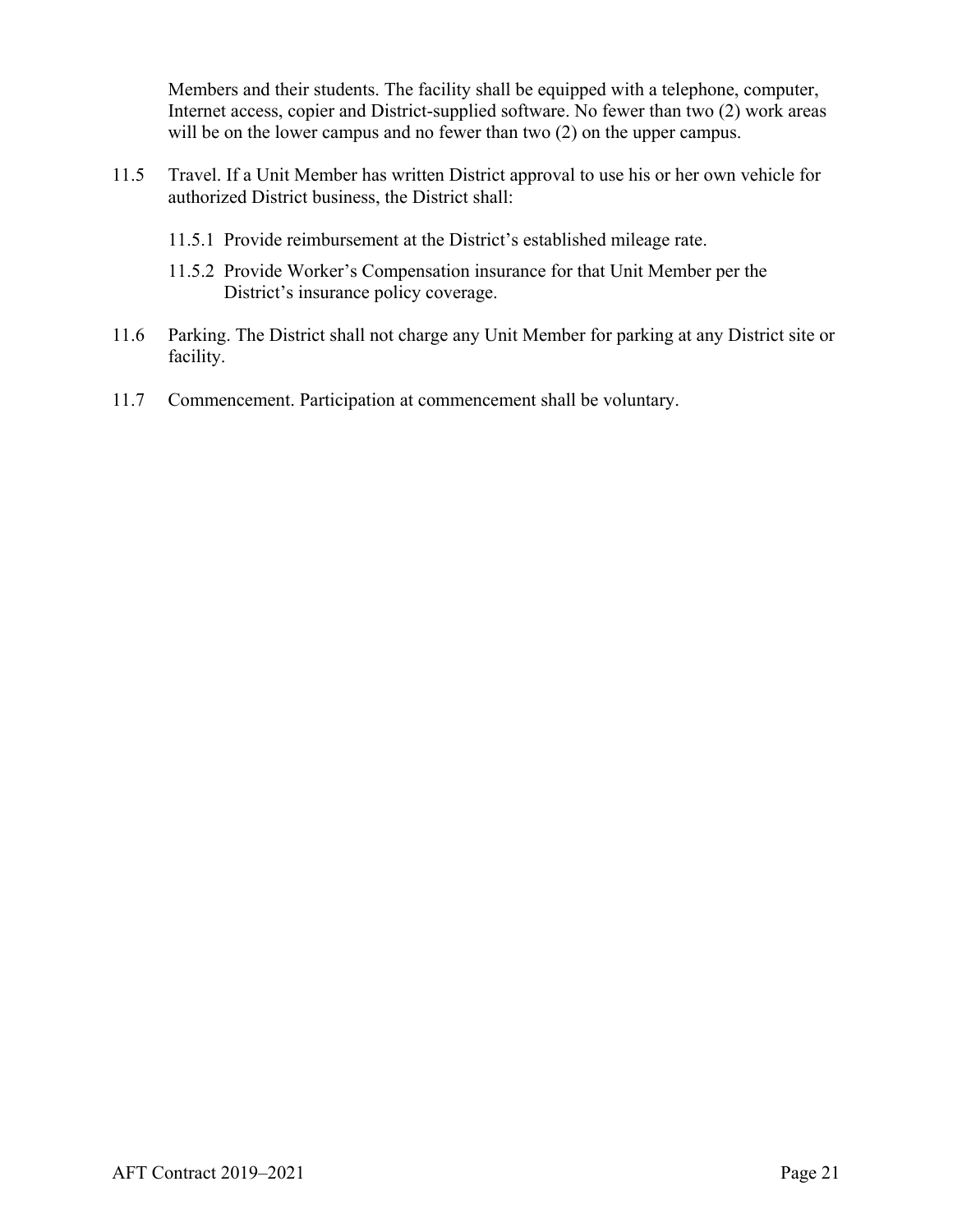#### **ARTICLE 12: Compensation**

12.1 Effective beginning with the Fall 2018 semester (August), part-time faculty shall be paid for credit courses as shown in Table A. Effective Fall 2020 semester and through the duration of this agreement, should CTA negotiate a percent increase to their salary schedules, AFT members will automatically receive the same percent increase to their hourly rate.

|                                  | <b>Column A</b> | <b>Column B</b> | Column C | <b>Column D</b> | <b>Doctoral</b><br>Stipend* |
|----------------------------------|-----------------|-----------------|----------|-----------------|-----------------------------|
| <b>Hourly Rate</b>               | \$61            | \$62            | \$64     | \$67            | \$100/unit for the          |
| Unit of Pay<br>Credit<br>Courses | \$1098          | \$1116          | \$1152   | \$1206          | academic year               |

#### **Table A Academic/Vocational**

| Academic:                                     | Vocational**:                                                |
|-----------------------------------------------|--------------------------------------------------------------|
| Column A - Minimum Qualifications)            | Column A - Minimum Qualifications) ****                      |
| Column B - $(MA+15$ or BA+60 <sup>***</sup> ) | Column B – (AA with 6 years of professional experience ****) |
| Column C - $(MA+30 \text{ or } BA+75$ ***)    | Column C – (BA with 2 years of professional experience ****) |
| Column D - (MA+45 or BA+90 ***)               | Column D - (MA with 2 years of professional experience ****) |

\* Not to exceed \$3,000

\*\* Those disciplines for which a master's degree is generally not expected or available

\*\*\* Including Master's Degree

\*\*\*\* Required Professional experience cannot be used for vertical progression on schedule

- 12.1.1 All adjunct faculty are to be paid for credit courses with a stipend for accredited doctorates.
- 12.1.2 Part-time parity funding will be utilized according to regulatory provisions.
- 12.1.3 In the event of an unanticipated fiscal crisis, both parties agree to renegotiate in order to maintain the fiscal solvency of the district.
- 12.2 Placement and Advancement

12.2.1 Placement of New Part-Time Adjunct Faculty on the Salary Schedule

The Disciplines List by the Academic Senate for California Community Colleges will be the document used to determine academic/professional placement.

1. Academic Placement - Placement shall be made on the basis of academic education.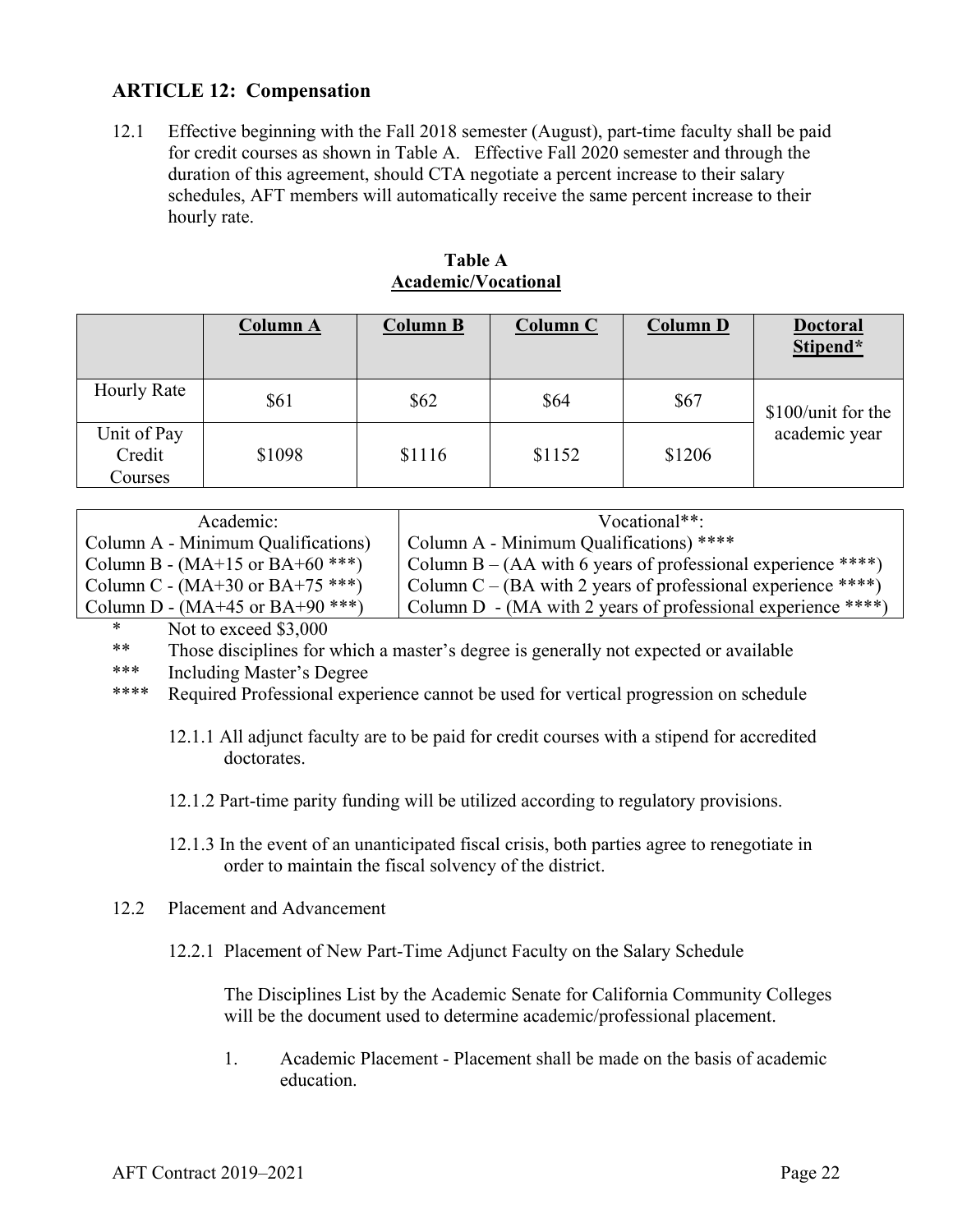- 2. Vocational/Professional Placement Placement shall be made for vocational/professional faculty on the basis of experience and academic education.
- 12.2.2 Advancement on the Salary Schedule

Advancement shall be made based on earned degrees and units earned subsequent to the completion of all requirements for the degree involved. All degrees and units must be germane to the faculty member's assignment, constitute an improvement of instructional skills or be germane to an alternate assignment of value to the District. All units, to be considered for lateral movement on the salary schedule, must be approved by the District in writing prior to taking the course. Application for approval shall be submitted to the Chair of the Academic Development Committee, c/o Human Resources, on Appendix D-1 or D-2, for review and recommendation to the Superintendent/President for approval. If time constraints preclude prior recommendation by the Academic Development Committee to the Superintendent/President, the decision shall be made by the Superintendent/President or designee.

All degrees and units must be completed by and reported to Human Resources prior to November 1st of the contract year for movement on the salary schedule that year.

- 12.2.3 Acceptable Degrees and Units for Placement or Lateral Movement on the Salary Schedule
	- 1. Only degrees and units from colleges accredited by the following Regional Accreditation Associations are accepted:
		- a. Middle State Association of Schools and Colleges (MSA)
		- b. New England Association of College & Secondary Schools (NE)
		- c. North Central Association of Schools and Colleges (NC)
		- d. Northwest Association of Secondary & Higher Schools (NW)
		- e. Southern Association of College and Schools (SA)
		- f. Western Association of Schools and Colleges (WASC)
		- g. Accrediting Commission for Community and Junior Colleges (ACCJC)
	- 2. All units must be upper division or graduate level with the following exceptions:
		- a. Vocational/Professional faculty placed on Columns A or B.
		- b. Demonstrated benefit to the college such as, a retraining goal approved by the Superintendent/President.
	- 3. Foreign Transcripts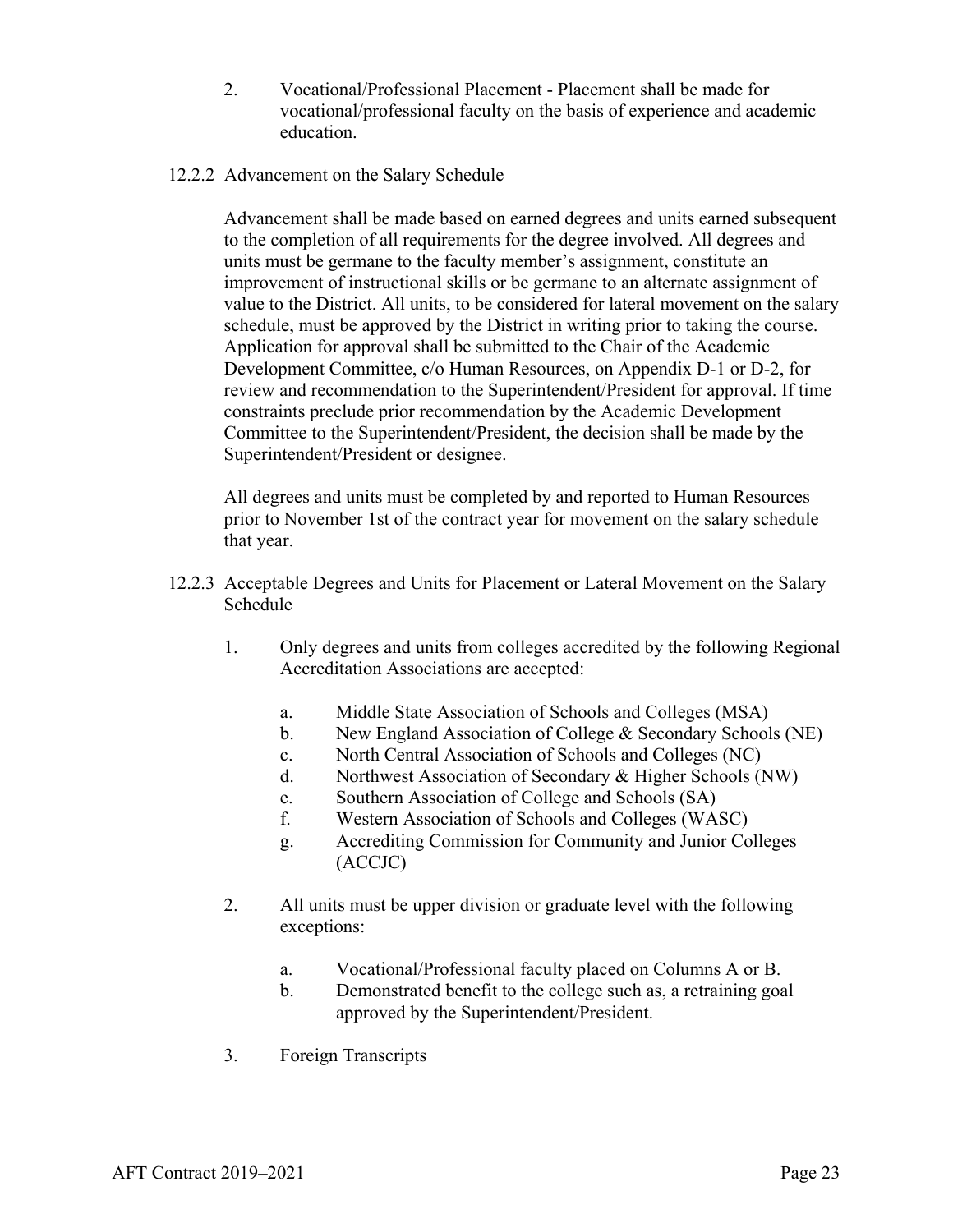All foreign transcripts must be evaluated to U.S. standards through a foreign educational credential evaluation service. A current list of approved agencies providing this service is available in Human Resources.

12.3 Part-time faculty shall be paid for non-credit courses as shown in Table B.

**Table B Non-Credit Pay** 

| <b>Implementation Date</b> | <b>Hourly Rate</b> |
|----------------------------|--------------------|
| Fall 2019                  | \$50               |

- 12.4 Parity funding for part-time faculty shall be applied according to law.
- 12.5Part Time Faculty shall be paid one hundred dollars (\$100) for writing all components of each SLO assessment requested by their Division Dean. A Part Time Faculty member is not responsible for any assessment(s) unless they receive an explicit written request from their respective Dean asking them to conduct an assessment for a specific course in their discipline. If a Part Time Faculty member is required by his/her Division Dean to create a rubric because one does not already exist, he/she shall be paid an additional fifty-nine dollars (\$59) for the creation of the rubric.

SLO assessments must be submitted by the due date directed by the Dean. The SLO assessment coordinator will provide confirmation of receipt of assessment to the respective Dean and the adjunct faculty member.

Payment shall be made to the Part Time instructors at the next available payroll after instructor submits his/her completed assessments to the appropriate Division Dean with a form including the courses and section numbers he or she has assessed.

12.6 In addition to hourly pay, each part-time faculty member will receive an additional onehour pay for each section taught each semester. This additional pay is in consideration for the time, effort, and contributions that part-time faculty spend with students outside of their contracted time. Payments will be made on February 9 for the Fall semester and on August 9 for the Spring semester.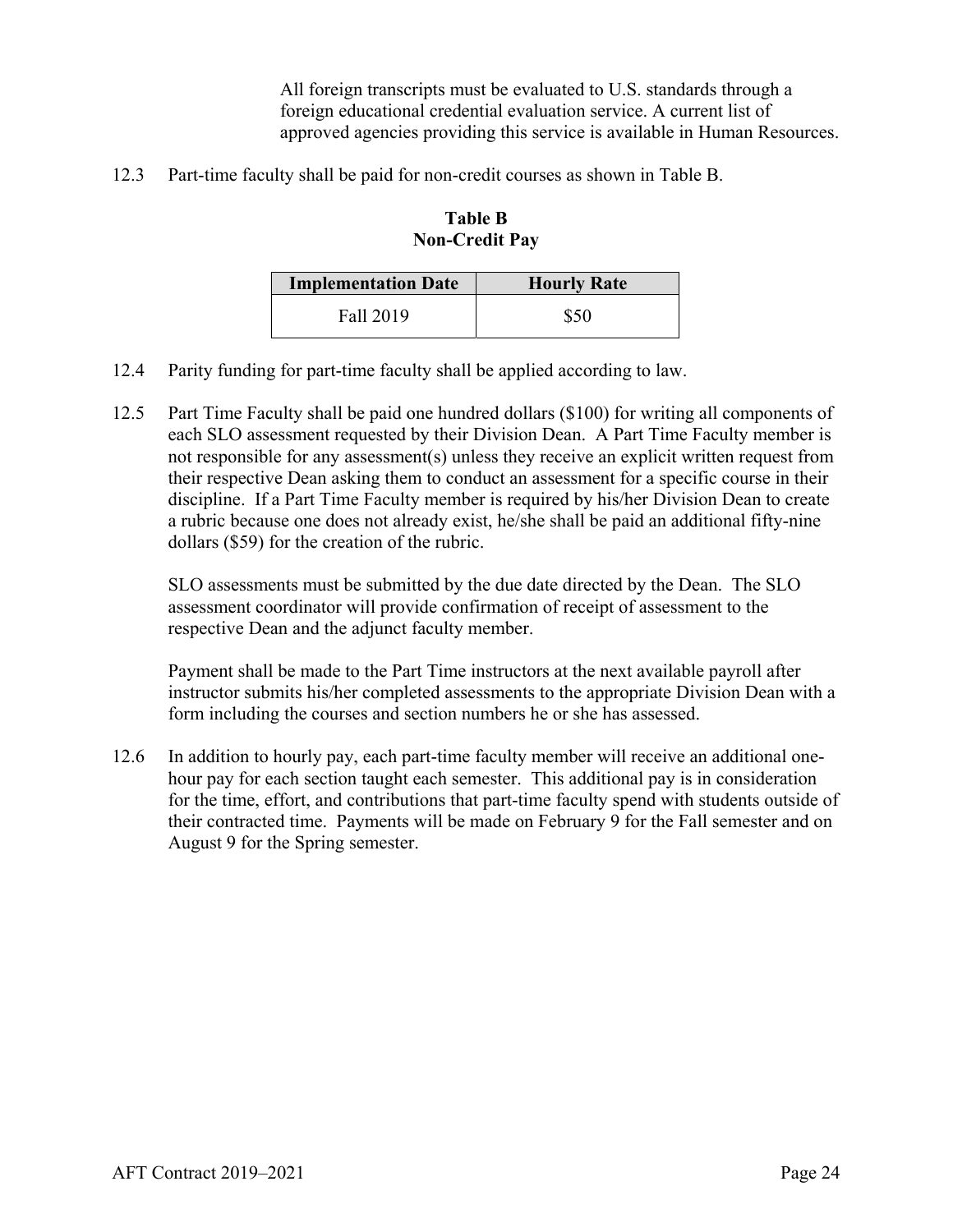#### **ARTICLE 13: Faculty Assignments**

- 13.1 Section 87482.9 of the Education Code states that reemployment rights shall be a subject of negotiations between the District and the Bargaining Agent.
- 13.2 The District and AFT Part-Time Faculty United recognize that students benefit when well-qualified, effective faculty members continue to serve as instructors, librarians, and counselors at Victor Valley College. Toward that end, the following procedure is established to encourage and facilitate the retention of successful faculty members. The procedures in Sections 13.3 through 13.5 shall not apply for vacant positions that occur within twenty (20) calendar days preceding the first duty day for that assignment. All rights to assignments under this Article 13 shall be subject to and contingent upon the District's obligations with respect to full-time faculty load.
- 13.3 Eligibility for Priority Assignment

For each discipline, the Chief Instructional Officer or designee shall establish a Priority List of continuing part-time faculty members. To qualify for reemployment under the provisions of this Article, Unit Members shall meet all of the following requirements:

- 13.3.1 The Unit Member shall be qualified for the specific assignment in question.
- 13.3.2 The Unit Member shall have actively taught for Victor Valley Community College District at least two (2) of the four (4) semesters within the two (2) academic years preceding the semester assignment in question.
- 13.3.3 The Unit Member shall have received two (2) satisfactory final evaluations reports.
- 13.3.4 To remain on the Priority List, the following conditions must be met:
	- a. Part-time faculty members who have qualified for priority of assignment rights within a specific discipline and who after such qualification receive an overall unsatisfactory evaluation will be timely notified of the areas identified as deficient. If during the next semester the faculty member receives less than an overall satisfactory evaluation, then he or she shall be removed from the priority list in that discipline. The faculty member may be reinstated after she/he has received two consecutive overall evaluations of satisfactory or above in that discipline.
	- b. The Unit Member shall NOT, without good and sufficient cause, have failed to complete her or his acceptance agreement as per Section 13.5 unless the District fails to provide the acceptance agreement in a timely manner.
- 13.3.5 The Chief Human Resource Officer or designee shall send an updated part-time faculty priority hire list to the Chief Instructional Officer or designee and AFT PTFU by the end of each Fall and Spring semester to be implemented for the same semester the following academic year.
- 13.4 Discipline Priority Lists
	- 13.4.1 The Chief Instructional Officer or designee shall establish for each discipline a Priority List of part-time faculty members who meet the requirements in 13.3.1 through 13.3.4 above and have satisfactory or higher consecutive evaluations for the previous two (2) academic years. Each discipline will have a Priority List and individuals may be listed on several Priority Lists. Each year, that Priority List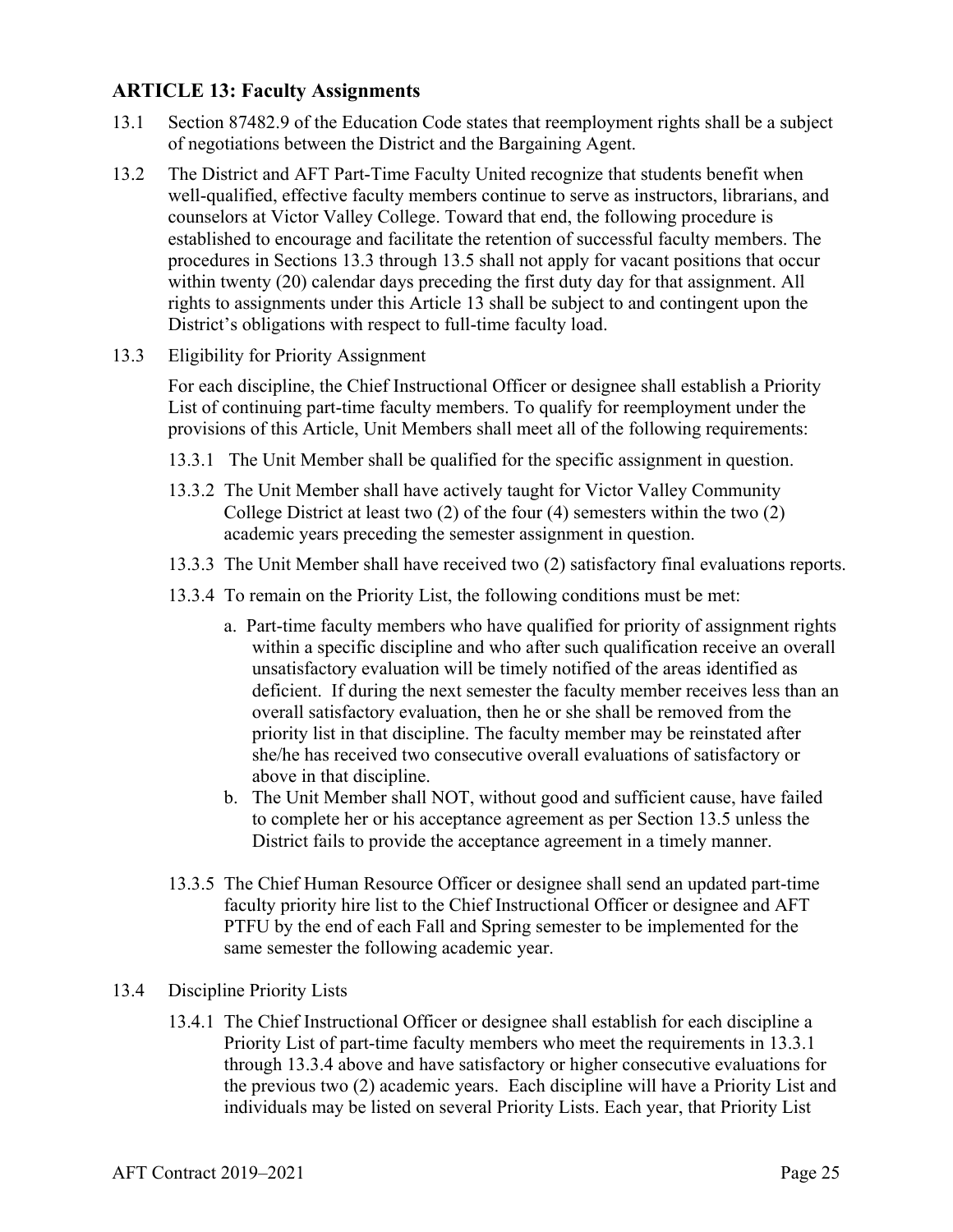shall be updated no later than thirty (30) days following the close of each semester and shall be forwarded to the AFT PTFU.

- 13.4.2 An individual part-time faculty member's priority for assignment shall be determined by her/his total accumulated FTEF (full-time equivalency) within a specific discipline. In cases where ties in priority of assignment need to be broken, the following shall be considered:
	- a) The unit member's start date as a continuous part-time faculty member,
	- b) A part-time faculty member who had no assignment due to circumstances beyond his/her control for 18 months (see section 13.5.2),
	- c) A part-time faculty member who received approval by the Chief Instructional Officer to decline all offered assignments for a period of twelve (12) months (see section 13.5.3) at the District.

If a tie for priority of assignment still exists among part-time faculty after the above three (3) criteria have been applied, the tie shall be broken by lot.

- 13.4.2.1 When used in this Article, FTEF means Full Time Equivalent Faculty. One FTEF equals 1.00 or 100% per semester and may consist of lecture only, laboratory only, individualized instruction, or combination thereof. The following represents FTEF calculations rounded to the nearest thousandth:
- a. The FTEF for lecture is calculated by dividing the maximum total number of hours of the class for the semester, as defined in the approved course outline, by 270. For example, a course approved for 3 hours per week will have a maximum of 54 hours. The workload is 0.20 or  $54/270 = 0.20$ .
- b. The FTEF for individualized instruction is calculated by dividing the total number of hours of the class for the semester, as defined in the approved course outline, by 324. For example, a course approved for 3 hours per week will have a maximum of 54 hours. The workload is  $0.20$  or  $54/324 = 0.167$ .
- c. The FTEF for laboratory is calculated by dividing the total number of hours of the class for the semester, as defined in the approved course outline, by 378. For example, a course approved for 3 hours per week will have a maximum of 54 hours. The workload is  $0.143$  or  $54/378 = 0.143$ .
- d. The following is an example of calculation of workload for combined lecture and laboratory:

 CHEM 202 (54 hours lecture, 108 hours lab). The workload is CHEM 202 = 0.486 or (lec  $54/270 = 0.020$ ) + (lab  $108/378 = 0.286$ ) = 0.486.

- e. Non-credit FTEF is calculated by dividing the total number of hours of the class for the semester as defined in the approved course outline by 378.
- f. Non-instructional part-time faculty member (counselors, librarians, etc.): one FTEF equals 35 hours/week for a primary term semester (16 weeks).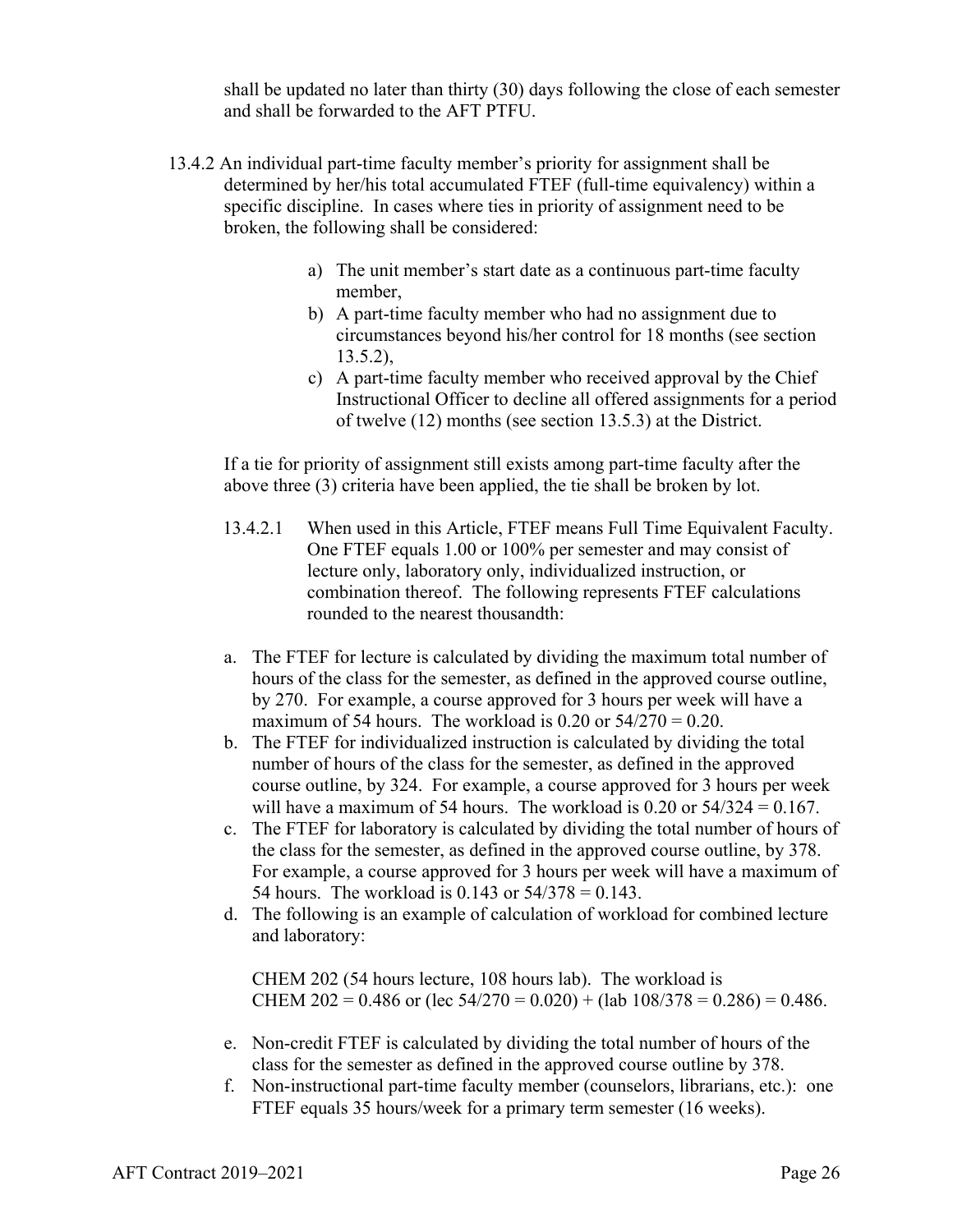FTEF credit will accumulate for any assignment the part-time faculty member held at census.

- 13.4.2.2 Where part-time faculty member has been or is currently employed by the District in a capacity other than part-time teaching, only the time during which the part-time faculty member was actively teaching parttime shall be counted in determining accumulated FTEF. Full-time teaching units shall not count toward accumulated FTEF for purposes of this article, except part-time faculty member on a temporary fulltime teaching assignment of no more than one year shall have 67% of such full-time teaching load counted in his/her accumulated FTEF.
- 13.4.3 Once the Priority Lists have been established as provided in 13.4.2 above, those part-time faculty members making such lists shall remain on the lists without having to re-qualify; except that a part-time faculty member may be removed as provided in 13.3.4, 13.5.4, and 13.5.5 below.
- 13.4.4 Within one week after contract faculty assignments have been made, the Chief Instructional Officer or designee shall provide via email a list of all available assignments to the part-time faculty members on the priority hire list. The parttime faculty members shall respond via email or written documentation within six (6) working days, indicating their preference for assignments (up to the legal percentage limit of a full-time load). The CIO or designee shall respond within five (5) working days, confirming the part-time faculty members' assignments.
- 13.4.5 Part-time faculty members' course assignments shall proceed in the following order: (a) those on the Priority List, and (b) those on the Priority List in order of their accumulated FTEFs.
- 13.4.6 Part-time faculty members who are determined to be no longer eligible by the Chief Instructional Officer for priority assignment will be notified in writing by the Dean.
- 13.5 Offers of Assignments
	- 13.5.1 In the event the percentage of FTEF assignment of a part-time faculty member who has qualified for priority of assignment rights must be reduced due to circumstances beyond his/her control (cancellation of a class(es), hiring of contract faculty, etc.), the affected faculty member shall have the right to maintain her/his current percentage of FTEF assignment. If the cancellation is made prior to the start of classes, part-time faculty who had a reduction in assignment will be contacted by the appropriate manager and advised of the assignments from their approved list which are either available or being held by a part-time faculty member with less or no priority of assignment status. The affected part-time faculty member may then select an assignment within her/his approved list of assignments. The intended result of this selection shall be to displace the faculty member with the least priority of assignment or no priority of assignment. In the event the above reduction must be made after the first day of instruction, the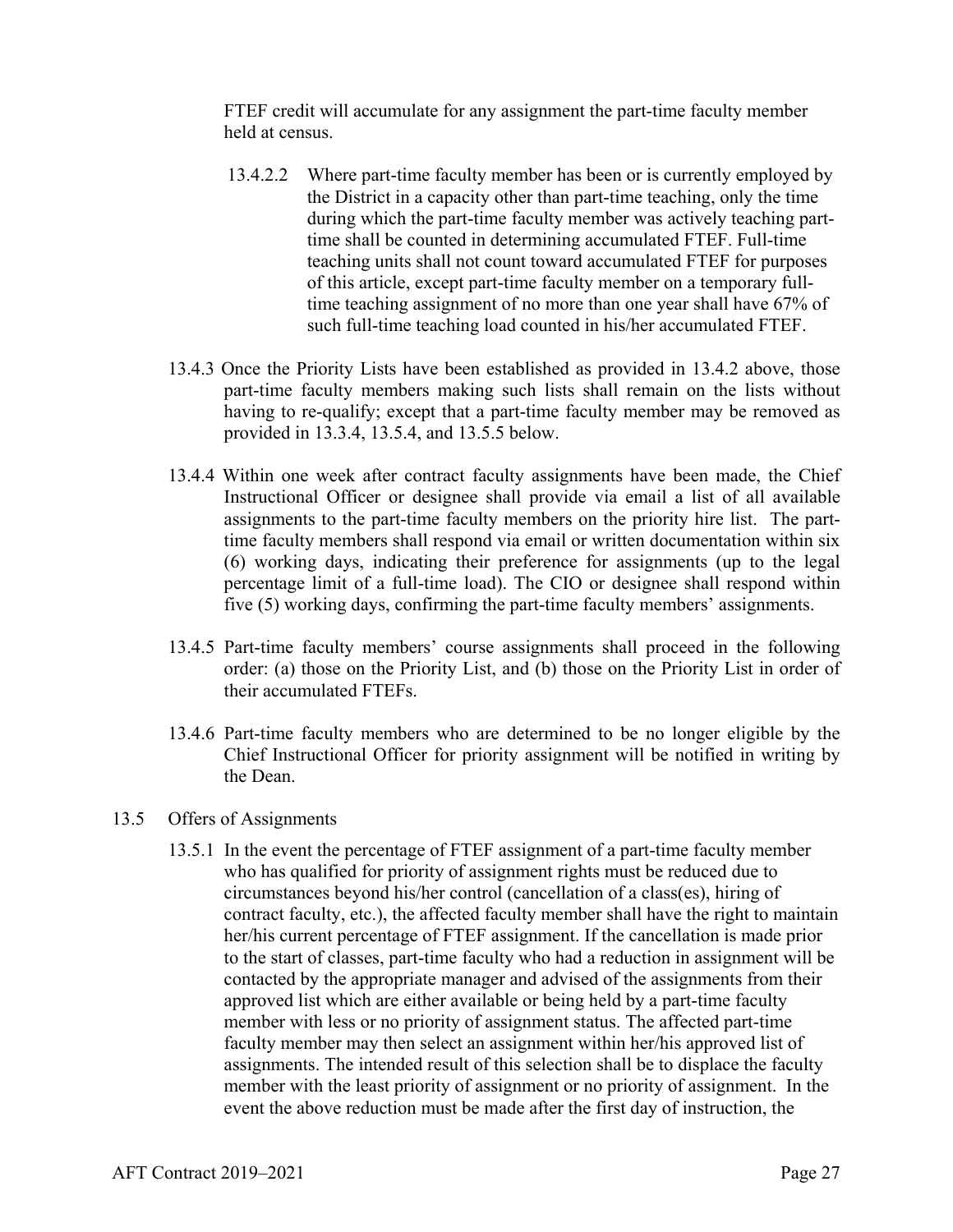affected part-time faculty member shall not displace other part-time faculty members until the subsequent semester. The amount of FTEF the faculty is assigned shall be within the guidelines of the District and the California Education Code.

- 13.5.2 Part-time faculty who are not given any assignment for circumstances beyond their control (course cancellations, hiring of contract faculty, etc.) will retain their accumulated FTEF for a period of eighteen (18) months. Part-time faculty shall remain in contact with the appropriate manager during this time period so that they may be called back if conditions warrant.
- 13.5.3 Part-time faculty who decline all offered assignments will retain their accumulated FTEF for a period of twelve (12) months, provided the reason for the declination of assignments was approved by the Chief Instructional Officer.
- 13.5.4 Part-time faculty who voluntarily decline all offered assignments within a discipline, without approval of the Chief Instructional Officer, shall lose all priority of assignment rights.
- 13.5.5 Part-time faculty, who fail to return a signed contract prior to the first day of their instructional assignment, will forfeit their right of assignment for the semester unless approved by the Chief Instructional Officer or unless the District fails to provide the contract in a timely manner to meet the deadline in this Article..
- 13.5.6 The vice president of Instruction or designee shall retain the right to assign Unit Members not on the Priority List or prospective Unit Members to meet new and/or emerging instructional or programmatic needs for the assignments(s). For the purposes of this section, "new and/or emerging instructional or programmatic needs" shall mean:
	- 13.5.6.1 An assignment or course which has not previously been offered at Victor Valley College and for which no Priority List exists or for which no individuals posses the Chancellor's Office minimum qualifications;
	- 13.5.6.2 An assignment or course for which there are emerging trends or required specialized knowledge in subject matter or methodology, and no Unit Member on the Priority List possesses the Chancellor's Office minimum qualifications.
- 13.5.7 Part-time faculty members who have not qualified for priority of assignment rights within a specific discipline shall have no re-employment rights within that discipline.

#### 13.6 Equal Access to Assignments

Unit Members who are qualified for an assignment shall not be denied that assignment based upon their status as a part-time faculty member, subject to the District's obligations with respect to full-time faculty load.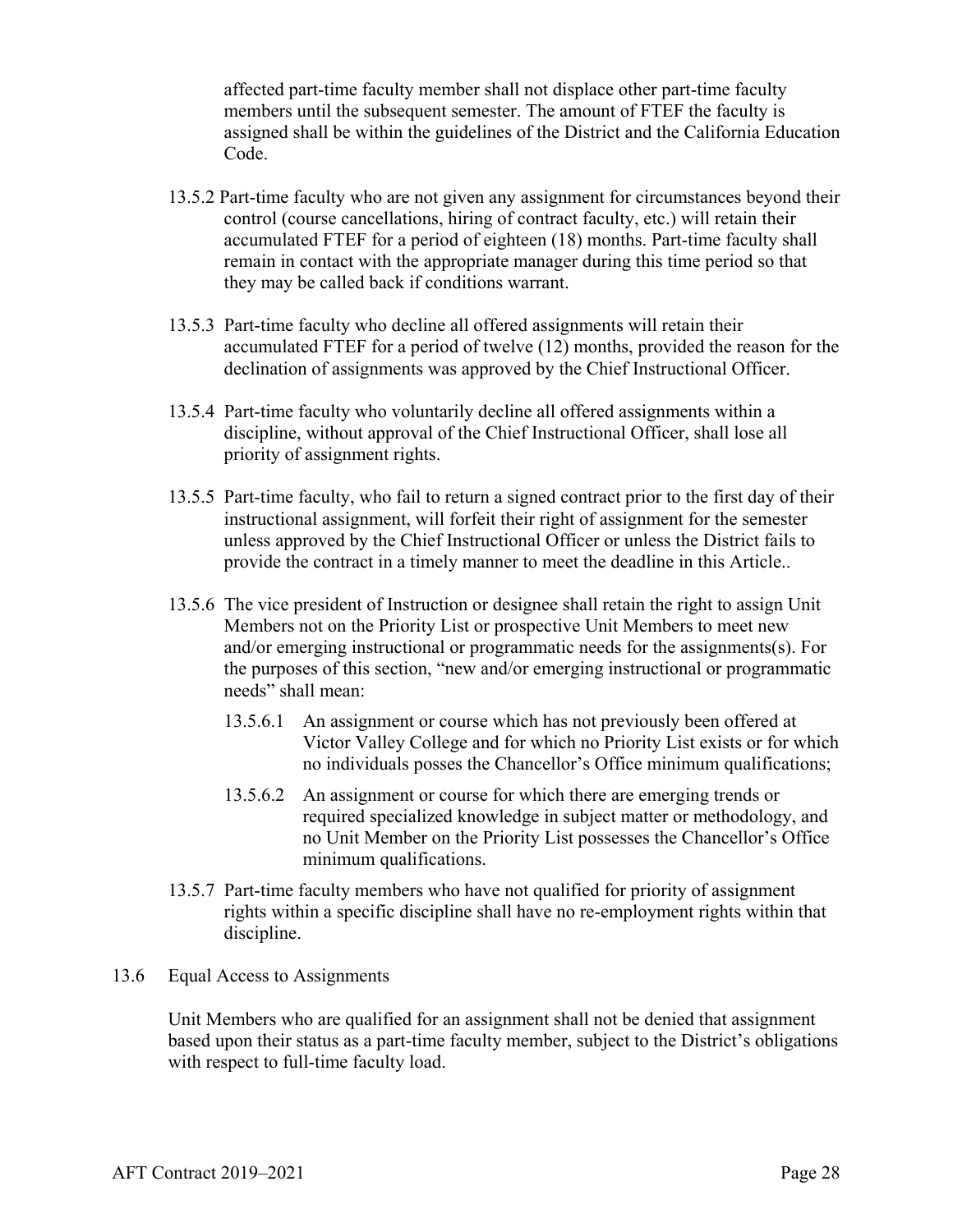#### 13.7 Schedule of Classes

When feasible, the Unit Member's name shall be published in the Schedule of Classes for all of the Unit Member's teaching assignments. If an assignment is made after the Schedule of Classes is published, the Unit Member's name will be added to the Schedule of Classes on the college Website as each periodic update is made.

#### 13.8 Syllabus Submission

Faculty are required to submit one electronic version of their syllabus for each course they are teaching to their dean's office or the Office of Instruction, or any other designee by the end of the first day of class. Any revisions to the syllabus shall be re-submitted to the respective dean's office no later than the following class meeting.

13.9 Eligibility for Full-time Faculty Positions

 Unit Members may apply and shall be considered for any new or vacant full-time faculty position in accordance with established District hiring policies and procedures.

13.9.1 A bargaining unit member's application packet for an advertised full-time Academic position will be forwarded to the screening committee provided he or she meets the following requirements:

13.9.1.1 The advertised minimum qualifications for the position.

13.9.1.2 Completion of all the required application procedures.

- 13.9.2 For each advertised full-time Academic position, the District will provide Parttime Faculty United, upon completion of the hiring process, with the number of applicants meeting the minimum qualifications, the number of bargaining unit members who applied and the number of bargaining unit members interviewed by the Screening Committee, providing members of the part-time faculty identify themselves.
- 13.9.3 Vacant full-time positions will be posted on the District website. Part-Time Faculty United, will be notified in writing, or by email, of all full-time vacancies within fifteen (15) days of the decision to open a position for hire.
- 13.9.4 When a position is being filled on an interim basis to allow for full and open recruitment, a Unit Member may be appointed to fill the position on a temporary basis [Title 5, Sec. 53021(b)(1)]. "Where in-house or promotional only recruitment is permitted, the district shall comply with its established hiring procedures and all district employees shall be afforded the opportunity to apply and demonstrate that they are qualified." [Title 5, Sec. 53021(b)(3)].
- 13.10 A parallel process for Article 13 will exist within Student Services for employing parttime faculty.
- 13.11 Ancillary Assignments

Any college assigned and approved Ancillary activities performed by part-time faculty members shall be compensated.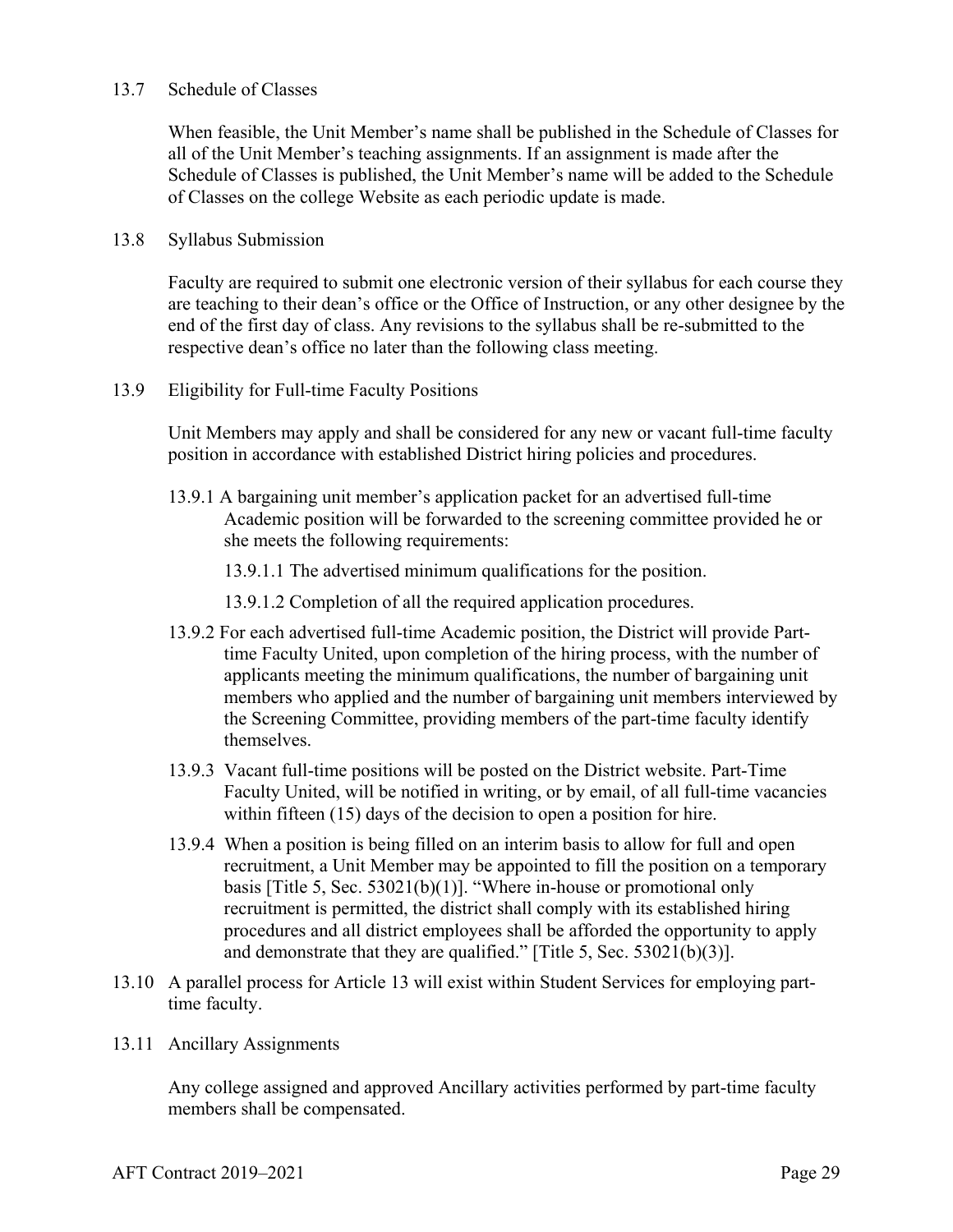#### **ARTICLE 14: Intellectual Property**

- 14.1 In the absence of a separate and express written agreement to the contrary between a Unit Member and the District, a Unit Member shall possess and retain exclusive property rights to all things created or developed by the Unit Member that are eligible for protection under copyright law in Title 17 of the United States Code or patent law in Title 35 of the United States Code, providing such things to be copyrighted are created or developed by the Unit Member on the Unit Member's time and using the Unit Member's resources.
- 14.2 All things created or developed by the Unit Member and not falling within the purview of 14.1 above, shall be governed by Board Policy 3710.
- 14.3 Unit members shall receive \$200 per unit for curriculum that is developed and has been approved through the appropriate process, including the curriculum committee. All payments shall be approved by the appropriate area dean.
- 14.4 The maximum amount allotted for AFT Part-Time Faculty United shall not exceed \$10,000 per academic year for curriculum development.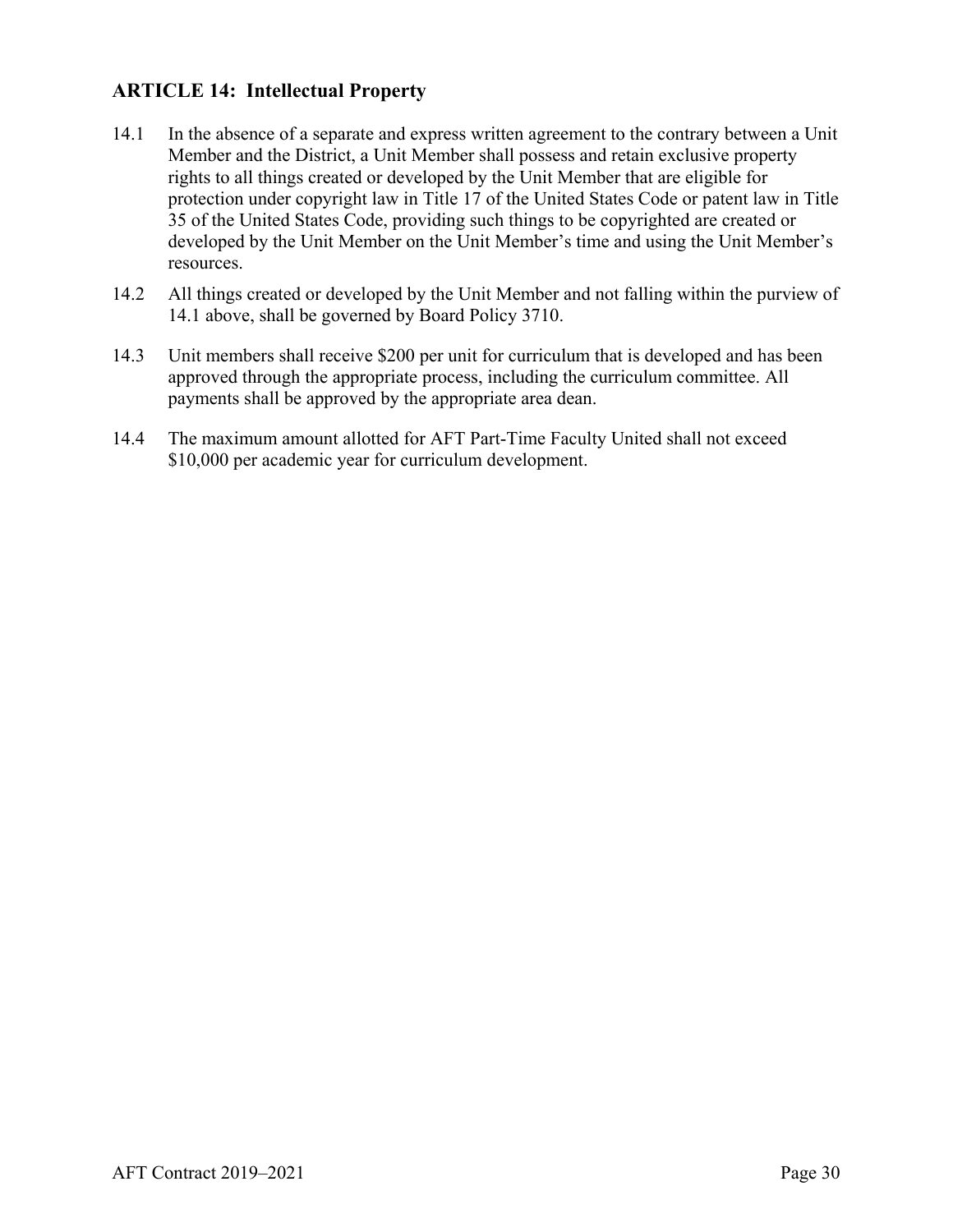#### **ARTICLE 15: Academic Freedom**

- 15.1 Academic Freedom shall be granted in accordance with the provisions of Board Policy 4030, Academic Freedom: Victor Valley College believes academic freedom in relation to teaching duties is fundamental and essential to the teaching profession:
	- 1. Teachers must be free to teach and students free to learn. Both must have access to and be free to explore and discuss issues and divergent points of view. Both must be free to form, hold, and express judgments and opinions, responsibly identifying them as such. The profession must defend itself and its members from any abridgment of academic freedom.
	- 2. Teachers must have the responsibility for developing curriculum and selecting instructional materials and methods to meet the goals of that curriculum. Teachers and governing boards must develop procedures to be followed when there are criticisms/objections to methods or materials. The content of instruction must be judged and controlled by skilled professionals without undue interference by any individual or group. Individuals or groups, which seek to inhibit academic freedom, must not have influence over the hiring, firing, promotion or due process rights of teachers.
	- 3. The same policies and protections applied to full-time teachers apply also to part-time and temporary teachers.
	- 4. Teachers must be free to evaluate, criticize, and/or advocate personal points of view concerning educational matters in the classroom. Teachers must not be restricted when assisting their colleagues in the event their academic and/or professional freedoms are violated.
	- 5. Teachers must be employed, promoted, or retained in relation to their teaching abilities and performance without discrimination or harassment regarding their personal opinions or their scholarly, literary, or artistic endeavors. The presence during class of any individual or organization whose intent is to decide or determine what is accurate or inaccurate inhibits academic freedom.

Reference: Title 5, Section 51023; Accreditation Standard 2.2 Board adopted 9/11/01 Board revised 2/11/03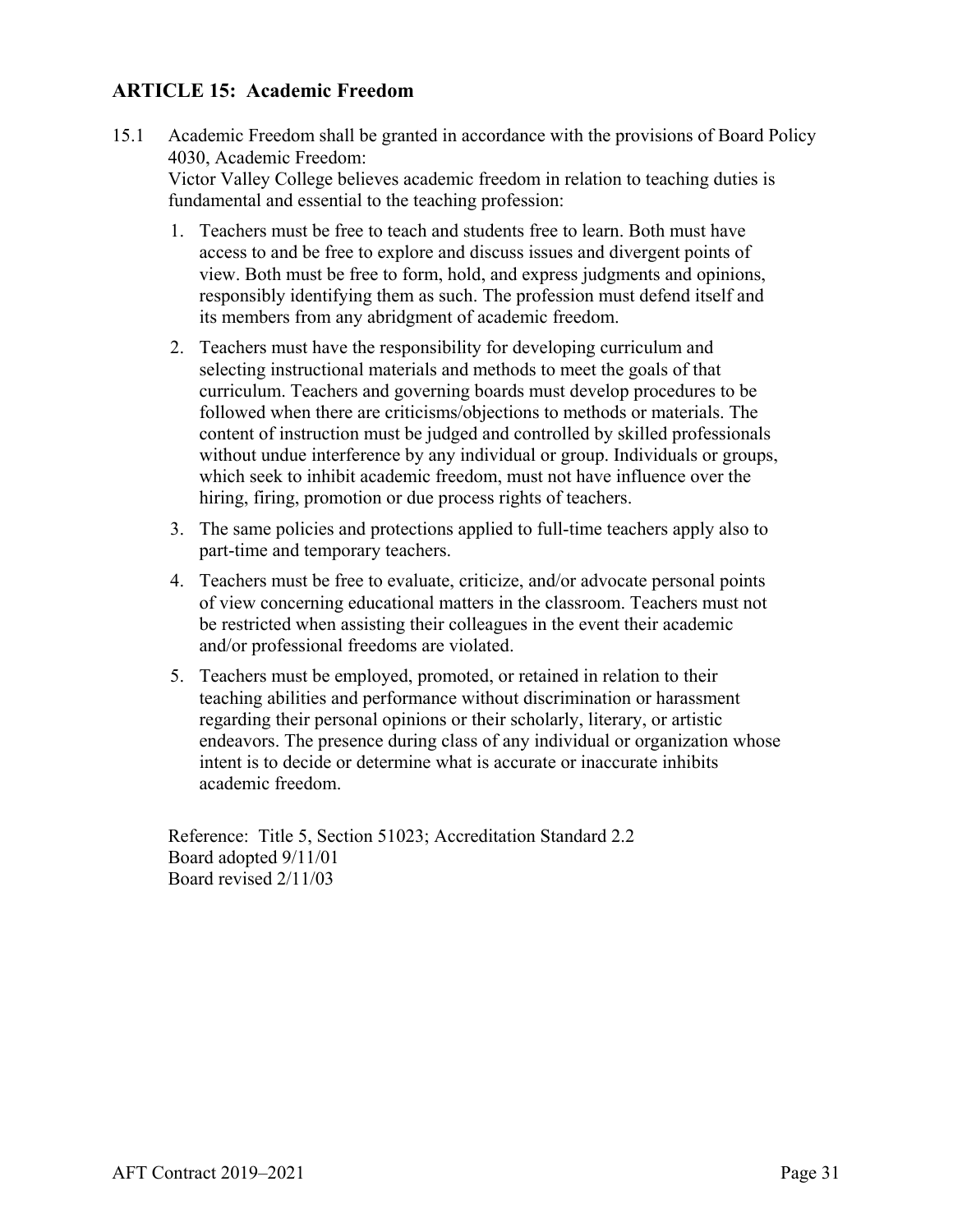#### **ARTICLE 16: Non-Discrimination**

- 16.1 The District shall not discriminate in any of its policies, procedures, or practices on the basis of race, color, religion, political belief or activity, national origin, ancestry, sex, age, sexual orientation, veteran status, marital status, medical condition, physical or mental disability, or because he or she is perceived to have one or more of the foregoing characteristics. The District shall not condone such discrimination against Unit Members by employees or students.
- 16.2 The District shall not condone Unit Members being subjected to verbal, visual, physical, or sexual harassment.
- 16.3 The District shall not discriminate in any of its policies, procedures or practices on the basis of, or in retaliation for, a Unit Member's participation or non-participation in activities protected by the Educational Employment Relations Act.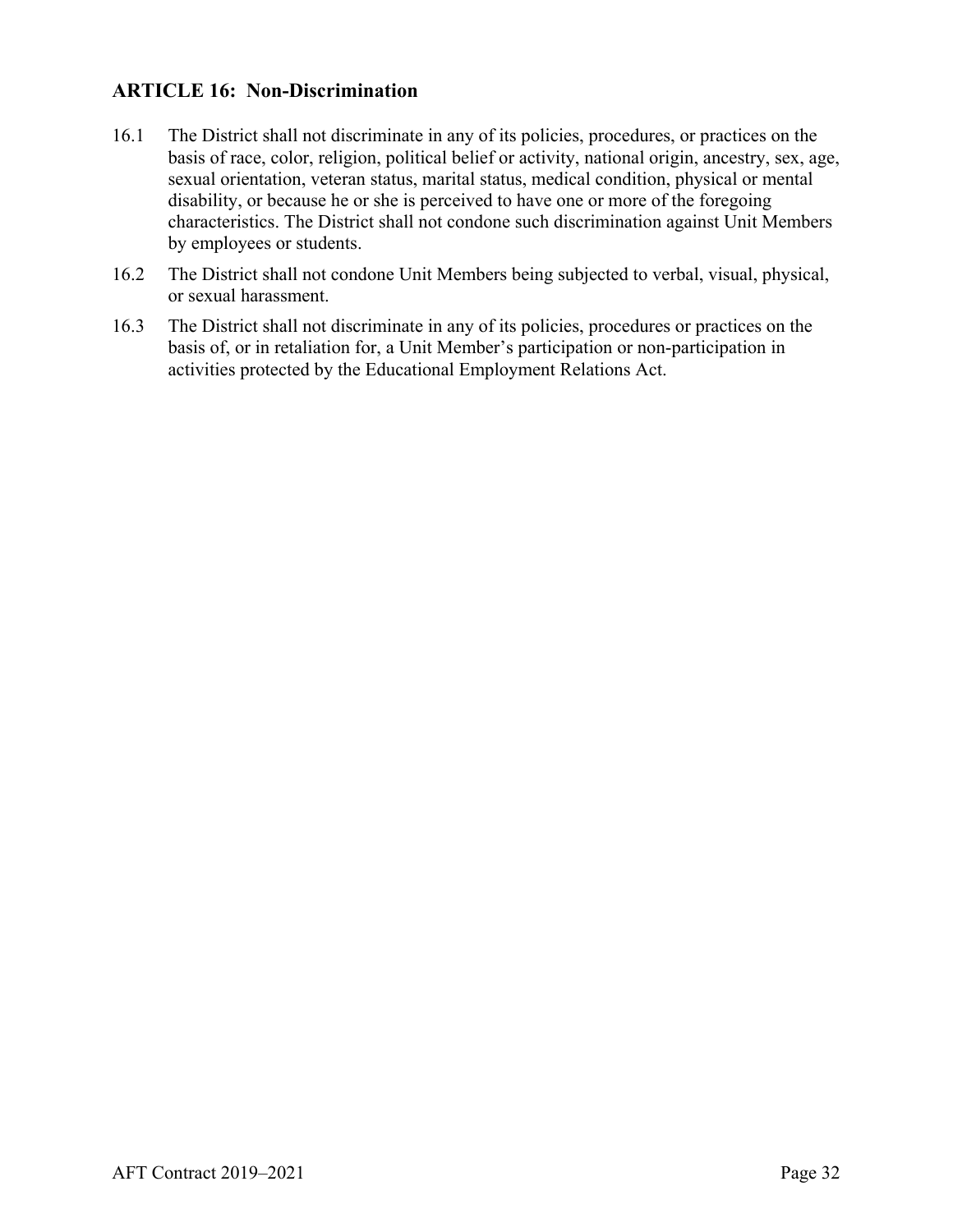#### **ARTICLE 17: Discipline**

- 17.1 Discipline shall not be imposed upon a Unit Member without just cause.
- 17.2 Discipline shall be imposed within a reasonable period after the District learns, or should have known, of the alleged grounds for the discipline.
- 17.3 Discipline shall be progressive and shall generally follow the steps listed in Article 17.4. In cases where the act or omission which is cause for discipline is of a serious nature, steps in the progressive process may be omitted.
- 17.4 Progressive Discipline Steps:
	- (a) Oral warning
	- (b) Written warning
	- (c) Written reprimand placed in personnel file
	- (d) Suspension placed in personnel file
- 17.5 If a Unit Member is suspended for the alleged misconduct of the Unit Member and that suspension is later found to have been without just cause, the Unit Member shall receive back pay for the period of suspension. In the event of a termination that is found to have been without just cause, the Unit Member shall receive as liquidated damages compensation equivalent to teaching one three (3) unit course for one (1) semester, in addition to any compensation actually received by that Unit Member prior to termination.
- 17.6 Causes for disciplinary action shall include, but not necessarily be limited to, those listed in Education Code Section 87732:
	- (a) Immoral or unprofessional conduct
	- (b) Dishonesty
	- (c) Unsatisfactory performance
	- (d) Evident unfitness for service
	- (e) Physical or mental condition that makes him or her unfit to instruct or associate with students
	- (f) Persistent violation of, or refusal to obey, the school laws of the state or reasonable regulations prescribed for the government of the community colleges by the board of governors or by the governing board of the community college district employing him or her.
	- (g) Conviction of a felony or of any crime involving moral turpitude
	- (h) Conduct specified in Section 1028 of the Government Code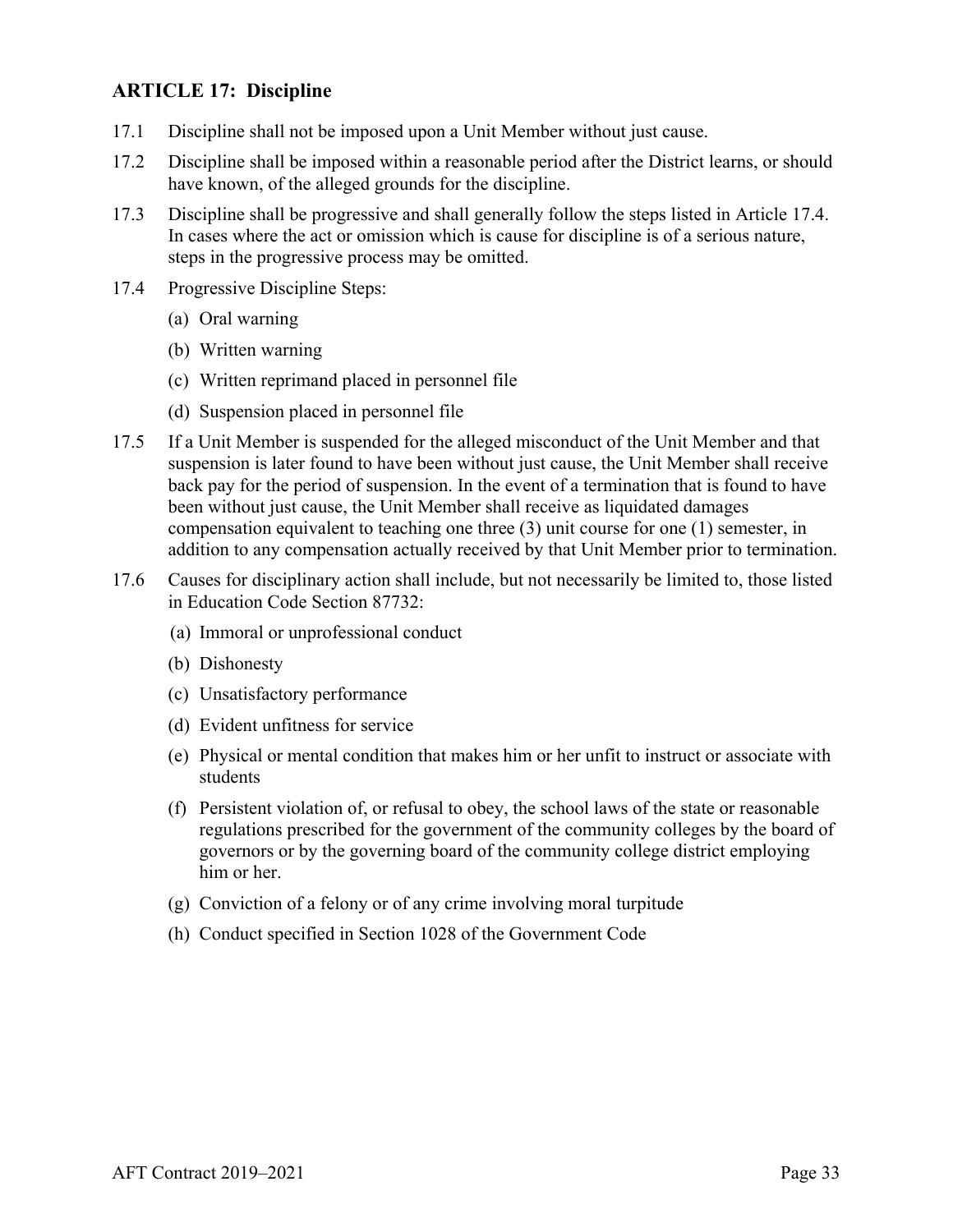#### **ARTICLE 18: Complaints Against a Unit Member**

- 18.1 Discipline shall not be imposed upon a Unit Member as a result of oral or anonymous complaint(s). Complaints shall be in writing, signed and dated by the complainant. However, the District may receive an anonymous complaint and, if the complaint is investigated and verified, may take appropriate action.
- 18.2 Unit Members shall have a reasonable opportunity to respond to complaints lodged against them.
- 18.3 Disciplinary action taken as a result of a complaint shall be in accordance with the provisions of Article 17.
- 18.4 Prior to imposing disciplinary action based upon a complaint, the District shall conduct a reasonable investigation of the complaint.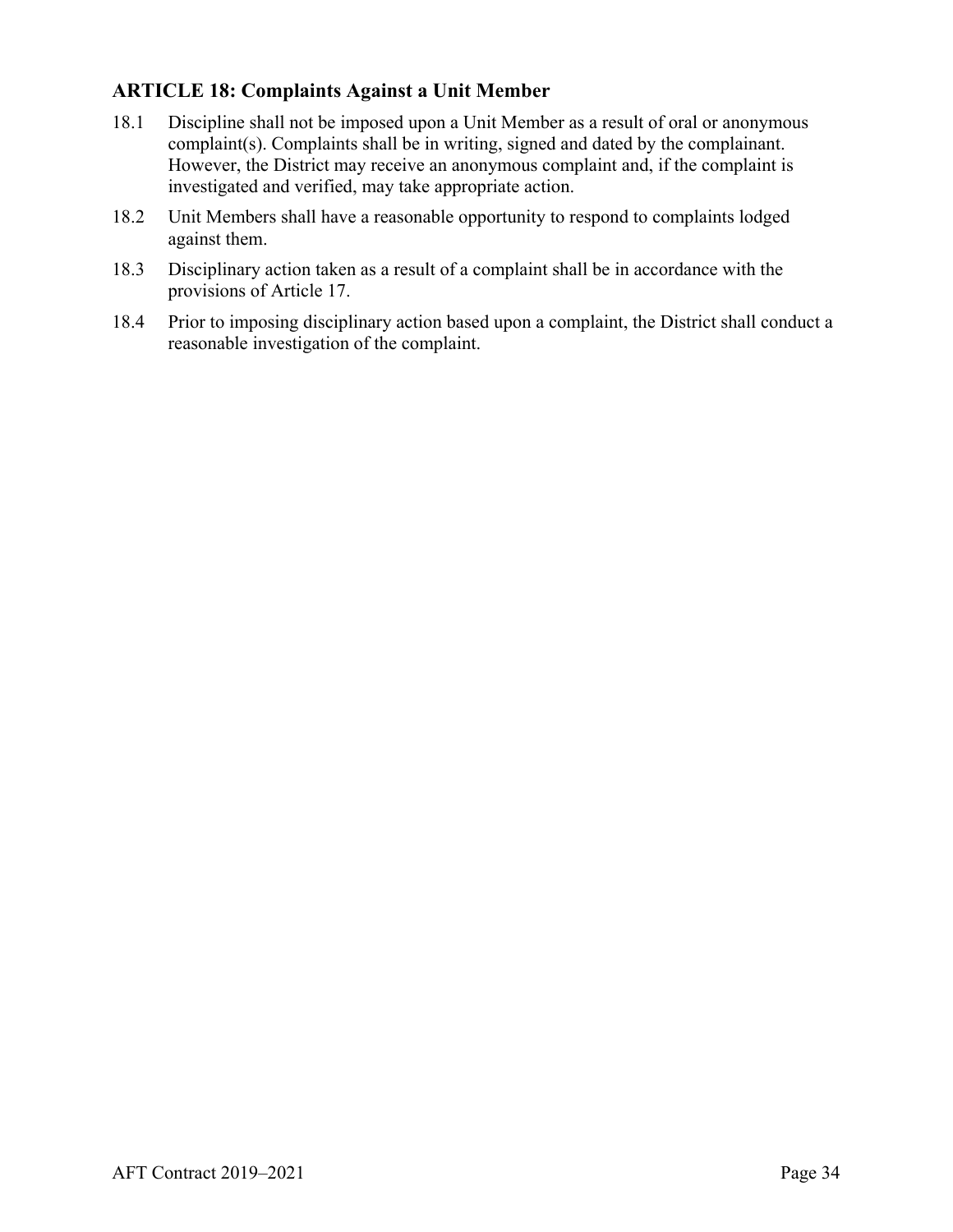#### **ARTICLE 19: Reopening Negotiations**

- 19.1 Each academic year during the period of this Agreement, the parties shall meet and negotiate Article 10 (Benefits) and Article 12 (Compensation). In addition, each party may reopen two (2) articles of its choice during each academic year. By mutual agreement, additional articles may be reopened. During the month of September, AFT Part-Time Faculty United shall present its initial reopener proposals to the District for the following academic year.
	- 19.1.1 In the year preceding the expiration of this agreement, the parties shall sunshine their proposals on or before the first board meeting of November. Negotiations for the master agreement shall open in January.
- 19.2 From time to time during the period of this Agreement, circumstances might arise that were not anticipated by the parties when this Agreement was negotiated. Also, ambiguities in language or unintended consequences of this Agreement might be recognized or discovered.
	- 19.2.1 By mutual consent, the parties may resolve such issues in separate Memoranda of Understanding executed by both parties.
	- 19.2.2 Such Memoranda of Understanding shall be binding upon the parties even if inconsistent with terms of this Agreement that were negotiated and ratified prior to the date of the Memoranda of Understanding.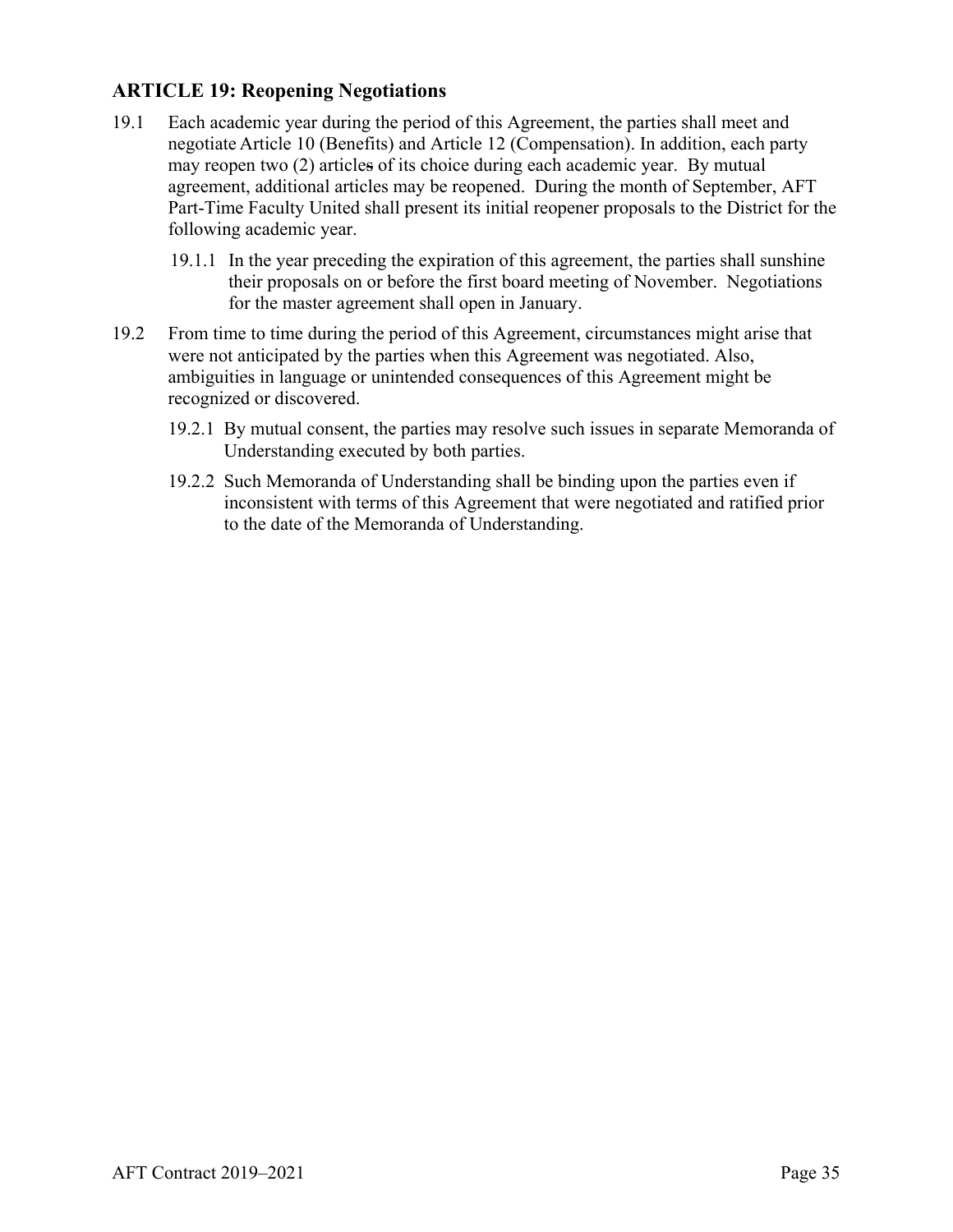#### **ARTICLE 20: Severability and Savings**

- 20.1 If any provision of this Agreement is or shall be at any time contrary to law, such provision shall be inoperative. All other provisions shall remain in effect.
- 20.2 If any provision is held by a court of competent jurisdiction to be contrary to law, the parties will meet to negotiate a replacement provision. If state or federal law is changed so that a provision of this Agreement thereby becomes contrary to law, the parties will meet to negotiate a replacement provision. In either event, negotiations shall begin no later than sixty (60) calendar days after either party presents to the other an initial proposal.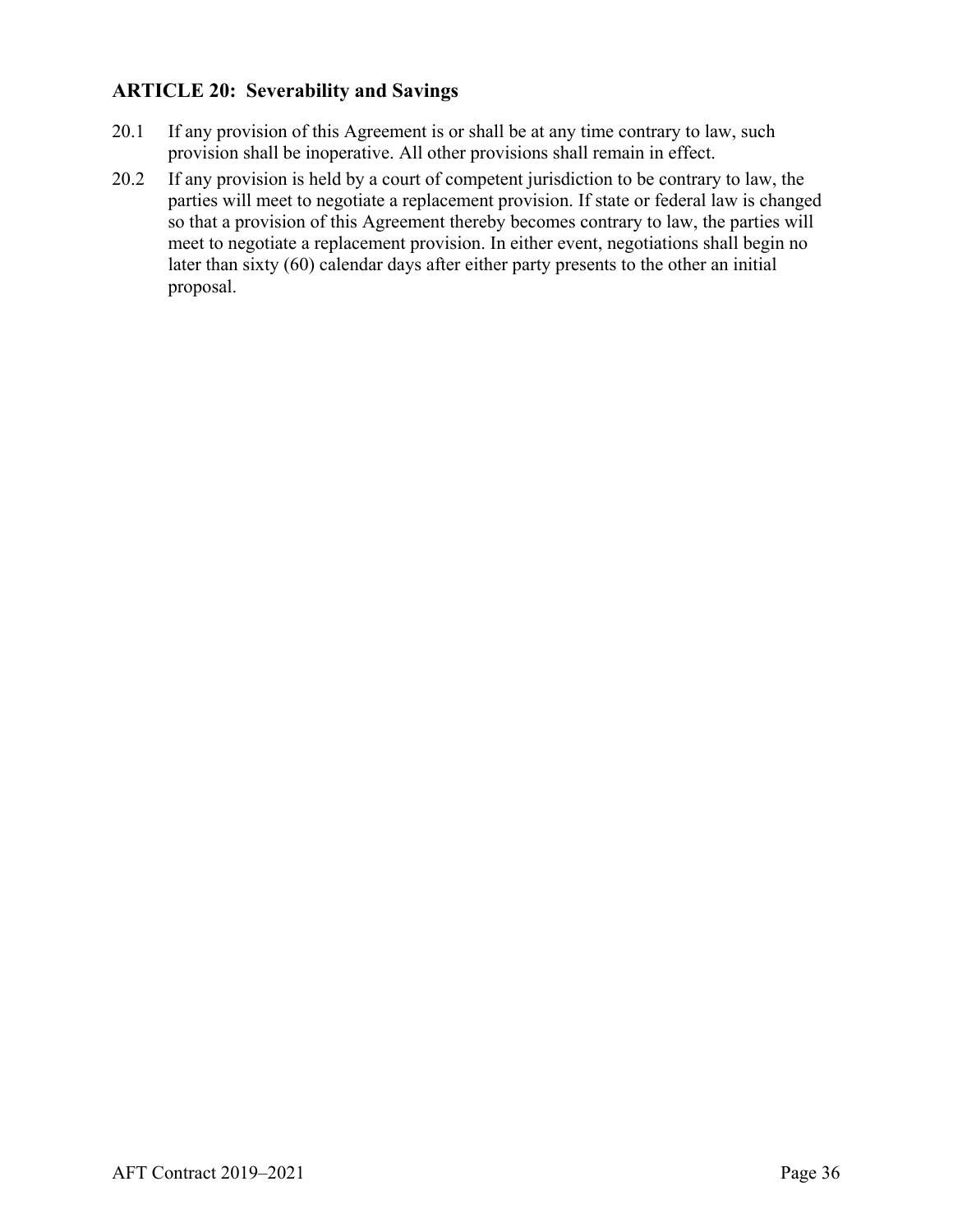# APPENDIX A Definition of Parity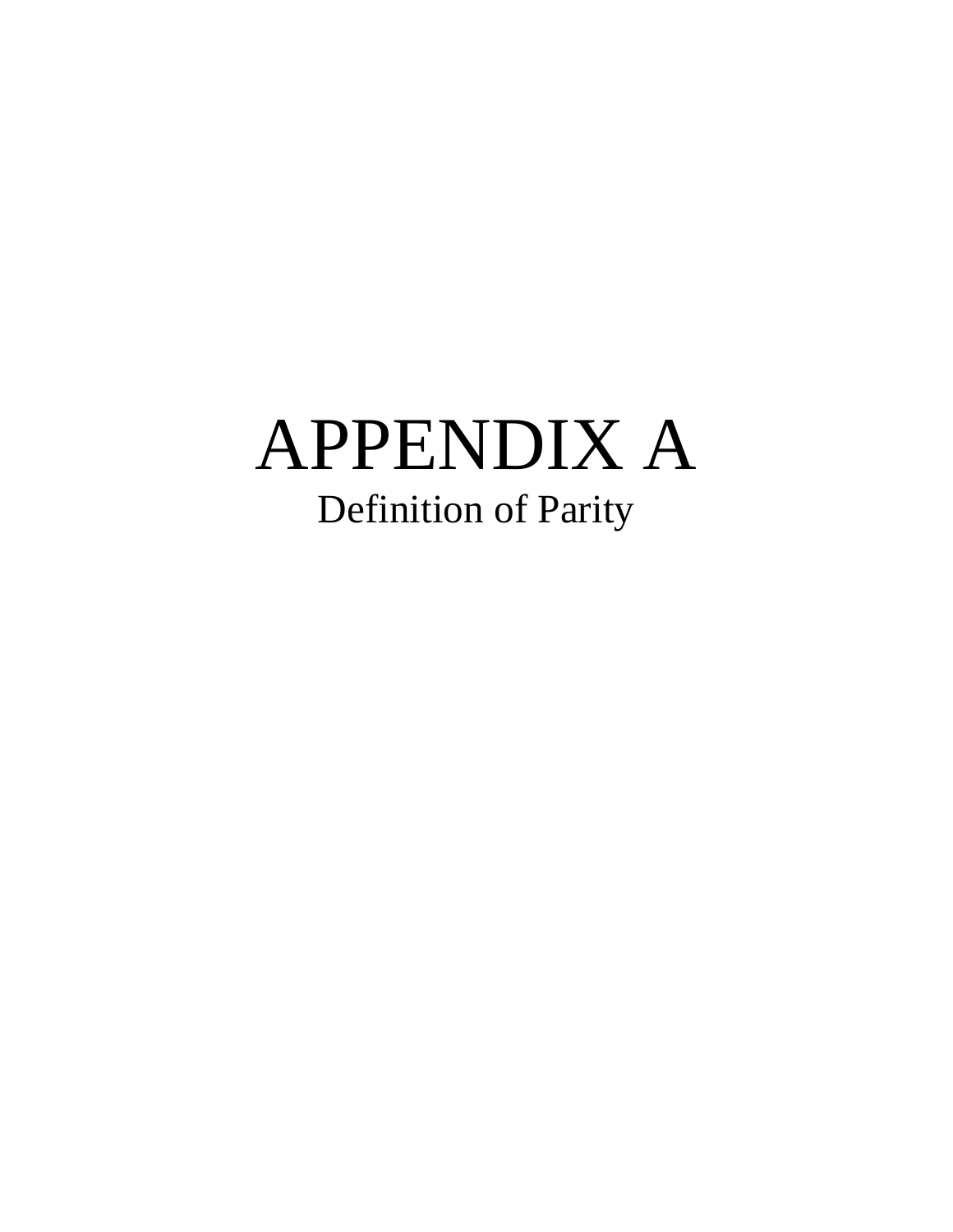#### PARITY

#### **Parity Definition**

The full-time salary schedule shall be the basis of calculating parity for the adjunct faculty. The agreed percentage for parity is 75% and includes class meeting hours, class preparation hours, and assessment hours.

#### **Calculating Parity**

Parity is calculated by taking the annual rate of the average of the first four columns of Step Five of the fulltime faculty schedule, and dividing it by 525 and multiplying by 75% to find the hourly rate of the adjunct faculty member.

#### **Parity Goal**

The parties agree that our goal is to achieve parity from the date of ratification of this article so that 75% will be calculated according to the average of the first four columns of Step Five of the full-time salary schedule.

Should the state parity monies increase and the District budget is fiscally sound, the additional funds will be used to increase part-time faculty salaries beyond what is already stipulated in the current adjunct faculty contract.

Should the District receive additional funding through initiatives such as Proposition 92, a significant portion of those funds shall be applied to achieve parity for part-time faculty members.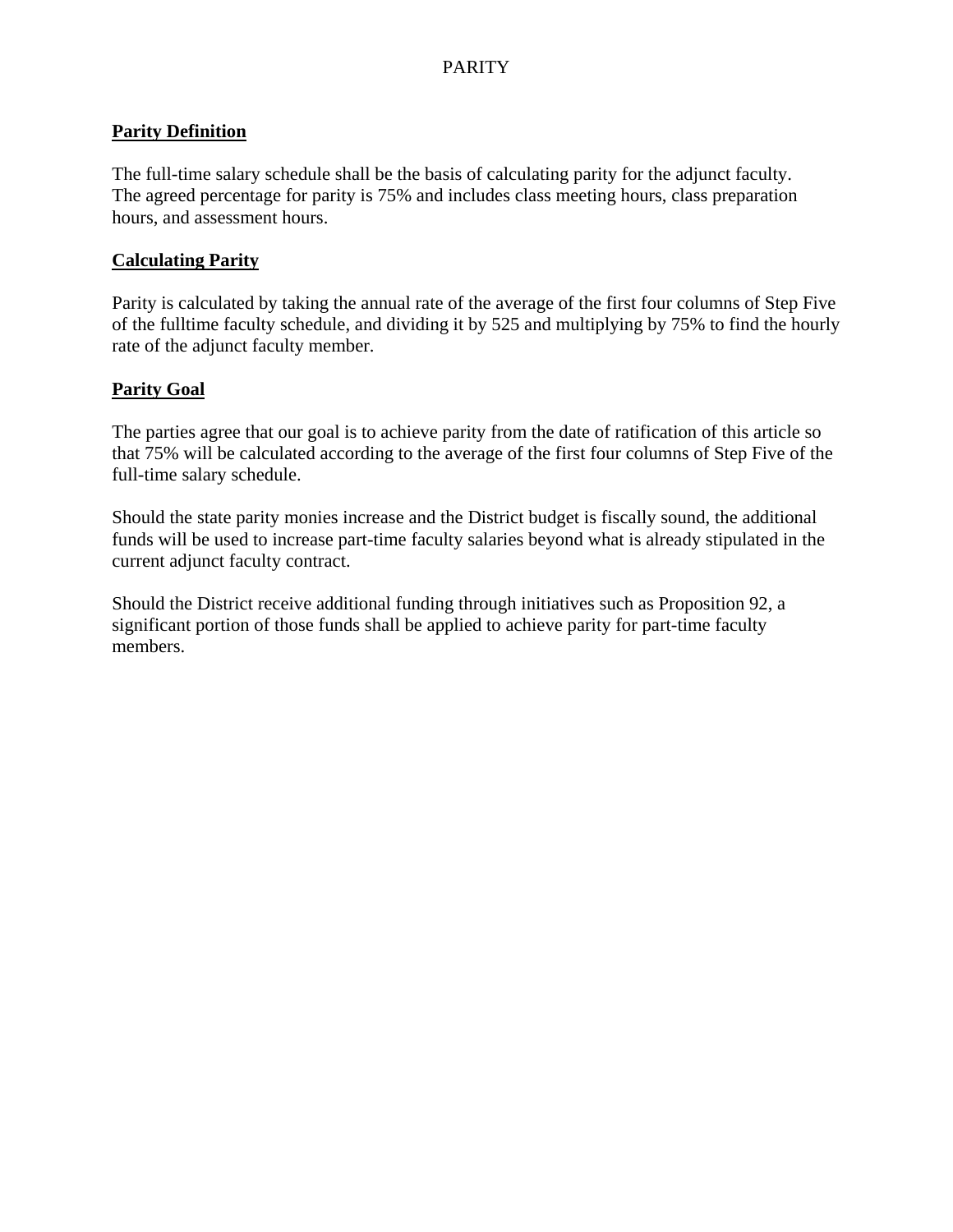## APPENDIX B Grievance and Evaluation Forms (See Articles 5 & 6)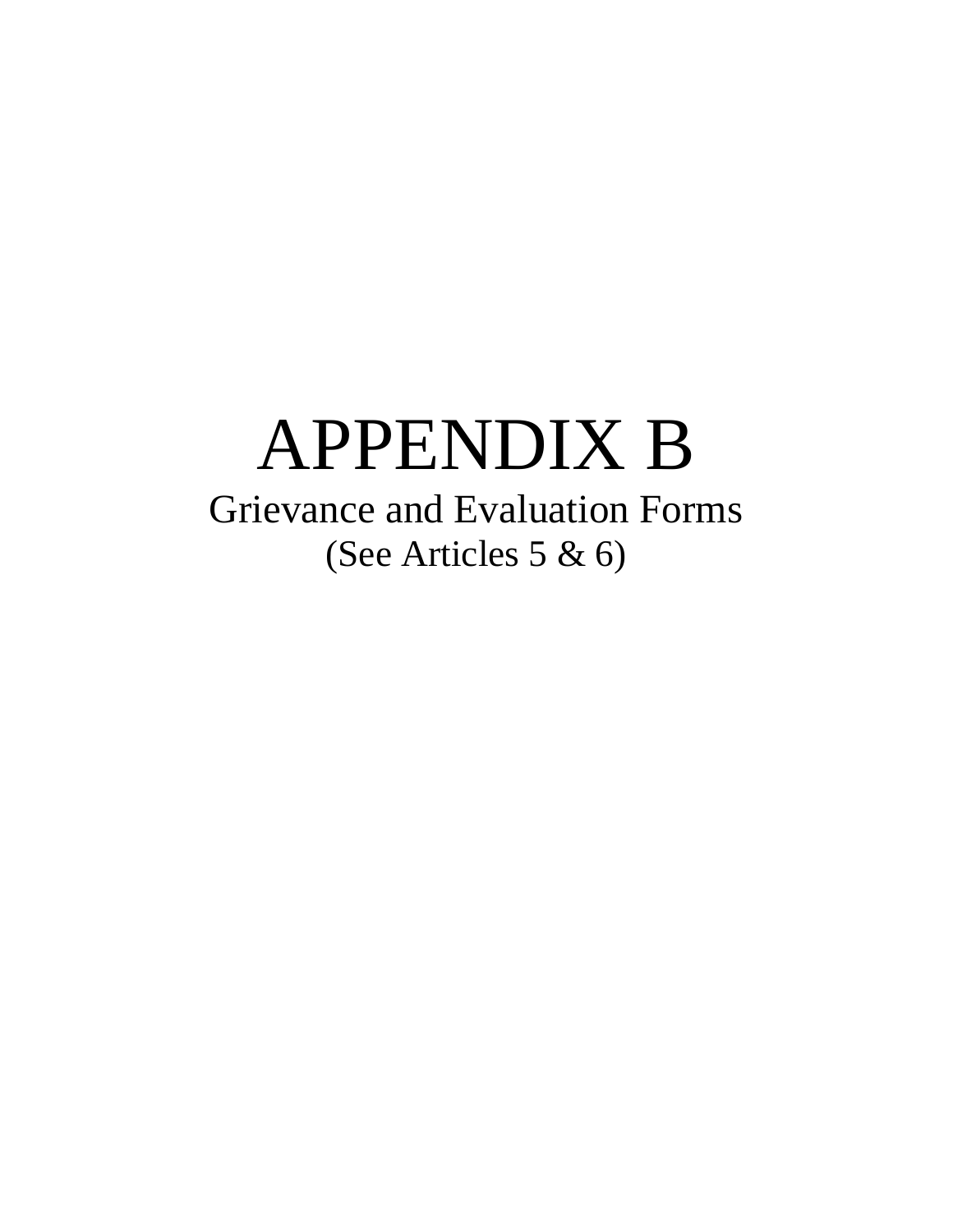#### Priority for Administering Evaluations

The parties agree that the adjunct faculty will be evaluated in the following priority:

1. Those faculty members who have received "needs improvement" evaluations in the preceding semesters.

2. Newly hired unit members according to Article 6.

3. Those unit members who are not on the priority list but who have met the criteria to be on the priority list and have not received timely evaluations.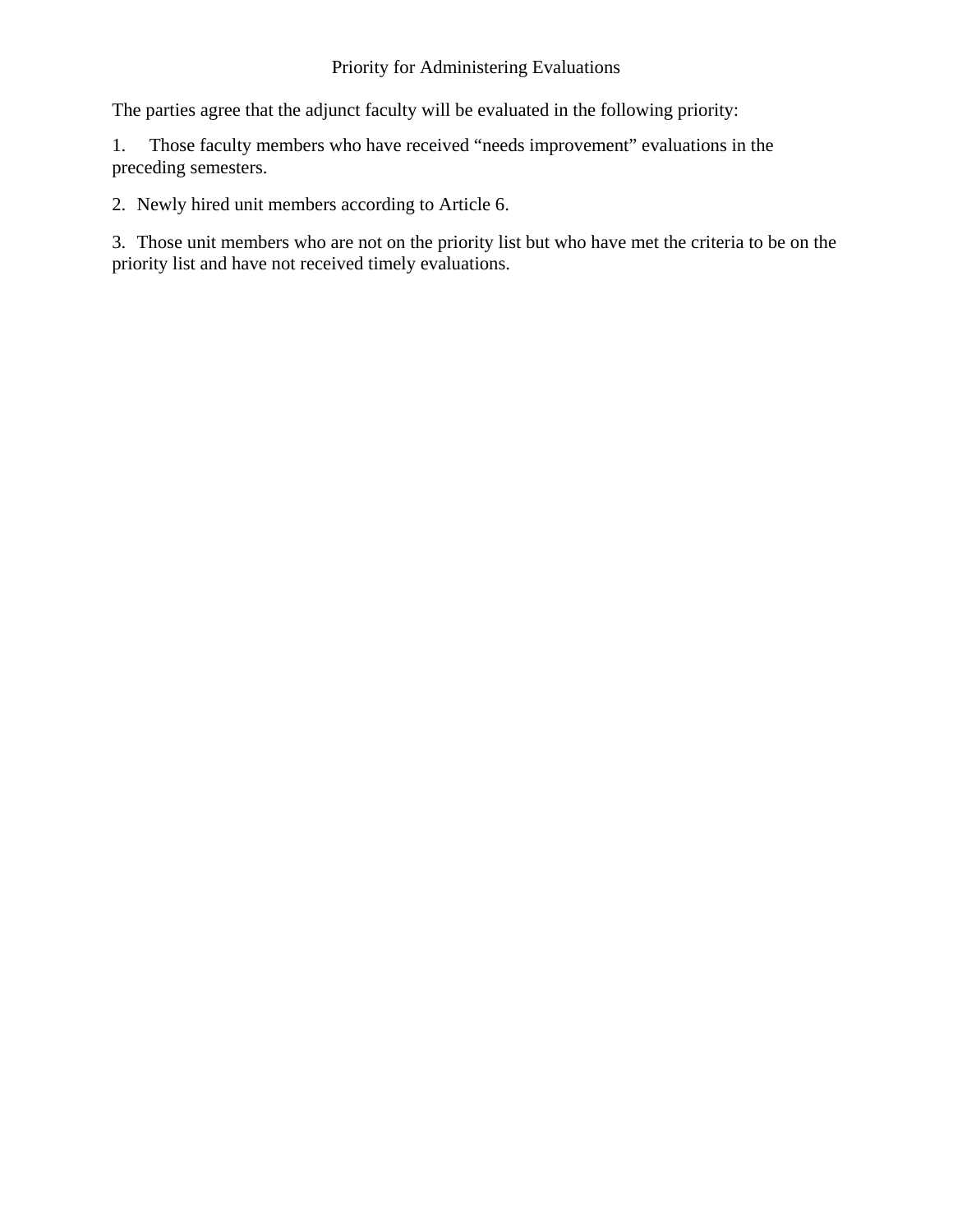#### **Victor Valley College Part-Time Faculty FINAL EVALUATION REPORT**

|                                                                             |              | Discipline: $\sqrt{\frac{1}{2} \sum_{i=1}^{n} (x_i - x_i)^2}$                                                                                                                               |                |  |  |
|-----------------------------------------------------------------------------|--------------|---------------------------------------------------------------------------------------------------------------------------------------------------------------------------------------------|----------------|--|--|
| Summary:                                                                    |              |                                                                                                                                                                                             |                |  |  |
| Areas of Strength:                                                          |              |                                                                                                                                                                                             |                |  |  |
| Areas for Improvement:                                                      |              |                                                                                                                                                                                             |                |  |  |
| Observation:                                                                |              |                                                                                                                                                                                             |                |  |  |
| ______# of student evaluations received<br># of students enrolled at census |              |                                                                                                                                                                                             |                |  |  |
| area Dean.                                                                  |              | Participation in the assessment and evaluation of Student Learning Outcomes if assigned by the                                                                                              |                |  |  |
|                                                                             |              | <b>OVERALL RATING</b>                                                                                                                                                                       |                |  |  |
| Excellent                                                                   | Satisfactory | Needs Improvement                                                                                                                                                                           | Unsatisfactory |  |  |
|                                                                             |              |                                                                                                                                                                                             |                |  |  |
|                                                                             |              | I acknowledge that I have read this final evaluation report and it has been discussed with me.<br>My signature does not imply that I necessarily agree with the results represented herein. |                |  |  |
|                                                                             |              |                                                                                                                                                                                             |                |  |  |

In the event that the evaluate disagrees with the final evaluation, he or she may submit, within ten (10) working days after signing the report, a statement of exception with the Office of Human Resources. The statement of exception shall be stapled to the original final evaluation report and become part of the Unit Member's personnel file.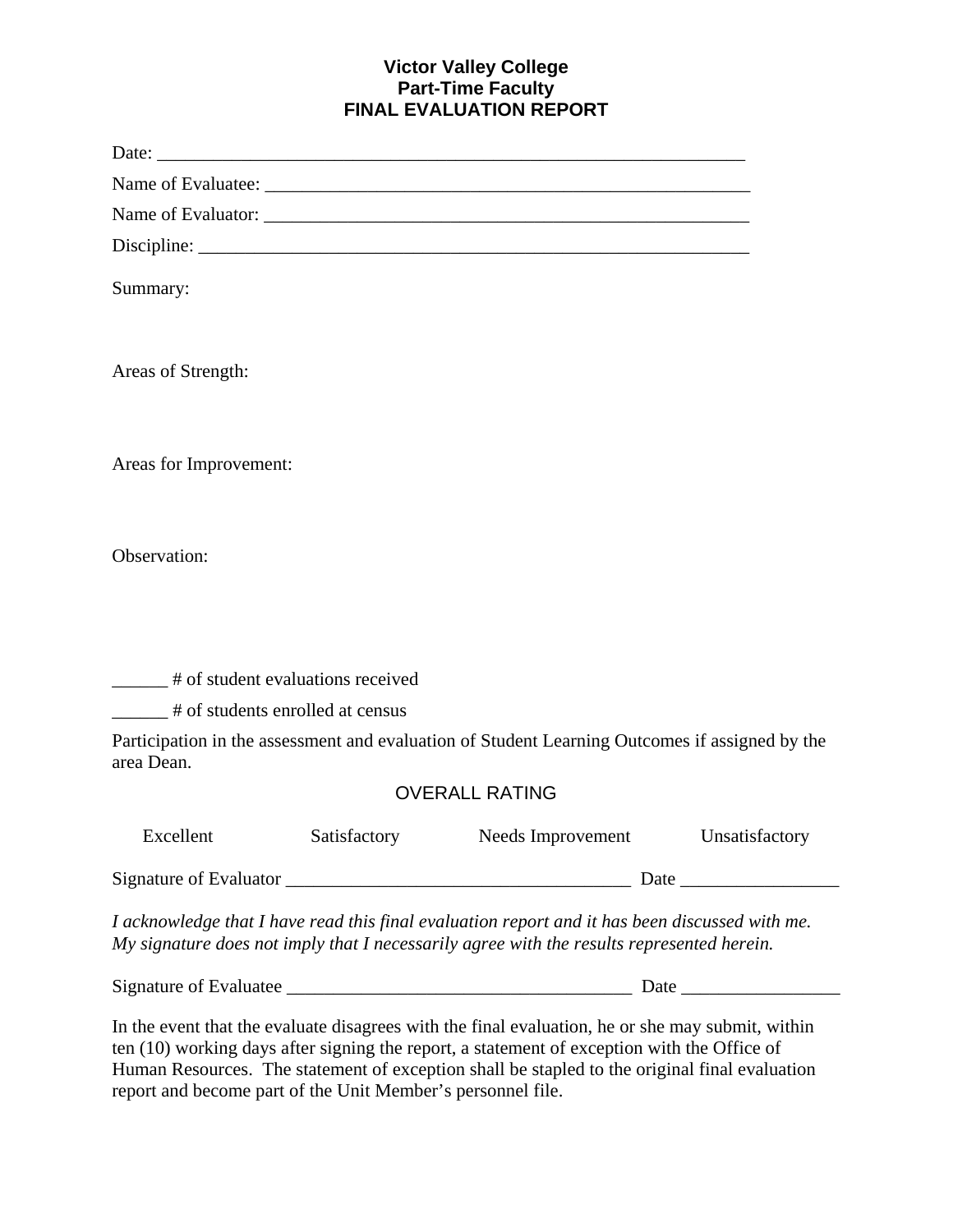Student Evaluation Process:

- 1. Student evaluations are placed in the faculty mailbox with instructions on the envelope.
- 2. Faculty member asks for a student volunteer (who is able to deliver the evaluations to the drop box immediately after collecting the evaluations from the students in the class) to administer the evaluation
- 3. Faculty member leaves the classroom
- 4. Student volunteer administers the evaluation, collects the evaluations, seals them in an envelope, and delivers the envelope to a designated drop box immediately after collecting the evaluations.
- 5. Faculty receives notice that the evaluation has been received.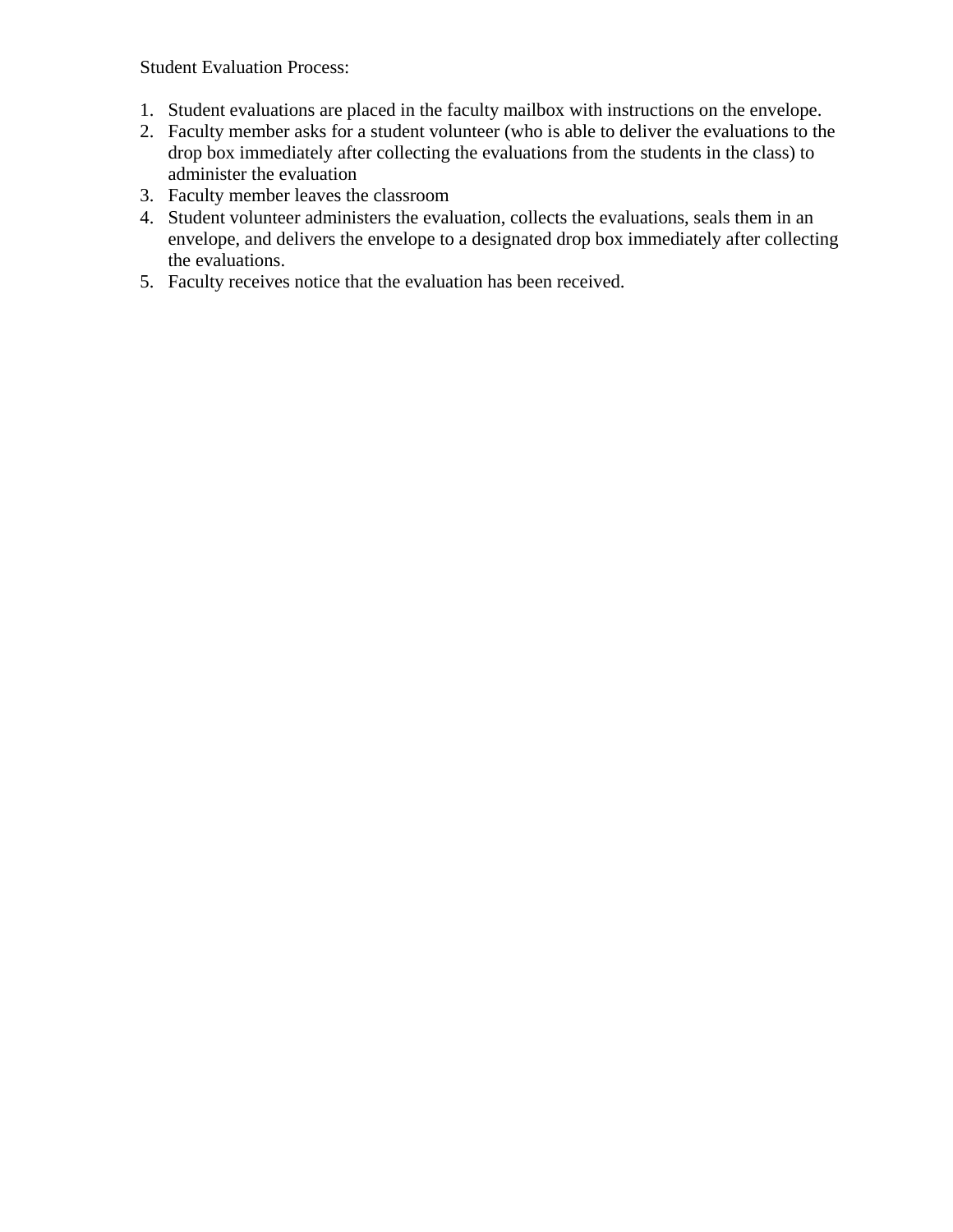|        |    | USE BLUE OR BLACK PEN |               |                            |
|--------|----|-----------------------|---------------|----------------------------|
|        |    | OR<br>NO. 2 PENCIL 1  |               |                            |
| Marks: | OK | Not<br>oк             | D<br>Not<br>œ | x<br>Ignore<br><b>Mark</b> |

<u>por</u>

 $\blacksquare$ 

 $\blacksquare$  $\blacksquare$  $\blacksquare$  $\blacksquare$  $\blacksquare$  $\blacksquare$ 

----------------------

 $\overline{\phantom{0}}$  $\blacksquare$  $\blacksquare$  $\blacksquare$  $\blacksquare$  $\blacksquare$  $\overline{\phantom{0}}$  $\blacksquare$  $\blacksquare$ فتعا  $\blacksquare$  $\blacksquare$ 

 $\Box$  $\overline{\phantom{0}}$  $\blacksquare$ 

 $\overline{\phantom{0}}$ 

 $\sim$ 

### **Student Evaluation of Associate Faculty**



| Please rate how your instructor per orms on the following:                                        | Unsalisfactory | Needs<br>Improvement | Satisfactory | <b>Above Average</b> | <b>Excellent</b>     |
|---------------------------------------------------------------------------------------------------|----------------|----------------------|--------------|----------------------|----------------------|
| 1. Informs students of course objectives                                                          | D              | $\Box$               | تت           | $\Box$               | ▭                    |
| 2. Follows announced learning objectives                                                          | $\Box$         | ▭                    | —            | œ                    | ▭                    |
| 3. Presents subject in a well-organized manner                                                    | $\Box$         | $\Box$               | ▭            | ▭                    | $\Box$               |
| 4. Presents ideas clearly                                                                         | $\blacksquare$ | ▭                    | $\Box$       | ▭                    | ᆷ                    |
| 5. Makes effective use of class time                                                              | $\Box$         | $\Box$               | $\Box$       | $\Box$               | ص                    |
| 6. Motivates interest in subject matter                                                           | $\Box$         | $\Box$               | $\Box$       | EЗ                   | $\qquad \qquad \Box$ |
| 7. Encourages critical analysis of subject                                                        | ▭              | $\Box$               | ▭            | $\Box$               | ▭                    |
| 8. Considers various viewpoints in subject area                                                   | $\Box$         | ᄆ                    | ▭            | Œ                    | ᆷ                    |
| 9. Shows enthusiasm for subject                                                                   | $\Box$         | $\Box$               | $\Box$       | $\Box$               | $\Box$               |
| 10. Establish and maintain a positive learning environment                                        | <u>time</u>    | ᆷ                    | <b>COL</b>   | ▭                    | $\Box$               |
| 11. Distributes and follows a course syllabus and outline                                         | $\Box$         | O                    | ▭            | $\Box$               | $\Box$               |
| 12. Explains system of grading and evaluation                                                     | ▭              | $\Box$               | ▭            | ▭                    | ▭                    |
| 13. Follows through on evaluation system described                                                | ▭              | $\Box$               | ▭            | $\Box$               | صا                   |
| 14. Relates tests to material presented and course objectives                                     | ▭              | $\Box$               | ᆷ            | ▭                    | سا                   |
| 15. Uses tests and other evaluation means to assist the<br>students to be successful in the class | O              | $\Box$               | $\Box$       | $\Box$               | $\Box$               |
| 16. Returns tests and assignments promptly                                                        | $\Box$         | ᆷ                    | œ            | ▭                    | ᆷ                    |
| 17. Provides adequate opportunities to demonstrate what is<br>learned                             | $\Box$         | ▭                    | $\Box$       | ▭                    | $\Box$               |
| 18. Meets each class for the full time                                                            | <u>to a</u>    | 0                    | ▭            | $\equiv$             |                      |
| 19. Exhibits concern for students' progress                                                       | $\Box$         | $\Box$               | ౼            | O                    | ▭                    |
| 20. Provides positive feedback to questions                                                       | ▭              | $\blacksquare$       | ▭            | $\Box$               |                      |
| 21. Communicates and relates well with students                                                   | $\Box$         | O                    | $\Box$       | U                    | $\Box$               |

**Instructor Name** 

\*\*\* Add comments on reverse including strengths and/or areas for improvement. \*\*\*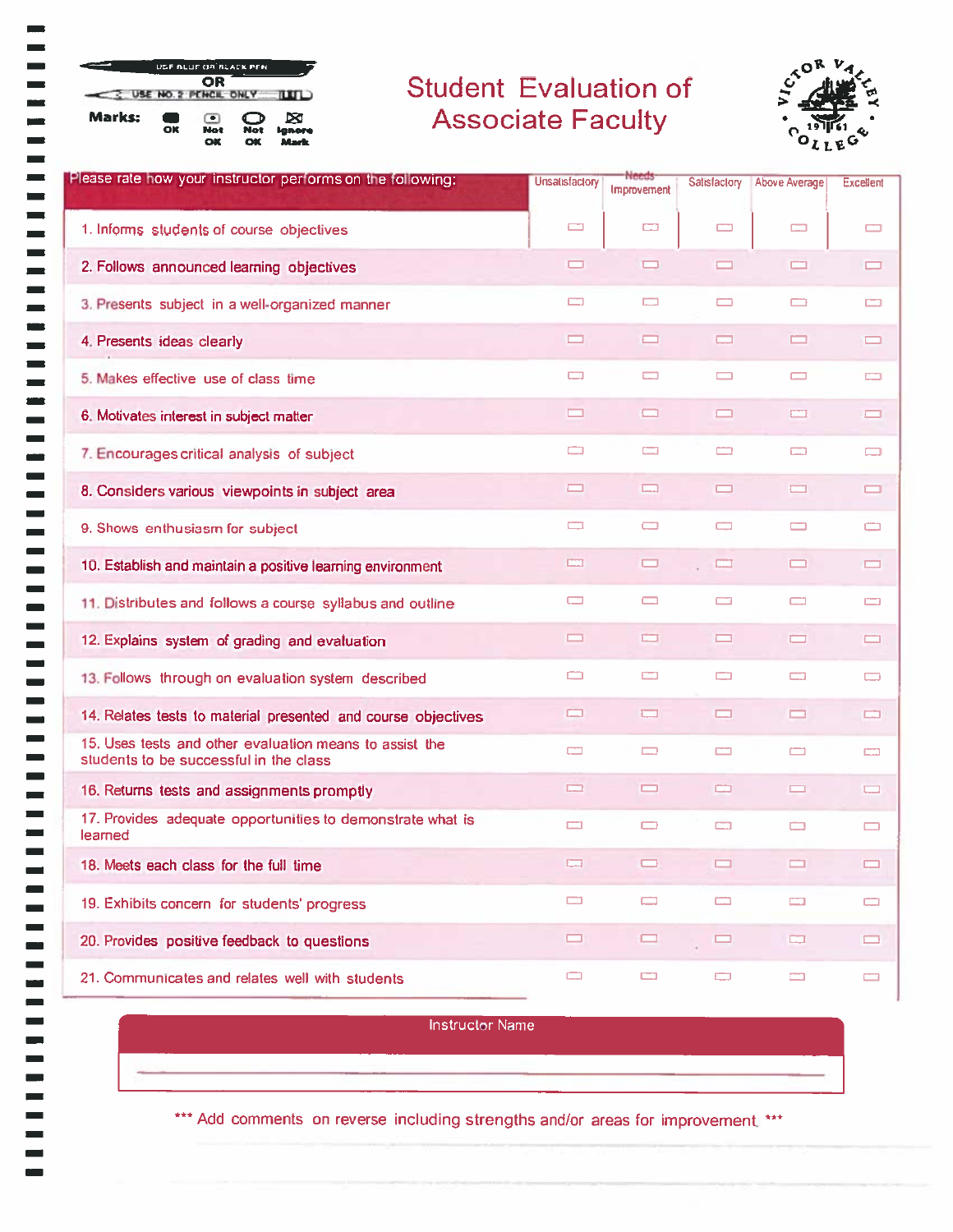#### **Victor Valley College Part-Time Faculty CLASS OBSERVATION FORM/PEER REVIEW REPORT**

Date of Observation: Name of Evaluatee: \_\_\_\_\_\_\_\_\_\_\_\_\_\_\_\_\_\_\_\_\_\_\_\_\_\_\_\_\_\_\_\_\_\_\_\_\_\_\_\_\_\_\_\_\_\_\_\_\_\_\_\_ Name of Evaluator: Course Title and Class Number: \_\_\_\_\_\_\_\_\_\_\_\_\_\_\_\_\_\_\_\_\_\_\_\_\_\_\_\_\_\_\_\_\_\_\_\_\_\_\_\_\_\_ Topic Discussed:

#### **A. Prior to the class observation.**

- 1. The evaluatee should send the evaluator the course syllabus and any accompanying materials that the evaluatee would like the evaluator to see.
- 2. The evaluatee will list below additional items of interest to the evaluatee for the evaluator to specifically observe (e.g. Do I appear to give equal attention to both sides of the classroom? Do I encourage all students to be actively involved in classroom discussions and activities? How does the class perceive the graphing calculator presentation? How does the class respond to the slide presentation on earthquakes?).

#### **B. Answer the following questions regarding the class observation.**

 *Please rate each item on a scale from 1-5, 5 being excellent and 1 being unsatisfactory.* 

1. The instructor clearly communicates the objectives of the class session.

*Excellent Above Average Satisfactory Needs Improvement Unsatisfactory*  5 4 3 2 1

2. The instructor's presentation of information is organized.

*Excellent Above Average Satisfactory Needs Improvement Unsatisfactory*  5 4 3 2 1

3. The instructor motivates students and maintains their interest.

*Excellent Above Average Satisfactory Needs Improvement Unsatisfactory*  5 4 3 2 1

4. The instructor encourages class participation.

*Excellent Above Average Satisfactory Needs Improvement Unsatisfactory*  5 4 3 2 1

5. The instructor demonstrates knowledge of the subject matter.

*Excellent Above Average Satisfactory Needs Improvement Unsatisfactory*  5 4 3 2 1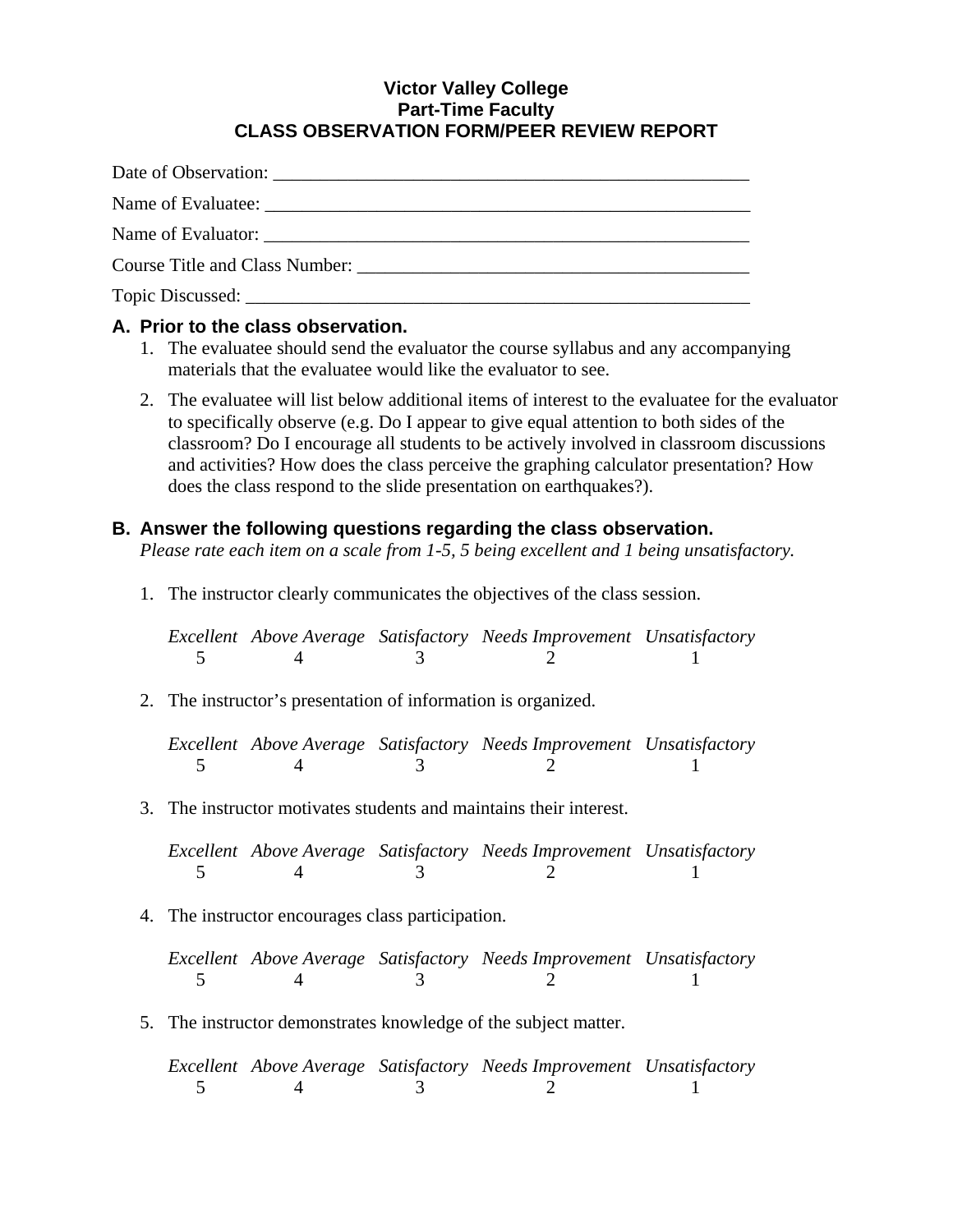6. The instructor uses classroom time effectively.

*Excellent Above Average Satisfactory Needs Improvement Unsatisfactory*  5 4 3 2 1

7. The instructor encourages critical thinking where appropriate.

*Excellent Above Average Satisfactory Needs Improvement Unsatisfactory*  5 4 3 2 1

8. The instructor's course syllabus is informative and comprehensive.

*Excellent Above Average Satisfactory Needs Improvement Unsatisfactory*  5 4 3 2 1

9. The instructor's materials are appropriate, useful, and meaningful.

*Excellent Above Average Satisfactory Needs Improvement Unsatisfactory*  5 4 3 2 1

- 10. Comments regarding the specific observations requested by evaluate (see section A, number 2).
- 11. Peer review summary.

#### **C. Class observation follow-up.**

\_\_\_\_\_\_\_\_\_\_\_\_\_\_\_\_\_\_\_\_\_\_\_\_\_\_\_\_

The evaluator will meet with the evaluatee after the observation to discuss the results of this observation.

\_\_\_\_\_\_\_\_\_\_\_\_\_\_\_\_\_\_\_\_\_\_\_\_\_\_\_\_ \_\_\_\_\_\_\_\_\_\_\_\_\_\_\_\_\_\_\_\_\_\_\_\_\_\_\_\_\_\_

Date of observation Evaluator

*I acknowledge that I read this observation form and it has been discussed with me by the observer. My signature does not imply that I necessarily agree with the results represented in this observation.* 

Evaluatee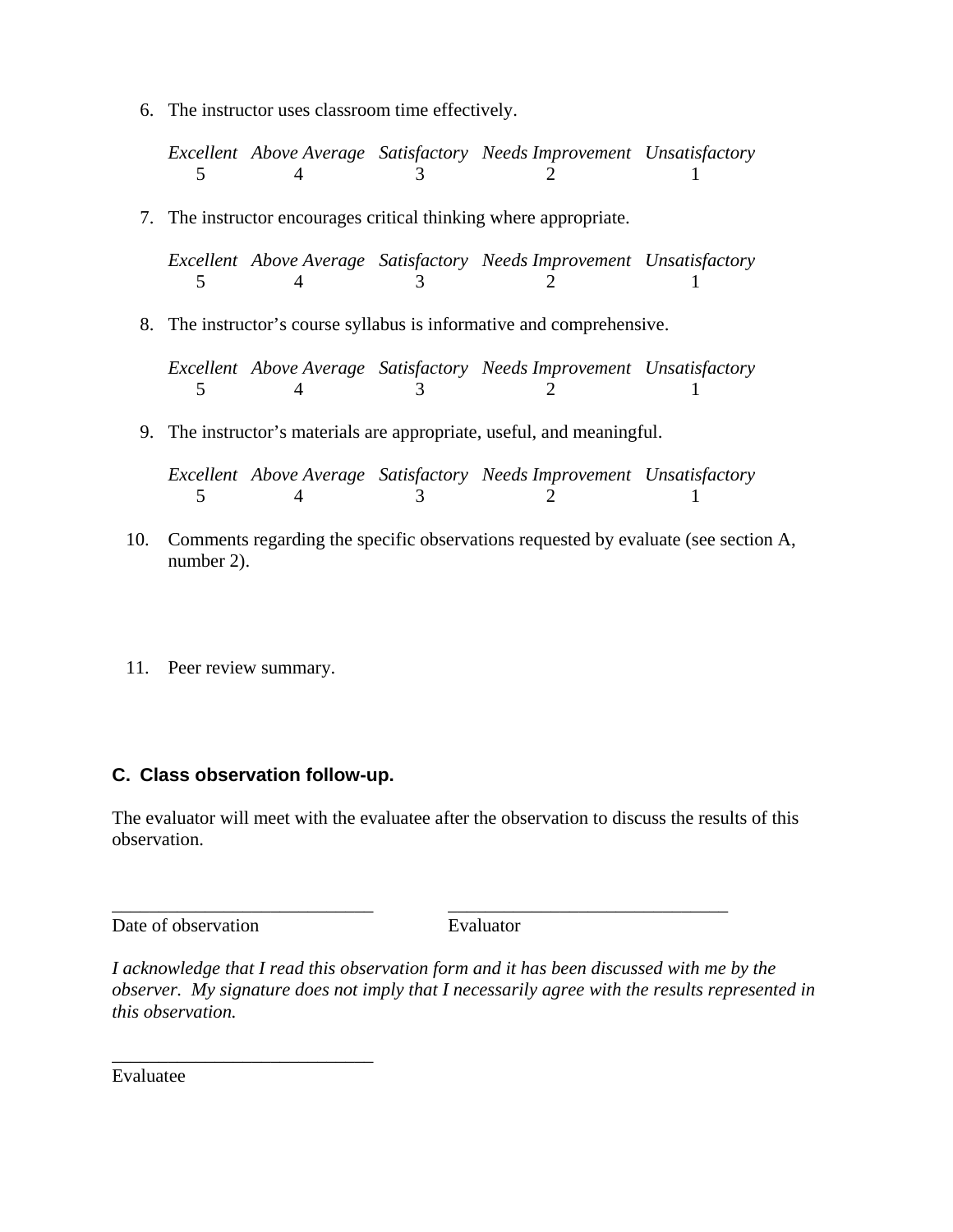#### **Victor Valley College Part-Time Faculty OBSERVATION FORM FOR ONLINE CLASSES PEER REVIEW REPORT**

|                  | Course Title and Class Number: |
|------------------|--------------------------------|
| Topic Discussed: |                                |

#### **A. Prior to the class observation.**

- 1. The evaluatee provides the evaluator access to the virtual classroom and also to any accompanying materials that the evaluatee would like the evaluator to see.
- 2. OPTIONAL: The evaluatee will list below additional items of interest to the evaluatee for the evaluator to specifically observe (e.g., Do I encourage expression of a variety of perspectives? Do I encourage all students to be actively involved in virtual classroom discussions and activities? How effective is my integration of streaming audio or video in my online class? What does student participation in the Group pages that I have designed demonstrate about their effectiveness as learning activities? How do the design elements used in this class, including graphics and pictures enhance and illustrate the presentation of course content?)

#### **B. Answer the following questions regarding the class observation.**

 *Please rate each item on a scale from 1-5, 5 being excellent and 1 being unsatisfactory.* 

1. The instructor publishes a comprehensive course syllabus that includes learning objectives consistent with the approved course outline.

*Excellent Above Average Satisfactory Needs Improvement Unsatisfactory*  5 4 3 2 1

2. Course materials published by the instructor in the virtual classroom are accessible and organized.

*Excellent Above Average Satisfactory Needs Improvement Unsatisfactory*   $\frac{1}{5}$  4  $\frac{3}{3}$  2 1

3. Course materials published by the instructor in the virtual classroom are current for the term of the evaluation.

*Excellent Above Average Satisfactory Needs Improvement Unsatisfactory*  5 4 3 2 1

4. Communication tools are available and used frequently for two-way communication between the instructor and students.

*Excellent Above Average Satisfactory Needs Improvement Unsatisfactory*  5 4 3 2 1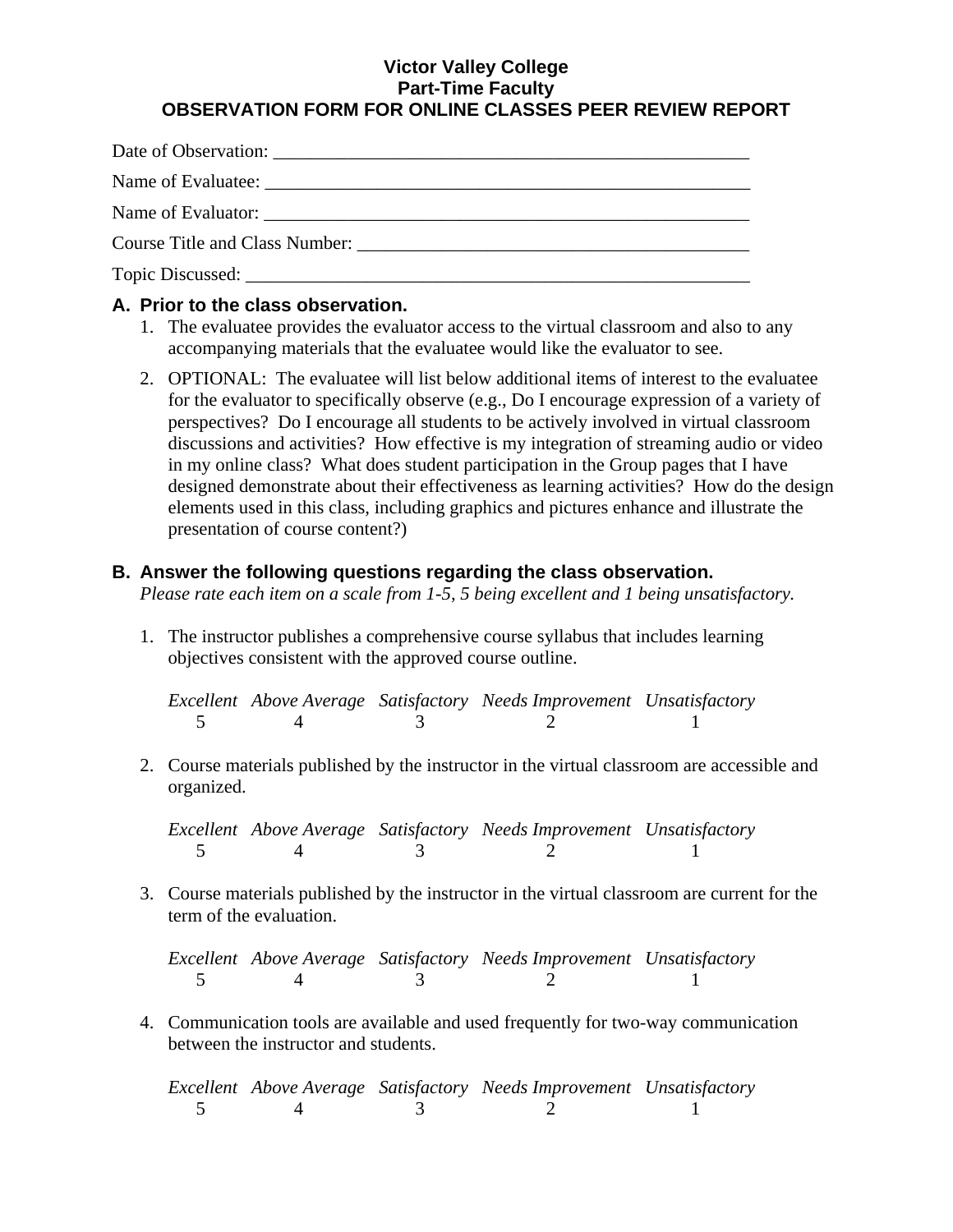5. The instructor encourages students to ask questions and participate in online learning activities.

*Excellent Above Average Satisfactory Needs Improvement Unsatisfactory*  5 4 3 2 1

6. The instructor's assignments call for critical thinking.

*Excellent Above Average Satisfactory Needs Improvement Unsatisfactory*  5 4 3 2 1

 7. Online activities and assignments lead to the achievement of the identified student learning outcomes for the course.

*Excellent Above Average Satisfactory Needs Improvement Unsatisfactory*  5 4 3 2 1

 8. Course content published in the virtual classroom demonstrates that the instructor is knowledgeable in the subject matter of the class.

*Excellent Above Average Satisfactory Needs Improvement Unsatisfactory*  5 4 3 2 1

9. The instructor makes effective use of an appropriate range of online learning tools.

*Excellent Above Average Satisfactory Needs Improvement Unsatisfactory*  5 4 3 2 1

10. OPTIONAL: List items of interest and comments regarding the specific observations requested by instructor being evaluated (See section A, #2).

*Excellent Above Average Satisfactory Needs Improvement Unsatisfactory*  5 4 3 2 1

11. Peer review summary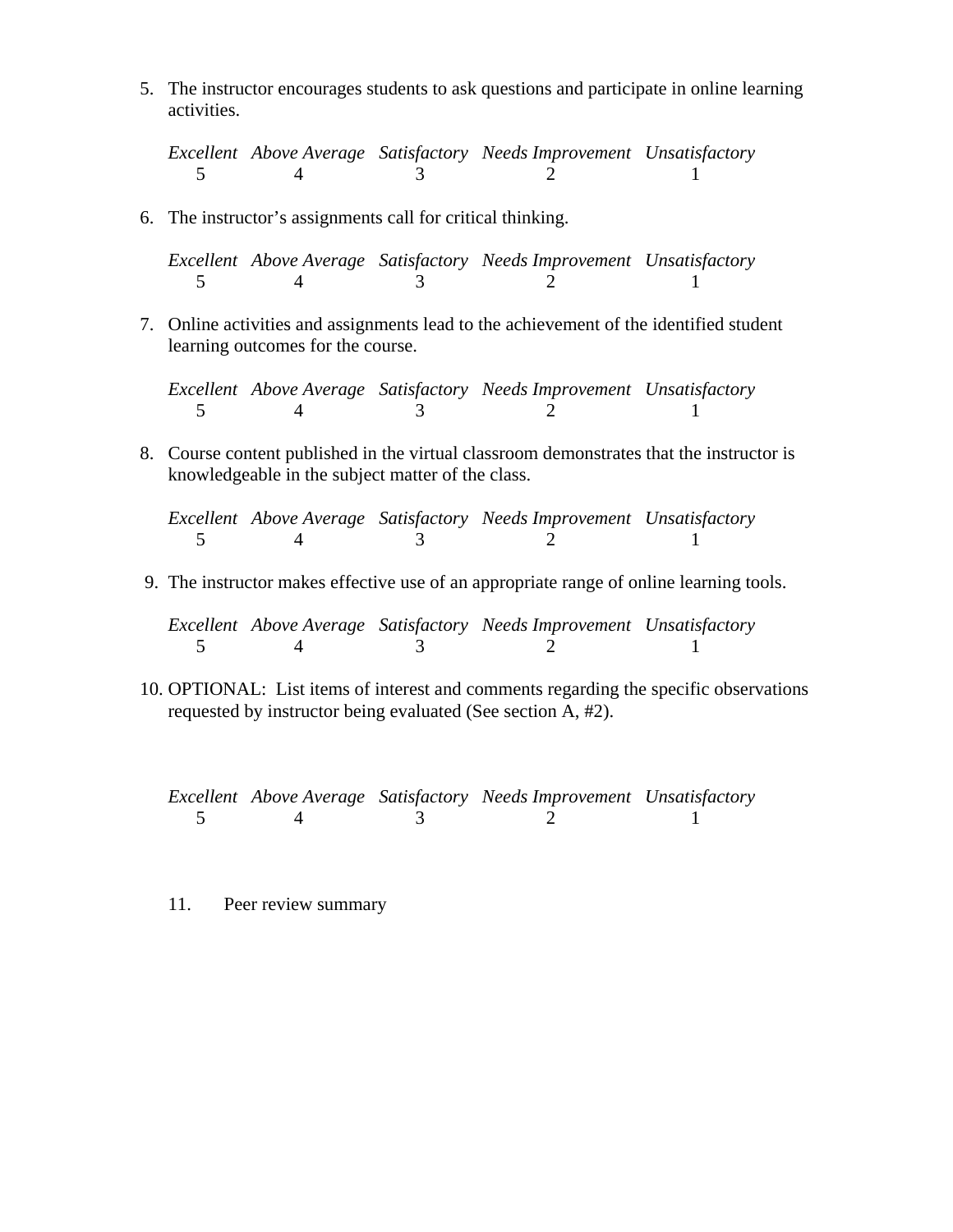#### **C. Class observation follow-up.**

\_\_\_\_\_\_\_\_\_\_\_\_\_\_\_\_\_\_\_\_\_\_\_\_\_\_\_\_

The evaluator will meet with the evaluatee in person, if possible, after the observation to discuss the results of this observation.

Date of observation Evaluator

*I acknowledge that I read this observation form and it has been discussed with me by the observer. My signature does not imply that I necessarily agree with the results represented in this observation.* 

\_\_\_\_\_\_\_\_\_\_\_\_\_\_\_\_\_\_\_\_\_\_\_\_\_\_\_\_ \_\_\_\_\_\_\_\_\_\_\_\_\_\_\_\_\_\_\_\_\_\_\_\_\_\_\_\_\_\_

Evaluatee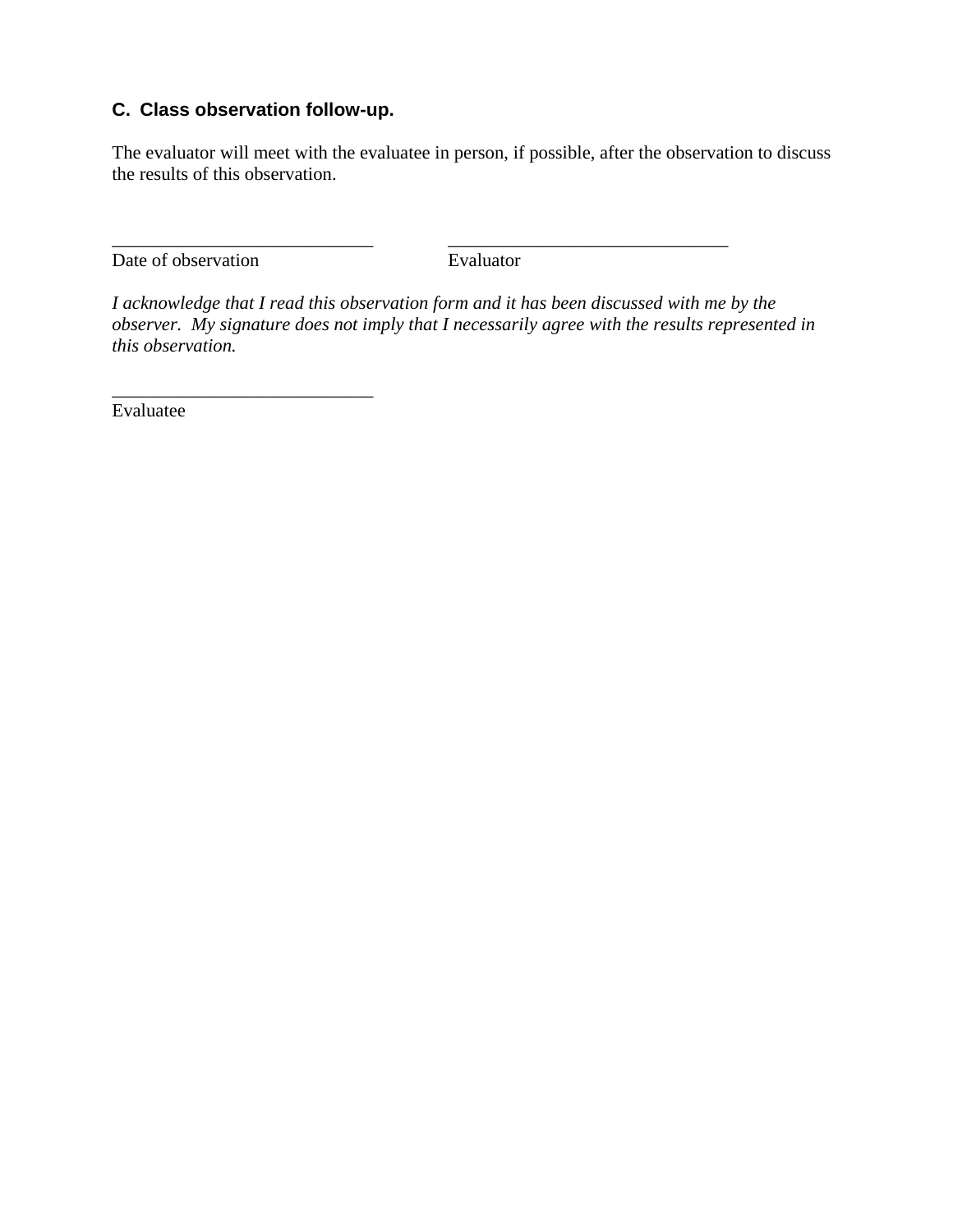

#### **Counselor Evaluation**

| <b>PLEASE USE NO. 2 PENCIL</b> |  |  |  |  |  |  |
|--------------------------------|--|--|--|--|--|--|
|                                |  |  |  |  |  |  |

#### **Please do NOT replicate!**

\_\_\_\_\_\_\_\_\_\_\_\_\_\_\_\_\_\_\_\_\_\_\_\_\_\_\_\_\_\_\_\_\_\_\_\_\_\_\_\_\_\_\_\_\_\_\_\_\_\_\_\_\_\_\_\_\_\_\_\_\_\_\_\_\_\_\_\_\_\_\_\_\_\_\_\_\_\_\_\_\_\_\_\_\_\_\_\_\_\_\_\_\_\_\_\_

\_\_\_\_\_\_\_\_\_\_\_\_\_\_\_\_\_\_\_\_\_\_\_\_\_\_\_\_\_\_\_\_\_\_\_\_\_\_\_\_\_\_\_\_\_\_\_\_\_\_\_\_\_\_\_\_\_\_\_\_\_\_\_\_\_\_\_\_\_\_\_\_\_\_\_\_\_\_\_\_\_\_\_\_\_\_\_\_\_\_\_\_\_\_\_\_

\_\_\_\_\_\_\_\_\_\_\_\_\_\_\_\_\_\_\_\_\_\_\_\_\_\_\_\_\_\_\_\_\_\_\_\_\_\_\_\_\_\_\_\_\_\_\_\_\_\_\_\_\_\_\_\_\_\_\_\_\_\_\_\_\_\_\_\_\_\_\_\_\_\_\_\_\_\_\_\_\_\_\_\_\_\_\_\_\_\_\_\_\_\_\_\_

\_\_\_\_\_\_\_\_\_\_\_\_\_\_\_\_\_\_\_\_\_\_\_\_\_\_\_\_\_\_\_\_\_\_\_\_\_\_\_\_\_\_\_\_\_\_\_\_\_\_\_\_\_\_\_\_\_\_\_\_\_\_\_\_\_\_\_\_\_\_\_\_\_\_\_\_\_\_\_\_\_\_\_\_\_\_\_\_\_\_\_\_\_\_\_\_

\_\_\_\_\_\_\_\_\_\_\_\_\_\_\_\_\_\_\_\_\_\_\_\_\_\_\_\_\_\_\_\_\_\_\_\_\_\_\_\_\_\_\_\_\_\_\_\_\_\_\_\_\_\_\_\_\_\_\_\_\_\_\_\_\_\_\_\_\_\_\_\_\_\_\_\_\_\_\_\_\_\_\_\_\_\_\_\_\_\_\_\_\_\_\_\_

#### **WE VALUE YOUR COMMENTS.**

We want to find out how Counselors can better assist you. Your opinions will help us improve our services and better meet your needs. Please complete each item and then return this form in a sealed envelope as directed. Thank you.

- 1. Counselor was helpful and professional.
- 2. Counselor knew what he/she was talking about or suggested how to obtain the appropriate information.
- 3. I received the information or service I came for (e.g., information on majors, certificates, transfer programs, career guidance, personal assistance.)
- 4. We discussed what I needed or wanted to know.
- 5. Counselor listened carefully to me.
- 6. I would rate my overall experience.

| Excellent | Above<br>Average | Satisfactory | Needs<br>Improvement | Unsatisfactory |
|-----------|------------------|--------------|----------------------|----------------|
|           |                  |              |                      |                |
|           |                  |              |                      |                |
|           |                  |              |                      |                |
|           |                  |              |                      |                |
|           |                  |              |                      |                |
|           |                  |              |                      |                |
|           |                  | $\sim$       |                      |                |
|           |                  |              |                      |                |
|           |                  |              |                      | $\sim$         |
|           |                  |              |                      |                |
|           |                  |              |                      |                |
|           |                  |              |                      |                |

7. Comments\_\_\_\_\_\_\_\_\_\_\_\_\_\_\_\_\_\_\_\_\_\_\_\_\_\_\_\_\_\_\_\_\_\_\_\_\_\_\_\_\_\_\_\_\_\_\_\_\_\_\_\_\_\_\_\_\_\_\_\_\_\_\_\_\_\_\_\_\_\_\_\_\_\_\_\_\_\_\_\_\_\_\_\_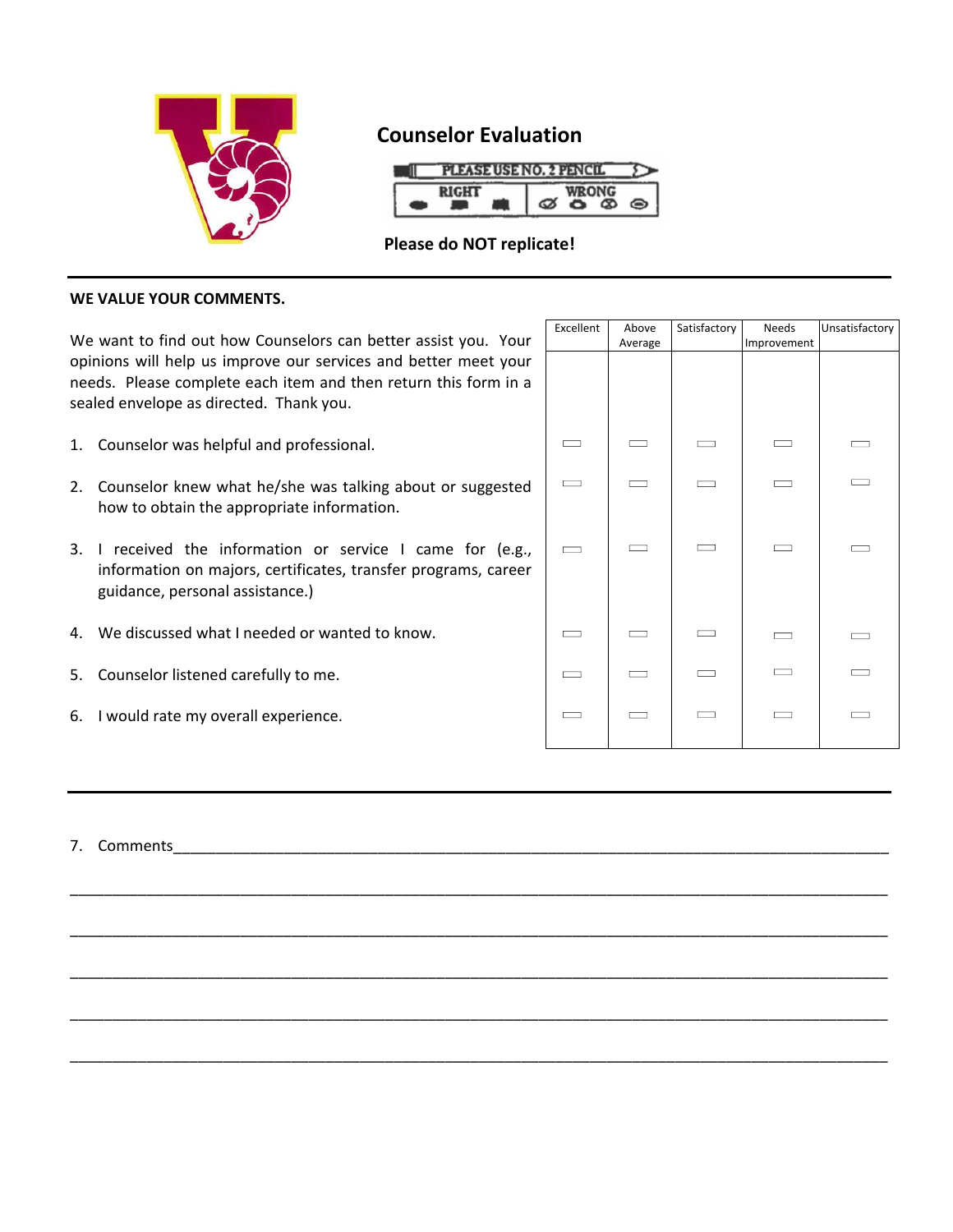#### **Victor Valley College Part-Time Faculty COUNSELING OBSERVATION FORM/PEER REVIEW REPORT**

| Counselor                   |           | Date |
|-----------------------------|-----------|------|
| Topic of counseling session |           |      |
| Name of evaluator           | Signature |      |

#### **A. After observing a counseling session, describe the counselor in each of the following areas.**

 *Please rate each item on a scale from 1-5, 5 being excellent and 1 being unsatisfactory.* 

1. The counselor demonstrates in-depth knowledge and experience when providing academic, career, and personal counseling.

*Excellent Above Average Satisfactory Needs Improvement Unsatisfactory*  5 4 3 2 1

2. The counselor presents information in a clear, organized, and informative manner.

*Excellent Above Average Satisfactory Needs Improvement Unsatisfactory*  5 4 3 2 1

3. The counselor demonstrates interest, enthusiasm, and patience when communicating with students.

*Excellent Above Average Satisfactory Needs Improvement Unsatisfactory*  5 4 3 2 1

4. The counselor maintains a mutually respectful relationship with students.

*Excellent Above Average Satisfactory Needs Improvement Unsatisfactory*  5 4 3 2 1

5. The counselor provides an environment to promote the active role of the student as a learner.

*Excellent Above Average Satisfactory Needs Improvement Unsatisfactory*  5 4 3 2 1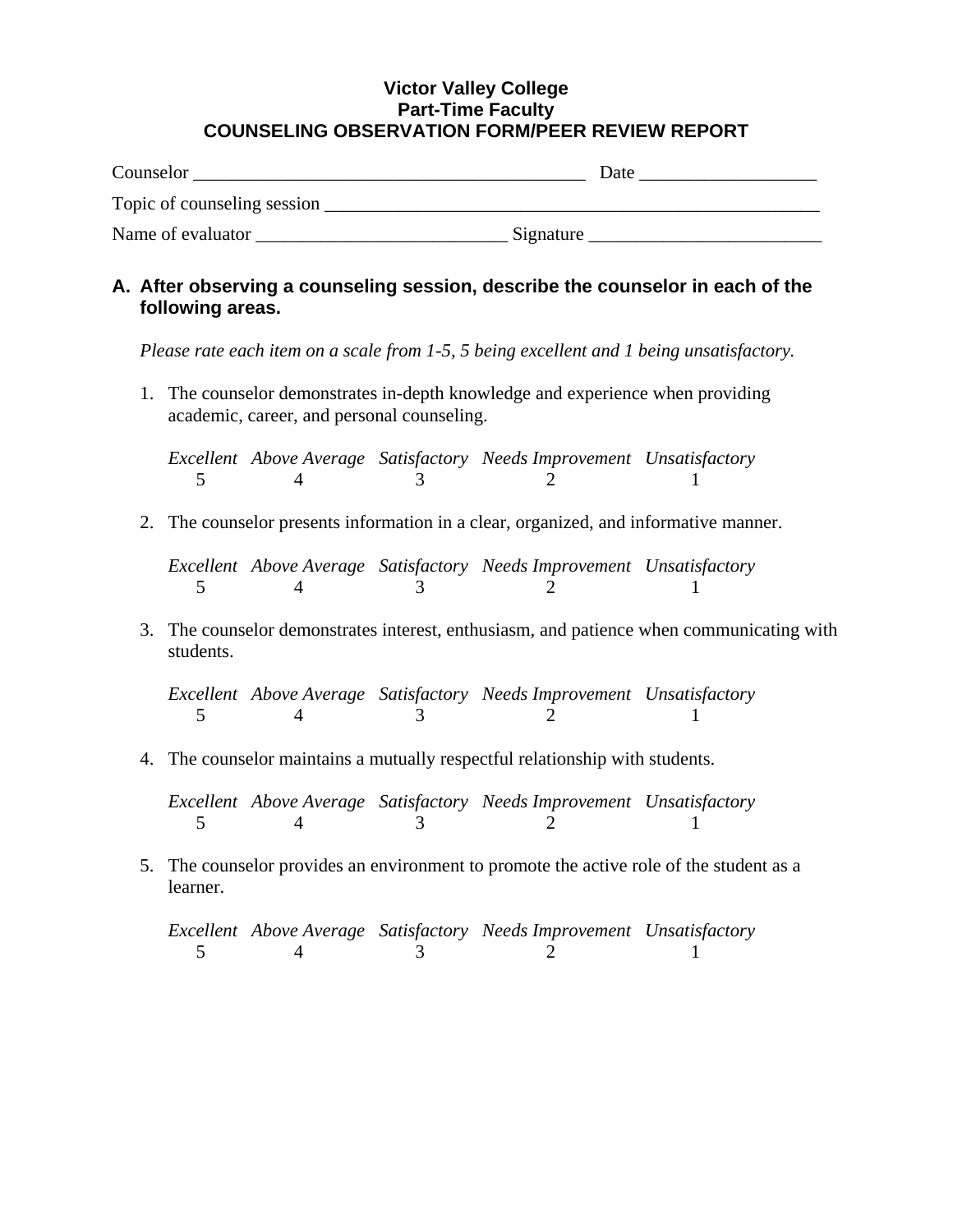6. The counselor summarizes the session as well as provides appropriate referrals and/or recommended follow-up.

*Excellent Above Average Satisfactory Needs Improvement Unsatisfactory*  5 4 3 2 1

7. Comments regarding the specific observations.

#### **B. Counseling observation follow-up.**

The evaluator will meet with the evaluatee after the observation to discuss the results of this observation.

\_\_\_\_\_\_\_\_\_\_\_\_\_\_\_\_\_\_\_\_\_\_\_\_\_\_\_\_ \_\_\_\_\_\_\_\_\_\_\_\_\_\_\_\_\_\_\_\_\_\_\_\_\_\_\_\_\_\_

Date of observation Evaluator

\_\_\_\_\_\_\_\_\_\_\_\_\_\_\_\_\_\_\_\_\_\_\_\_\_\_\_\_

*I acknowledge that I read this observation form and it has been discussed with me by the observer. My signature does not imply that I necessarily agree with the results represented in this observation.* 

Evaluatee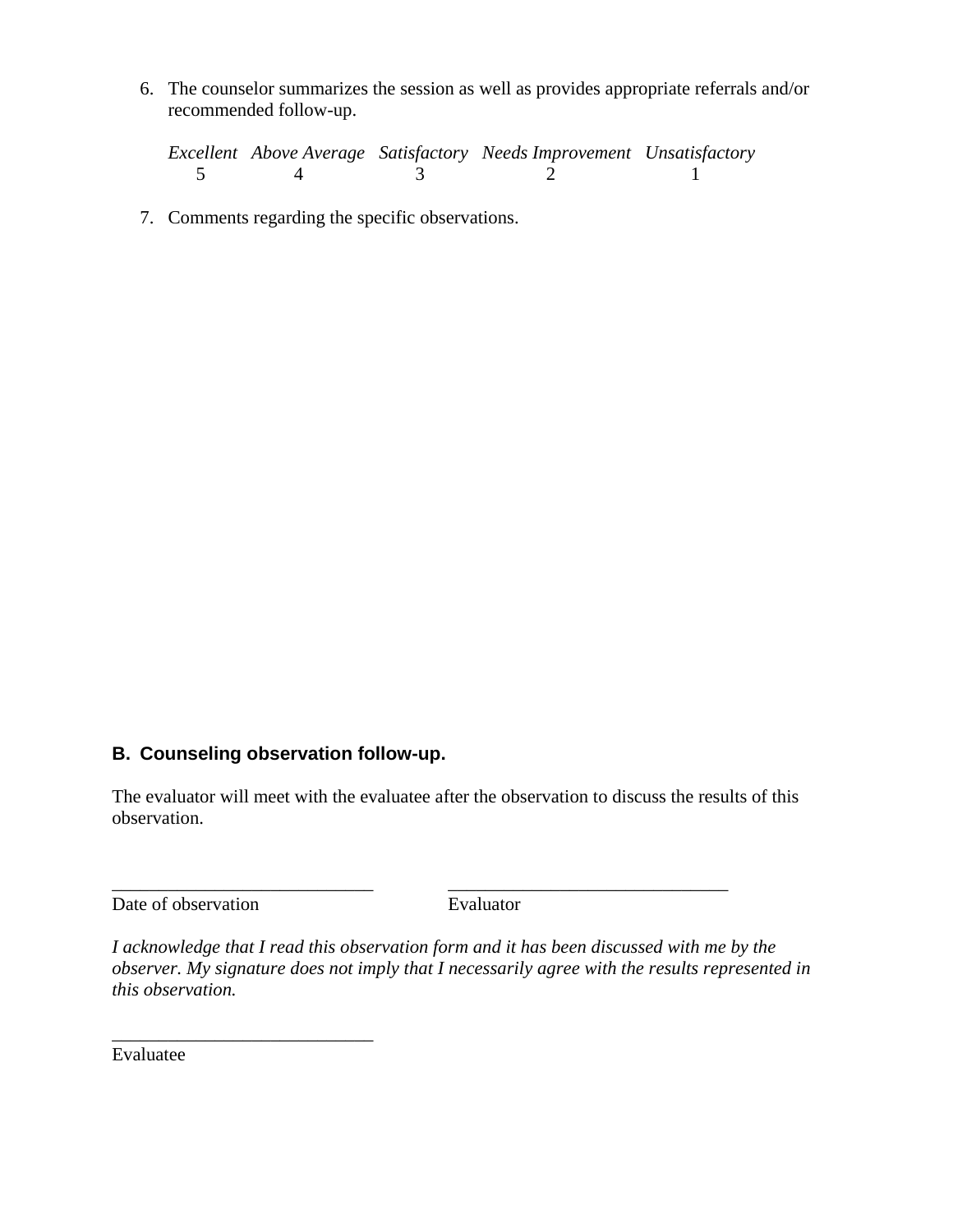

#### **Librarian Evaluation**



#### **Please do NOT replicate!**

\_\_\_\_\_\_\_\_\_\_\_\_\_\_\_\_\_\_\_\_\_\_\_\_\_\_\_\_\_\_\_\_\_\_\_\_\_\_\_\_\_\_\_\_\_\_\_\_\_\_\_\_\_\_\_\_\_\_\_\_\_\_\_\_\_\_\_\_\_\_\_\_\_\_\_\_\_\_\_\_\_\_\_\_\_\_\_\_\_\_\_\_\_\_\_\_\_

\_\_\_\_\_\_\_\_\_\_\_\_\_\_\_\_\_\_\_\_\_\_\_\_\_\_\_\_\_\_\_\_\_\_\_\_\_\_\_\_\_\_\_\_\_\_\_\_\_\_\_\_\_\_\_\_\_\_\_\_\_\_\_\_\_\_\_\_\_\_\_\_\_\_\_\_\_\_\_\_\_\_\_\_\_\_\_\_\_\_\_\_\_\_\_\_\_

\_\_\_\_\_\_\_\_\_\_\_\_\_\_\_\_\_\_\_\_\_\_\_\_\_\_\_\_\_\_\_\_\_\_\_\_\_\_\_\_\_\_\_\_\_\_\_\_\_\_\_\_\_\_\_\_\_\_\_\_\_\_\_\_\_\_\_\_\_\_\_\_\_\_\_\_\_\_\_\_\_\_\_\_\_\_\_\_\_\_\_\_\_\_\_\_\_

\_\_\_\_\_\_\_\_\_\_\_\_\_\_\_\_\_\_\_\_\_\_\_\_\_\_\_\_\_\_\_\_\_\_\_\_\_\_\_\_\_\_\_\_\_\_\_\_\_\_\_\_\_\_\_\_\_\_\_\_\_\_\_\_\_\_\_\_\_\_\_\_\_\_\_\_\_\_\_\_\_\_\_\_\_\_\_\_\_\_\_\_\_\_\_\_\_

\_\_\_\_\_\_\_\_\_\_\_\_\_\_\_\_\_\_\_\_\_\_\_\_\_\_\_\_\_\_\_\_\_\_\_\_\_\_\_\_\_\_\_\_\_\_\_\_\_\_\_\_\_\_\_\_\_\_\_\_\_\_\_\_\_\_\_\_\_\_\_\_\_\_\_\_\_\_\_\_\_\_\_\_\_\_\_\_\_\_\_\_\_\_\_\_\_

#### **WE VALUE YOUR COMMENTS.**

We want to find out how Librarians can better assist you. Your opinions will help us improve our services and better meet your needs. Please complete each item and then return this form in a sealed envelope as directed. Thank you.

1. Librarian was helpful and professional.

- 2. Librarian knew what he/she was talking about or suggested how to obtain the appropriate information.
- 3. I received the information or service I came for.
- 4. We discussed what I needed or wanted to know.
- 5. Librarian listened carefully to me.
- 6. I would rate my overall experience.

| Excellent | Above<br>Average | Satisfactory | Needs<br>Improvement | Unsatisfactory |
|-----------|------------------|--------------|----------------------|----------------|
|           |                  |              |                      |                |
|           |                  |              |                      |                |
|           |                  |              |                      |                |
|           |                  |              |                      |                |
|           |                  |              |                      |                |
|           |                  |              |                      |                |
|           |                  |              |                      |                |
|           |                  |              |                      |                |
|           |                  |              |                      |                |
|           |                  |              |                      |                |
|           |                  |              |                      |                |

7. Comments\_\_\_\_\_\_\_\_\_\_\_\_\_\_\_\_\_\_\_\_\_\_\_\_\_\_\_\_\_\_\_\_\_\_\_\_\_\_\_\_\_\_\_\_\_\_\_\_\_\_\_\_\_\_\_\_\_\_\_\_\_\_\_\_\_\_\_\_\_\_\_\_\_\_\_\_\_\_\_\_\_\_\_\_\_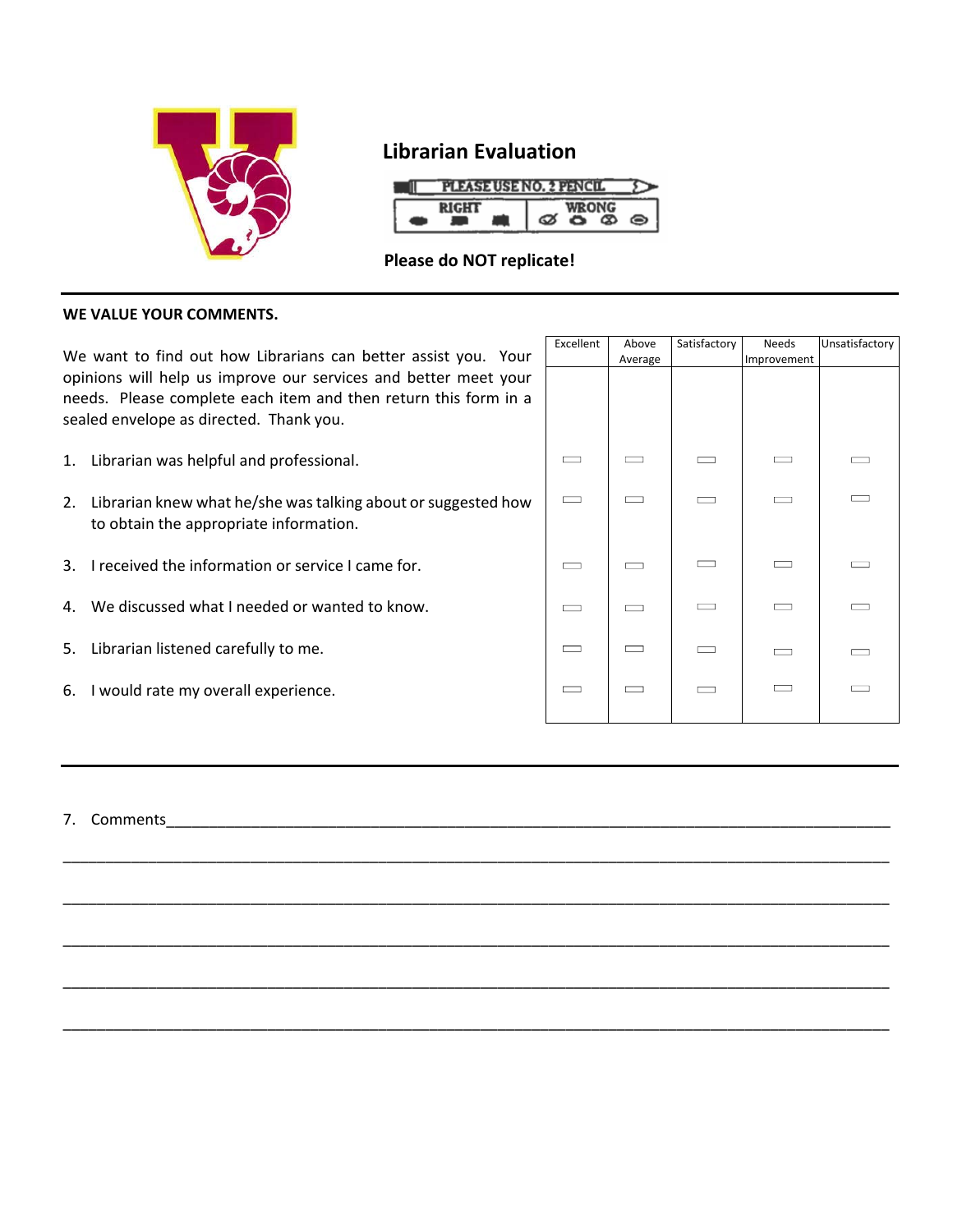#### **Victor Valley College Part-Time Faculty LIBRARIAN OBSERVATION FORM/PEER REVIEW REPORT**

| Librarian                         | Date |
|-----------------------------------|------|
| Nature of activity being observed |      |
| Name of observer                  |      |

#### **A. After observing the librarian in a work setting for at least 30 minutes, describe the librarian in each of the following areas:**

How does the librarian maintain a mutually respectful relationship with students? With faculty and staff?

How does the librarian demonstrate interest and enthusiasm when communicating with students? With faculty and staff?

*Please rate the librarian on each item on a scale from 1-5, 5 being excellent and 1 being unsatisfactory.* 

1. The librarian demonstrates familiarity with library operations and services.

*Excellent Above Average Satisfactory Needs Improvement Unsatisfactory*  5 4 3 2 1

2. The librarian presents and communicates information in a clear, well-organized manner.

*Excellent Above Average Satisfactory Needs Improvement Unsatisfactory*  5 4 3 2 1

3. The librarian uses appropriate methods and materials.

*Excellent Above Average Satisfactory Needs Improvement Unsatisfactory*  5 4 3 2 1

4. The librarian presents or communicates information fairly and objectively.

*Excellent Above Average Satisfactory Needs Improvement Unsatisfactory*  5 4 3 2 1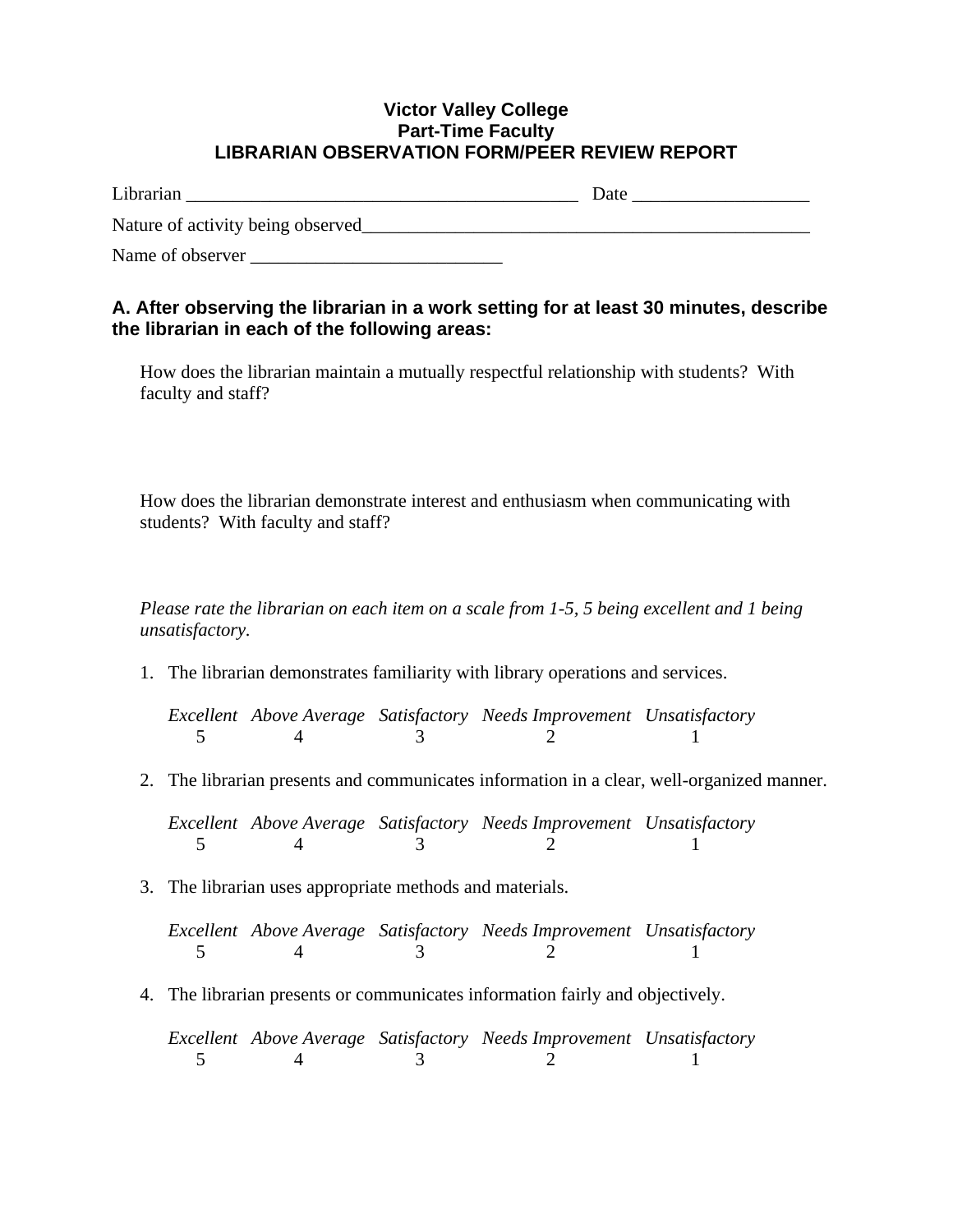5. The librarian provides an environment where persons of diverse cultural and ethnic backgrounds become partners in learning.

*Excellent Above Average Satisfactory Needs Improvement Unsatisfactory*  5 4 3 2 1

Additional comments/suggestions:

#### **B. Librarian observation follow-up.**

The evaluator will meet with the evaluatee after the observation to discuss the results of this observation.

\_\_\_\_\_\_\_\_\_\_\_\_\_\_\_\_\_\_\_\_\_\_\_\_\_\_\_\_ \_\_\_\_\_\_\_\_\_\_\_\_\_\_\_\_\_\_\_\_\_\_\_\_\_\_\_\_\_\_

\_\_\_\_\_\_\_\_\_\_\_\_\_\_\_\_\_\_\_\_\_\_\_\_\_\_\_\_ \_\_\_\_\_\_\_\_\_\_\_\_\_\_\_\_\_\_\_\_\_\_\_\_\_\_\_\_

Date of observation Evaluator

*I acknowledge that I read this observation form and it has been discussed with me by the observer. My signature does not imply that I necessarily agree with the results represented in this observation.* 

Date Evaluatee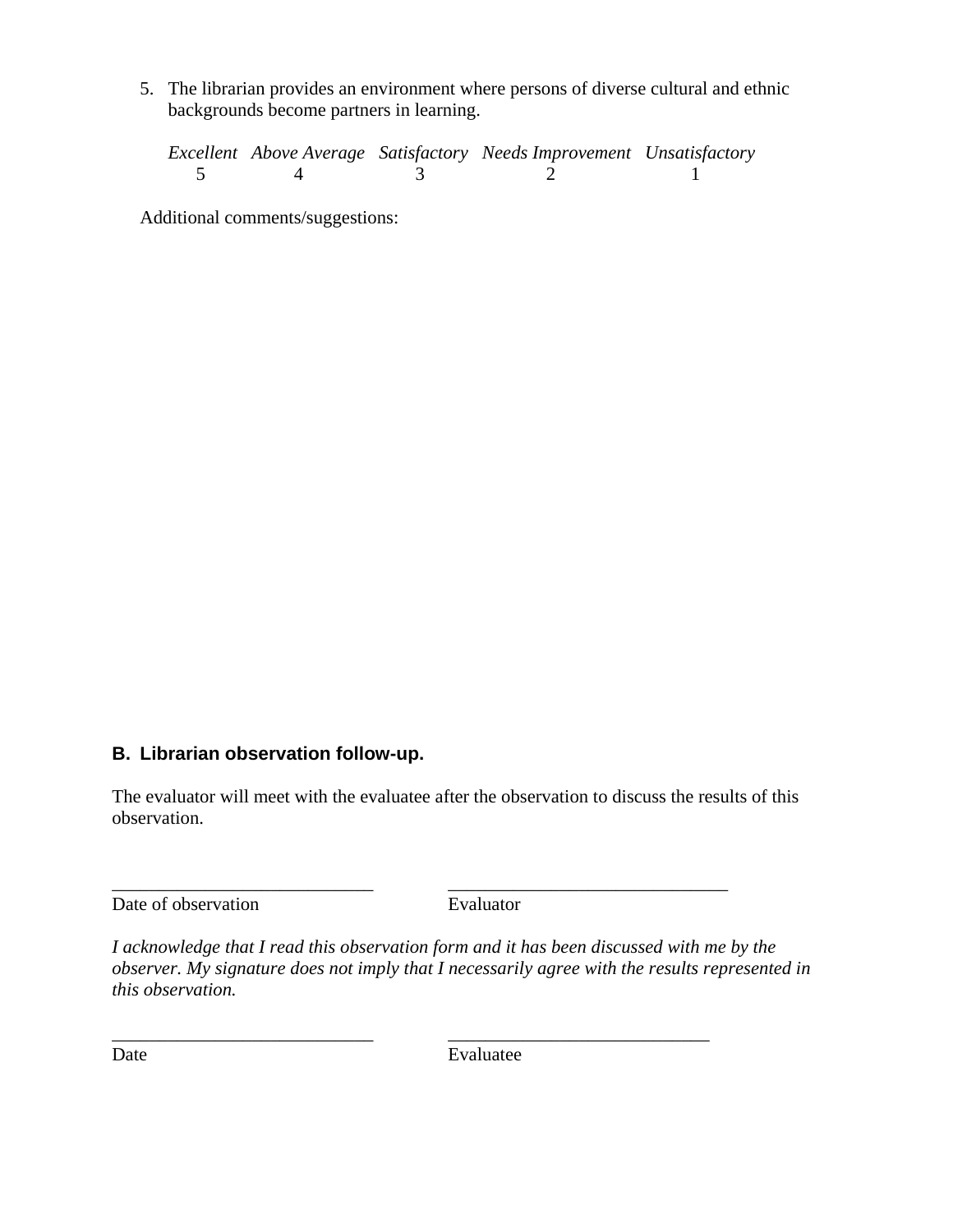|        |    | USF BLUE OR BLACK PEN                       |                  |                            |
|--------|----|---------------------------------------------|------------------|----------------------------|
|        |    | OR<br><b>COUSE NO. 2 PENCIL ONLY   ILID</b> |                  |                            |
| Marks: | OК | $\lceil \bullet \rceil$<br><b>Not</b><br>OK | <b>Not</b><br>OК | ⊠<br><b>Ignore</b><br>Mark |

-------------

 $\mathcal{L}_{\mathcal{A}}$  $\blacksquare$  $\overline{\mathbb{Z}}$  .  $\overline{\phantom{a}}$ **SEC**  $\overline{\phantom{a}}$  $\sim$ 

**Lock** m.  $\mathcal{L}$  $\mathbf{r}$ **Section**  $\blacksquare$  $\sim$   $\epsilon$  $\overline{\phantom{a}}$  $\overline{\phantom{0}}$  $\frac{1}{2}$  $\overline{\phantom{a}}$  $\frac{1}{2}$  $\overline{\phantom{a}}$ й.  $\blacksquare$ z.  $\overline{\phantom{0}}$  $\mathcal{L}_{\mathcal{A}}$  $\sim$  $\overline{\mathcal{C}}$ шń,  $\qquad \qquad$  $\blacksquare$ نس  $\blacksquare$  $\mathbf{r}$ the project  $\overline{\phantom{a}}$  $\blacksquare$  $\overline{\phantom{a}}$  $\begin{array}{c} \hline \end{array}$  $\blacksquare$ 

 $\blacksquare$  $\blacksquare$ 

#### **Student Evaluation For** Clinical and Skills Lab Instructors



Directions: Please rate how your skills lab or clinical instructor rates on the following:

|                                                                                                                                                                  | Unsatisfactory | <b>Needs</b><br>Improvement | Satisfactory  | Above Average | <b>Excellent</b> |
|------------------------------------------------------------------------------------------------------------------------------------------------------------------|----------------|-----------------------------|---------------|---------------|------------------|
| 1. Provides an adequate orientation to the clinical site.                                                                                                        | ▭              | □                           | □             |               | сэ               |
| 2. Demonstrates helpfulness to students with questions,<br>concerns, or problems by clarifying objectives and<br>criteria of the clinical rotation.              | ▭              | ▭                           | $\Box$        |               |                  |
| 3. Assists wtih selecting student workload when<br>necessary to provide "hands-on" learning experiences to<br>meet clinical rotation objectives.                 |                |                             |               |               | œ                |
| 4. Demonstrates the ability to stimulate critical thinking<br>by adding appropriate questions and receiving effective<br>feedback.                               |                |                             |               |               | 亡                |
| 5. Demonstrates flexibility in planning and executing<br>learning objectives by presentation of the subject matter<br>in a clear, logical, and organized manner. |                | m                           |               |               |                  |
| 6. Demonstrates the ability to effectively communicate<br>and encourage students to apply theory to clinical<br>situations.                                      |                |                             |               |               |                  |
| 7. Provides an atmosphere that is conducive to student<br>learning, easily accessible, and acts as a role model.                                                 |                |                             |               | œ             | c                |
| 8. Promotes learning in post rotation conferences and<br>evaluations via exchange of ideas.                                                                      | ▭              |                             | m             |               | ▭                |
| Instructor's Full Name: (Please print clearly.)<br>Course of Study:                                                                                              |                |                             |               |               |                  |
| $\Box$ RN<br>$\Box$ RT<br>$\Box$ MA                                                                                                                              | $\Box$ CNA     |                             | Paramedic/EMT |               |                  |
| Comments: [Please include term (spring, fall, etc.) and year.]                                                                                                   |                |                             |               |               |                  |
|                                                                                                                                                                  |                |                             |               |               |                  |
|                                                                                                                                                                  |                |                             |               |               |                  |
|                                                                                                                                                                  |                |                             |               |               |                  |
| Do not write below this line. Use back of sheet. Thank you.                                                                                                      |                |                             |               |               |                  |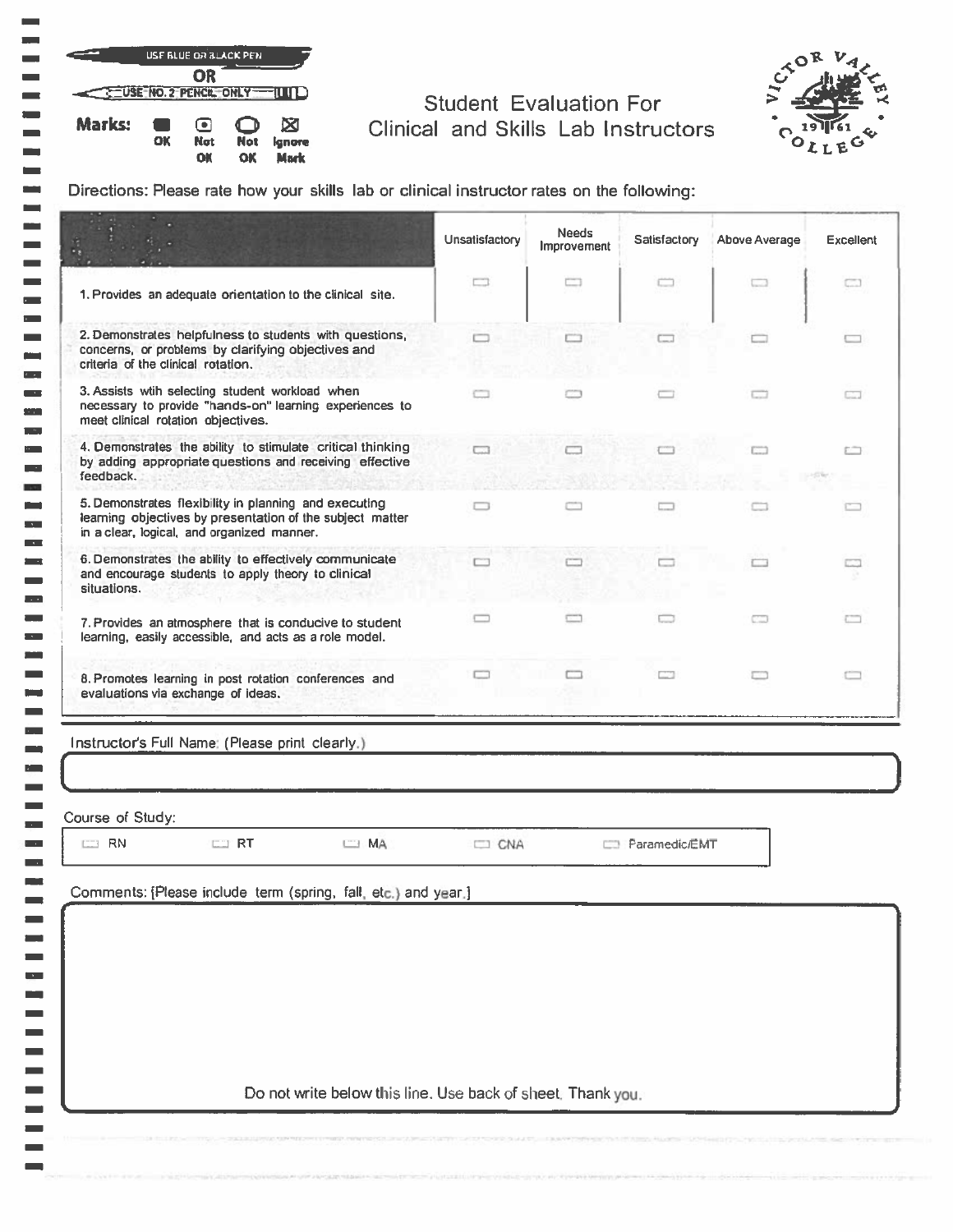

**Associate Faculty Evaluation** 

Please be thoughtful and candid in your responses. Be assured that you will remain anonymous in this process and that your answers will be given the highest consideration.

- 1. Ability to use this course to increase my general knowledge and education
- Unsatisfactory
- Needs Improvement
- Satisfactory
- Above Average
- Excellent
- 2. Text(s) and other instructional materials
- Unsatisfactory
- Needs Improvement
- Satisfactory
- Above Average
- Excellent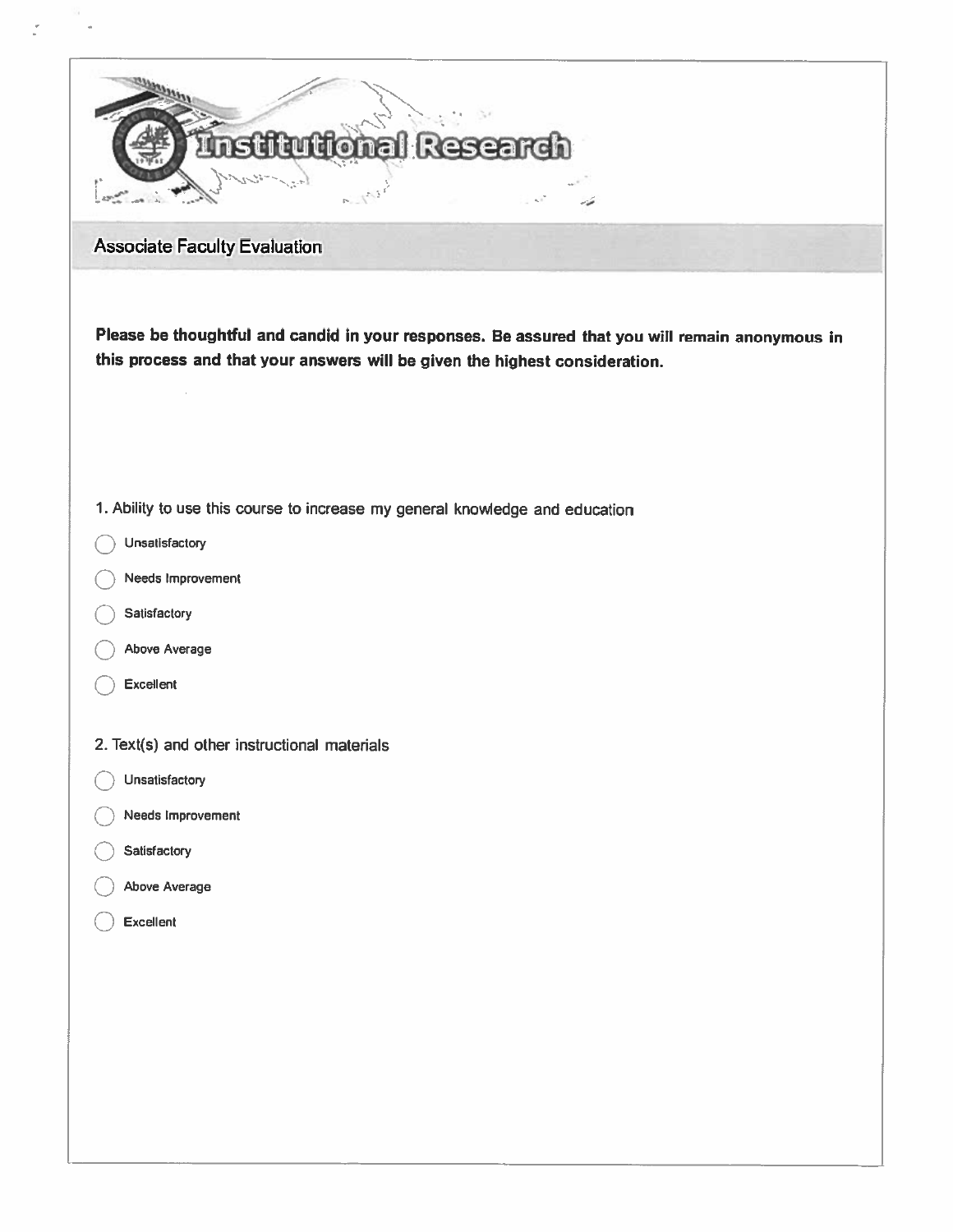| 3. Amount and types of assigned course work                       |
|-------------------------------------------------------------------|
| Unsatisfactory                                                    |
| Needs Improvement                                                 |
| Satisfactory                                                      |
| Above Average                                                     |
| Excellent                                                         |
| 4. Explanation of course objectives and grading policies          |
| Unsatisfactory                                                    |
| Needs Improvement                                                 |
| Satisfactory                                                      |
| <b>Above Average</b>                                              |
| Excellent                                                         |
| 5. Timely manner in which the tests and assignments were returned |

Unsatisfactory

 $\boldsymbol{f}^*$ 

|  | Needs Improvement |
|--|-------------------|

- Satisfactory
- Above Average
- Excellent

6. Knowledge and preparation for online sessions

- Unsatisfactory
- Needs Improvement
- Satisfactory
- Above Average
- Excellent
- 7. Ability to motivate student interest and intellectual effort
	- Unsatisfactory

I.

- Needs Improvement
	- Satisfactory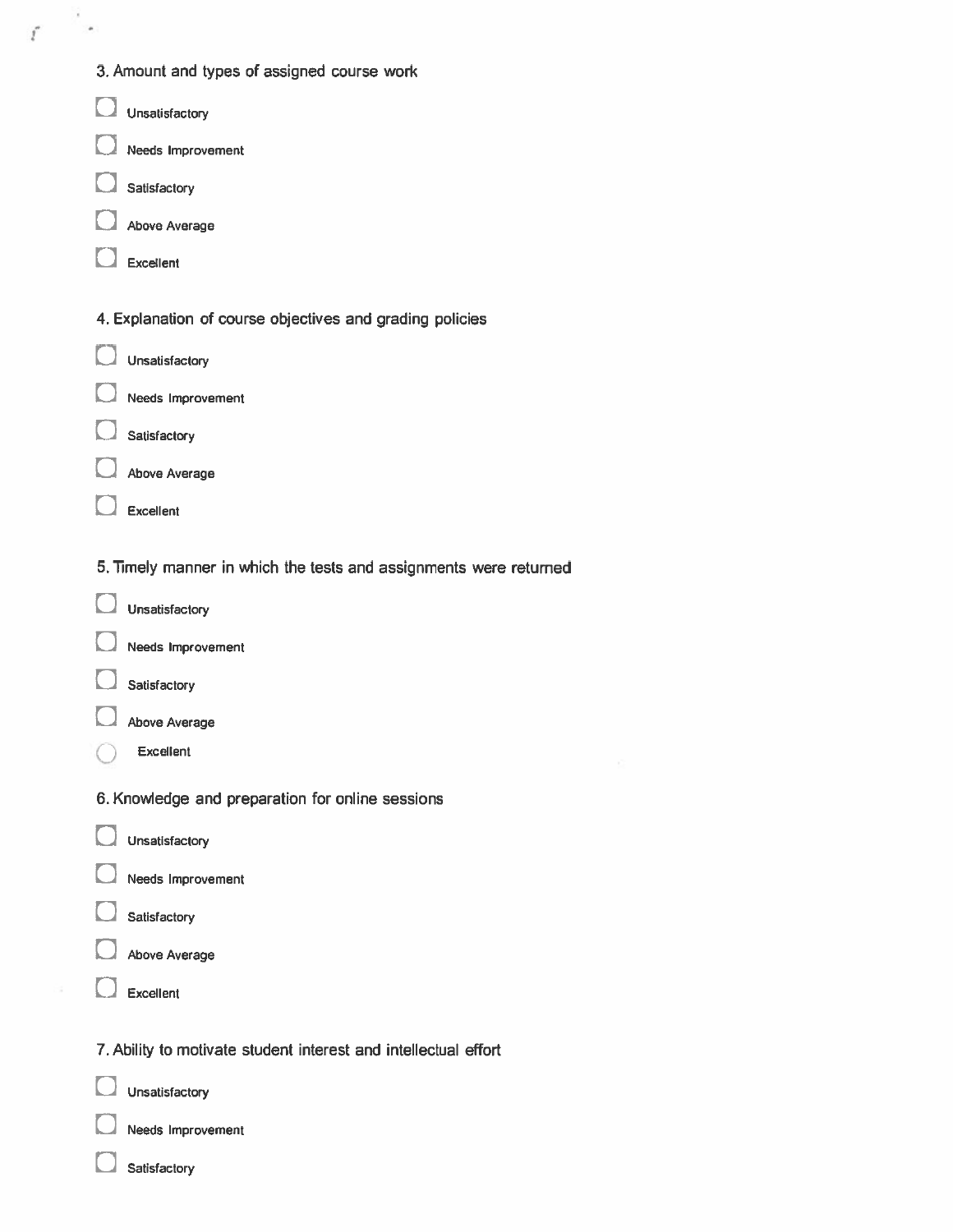| Y<br>p. |                                                                                             |
|---------|---------------------------------------------------------------------------------------------|
|         | Above Average                                                                               |
|         | Excellent                                                                                   |
|         | 8. Encouragement of students to ask questions and participate in online learning activities |
|         | Unsatisfactory                                                                              |
|         | Needs Improvement                                                                           |
|         | Satisfactory                                                                                |
|         | Above Average                                                                               |
|         | Excellent                                                                                   |
|         | 9. Encouragement of individual thinking and differences of opinion                          |
|         | Unsatisfactory                                                                              |
|         | Needs Improvement                                                                           |
|         | Satisfactory                                                                                |
|         | Above Average                                                                               |
|         | Excellent                                                                                   |
|         | 10. Ability to provide effective online resources                                           |
|         | Unsatisfactory                                                                              |
|         | Needs Improvement                                                                           |
|         | Satisfactory                                                                                |
|         | Above Average                                                                               |
|         | Excellent                                                                                   |
|         | 11. Ability to present ideas and theories clearly                                           |
|         | Unsatisfactory                                                                              |
|         | Needs Improvement                                                                           |
|         | Satisfactory                                                                                |
|         | Above Average                                                                               |
|         | Excellent                                                                                   |
|         |                                                                                             |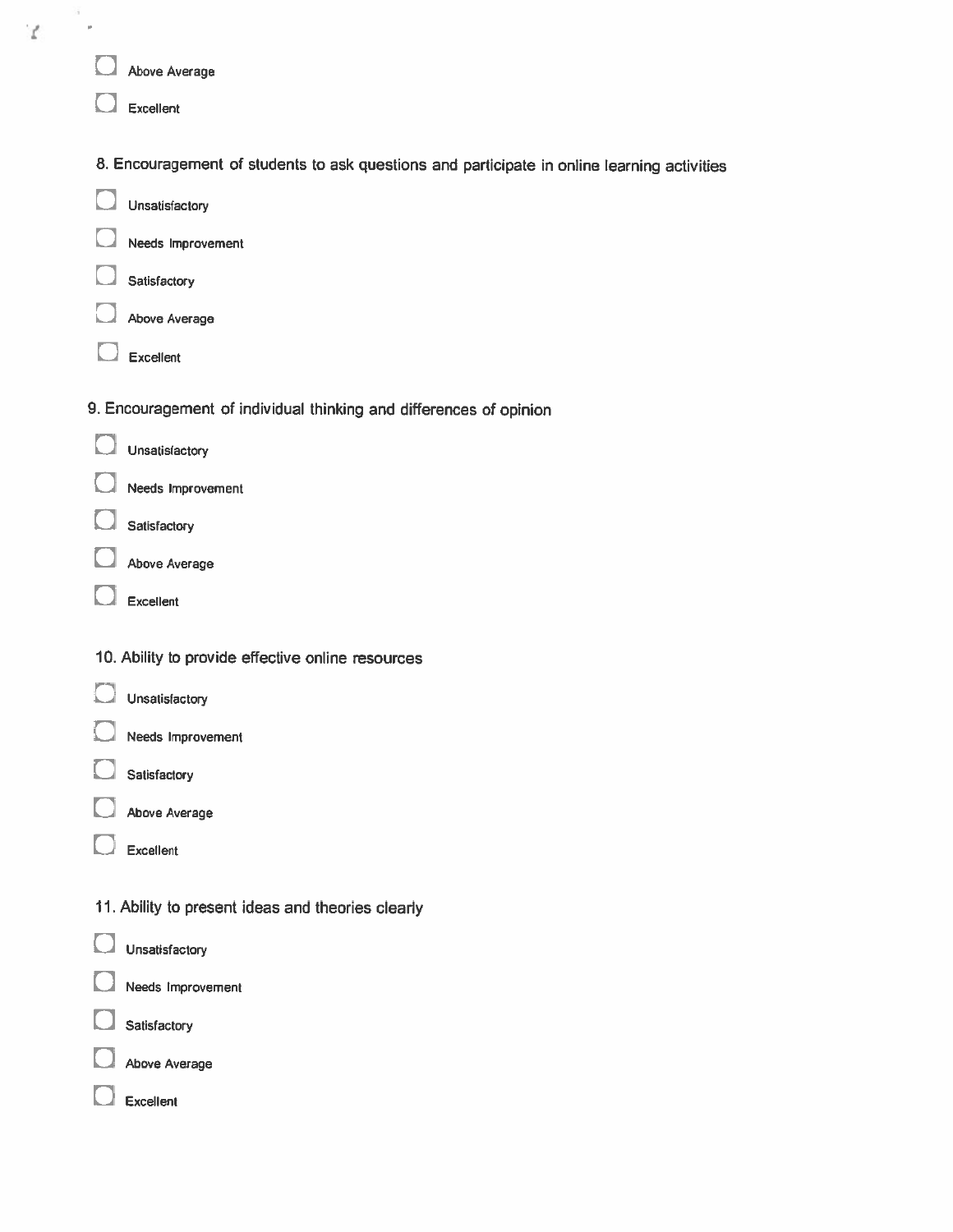|  |  |  | 12. Accessibility for individual communication |
|--|--|--|------------------------------------------------|
|--|--|--|------------------------------------------------|

| Unsatisfactory           |
|--------------------------|
| <b>Needs Improvement</b> |
| Satisfactory             |
| <b>Above Average</b>     |
| Excellent                |

 $\gamma^{-1/2}$  .

13. Demonstration of sensitivity in working with students of diverse racial and ethnic backgrounds, sexual orientations, and physical and mental disabilities

| Unsatisfactory                                            |
|-----------------------------------------------------------|
| Needs Improvement                                         |
| Satisfactory                                              |
| Above Average                                             |
| Excellent                                                 |
|                                                           |
| 14. Timely manner in which course materials were provided |
| Unsatisfactory                                            |
| Needs Improvement                                         |
| Satisfactory                                              |
| Above Average                                             |
| Excellent                                                 |
|                                                           |

15. Please add comments including strengths and/or areas for improvement.

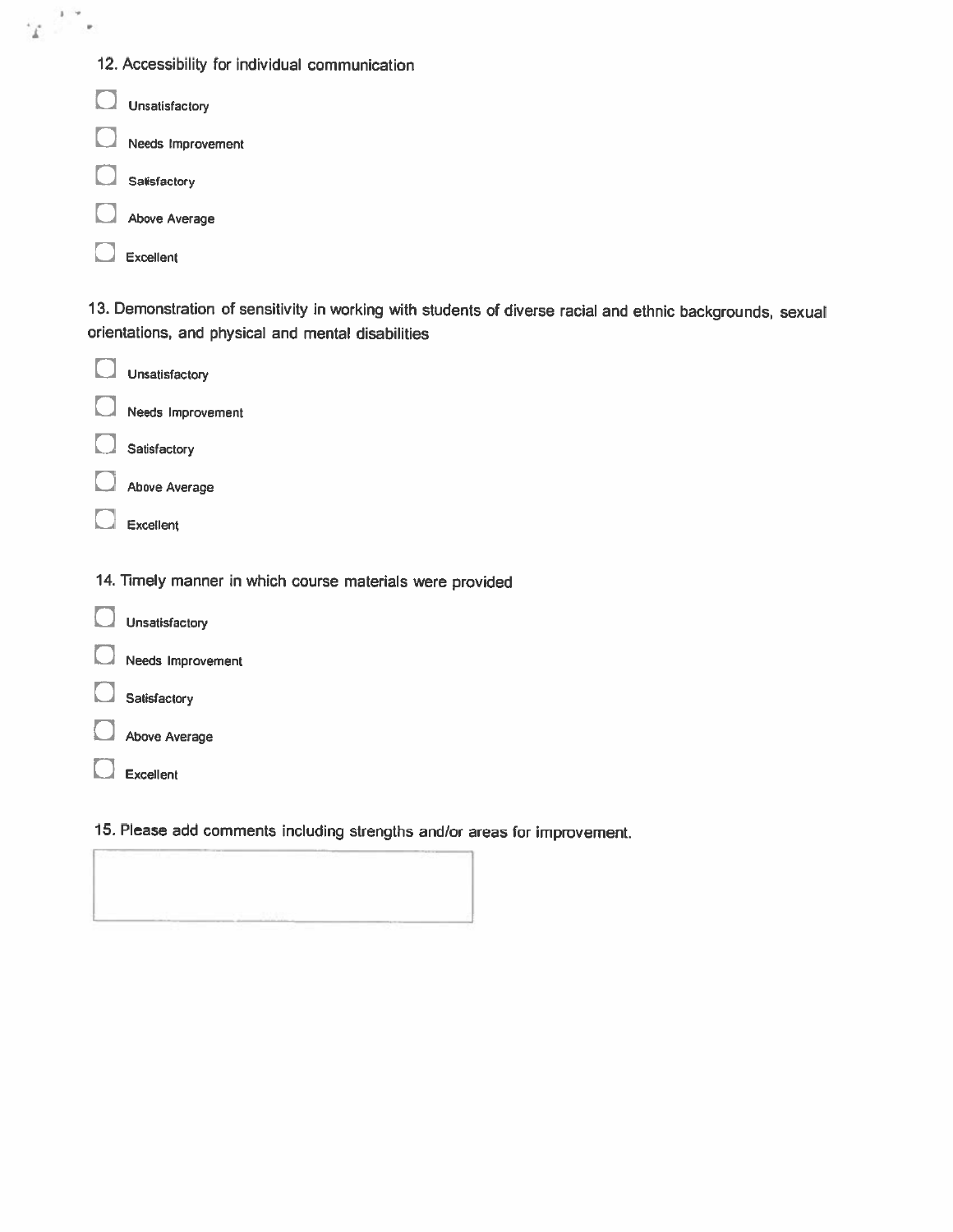## APPENDIX C CATASTROPHIC LEAVE (See Article 8)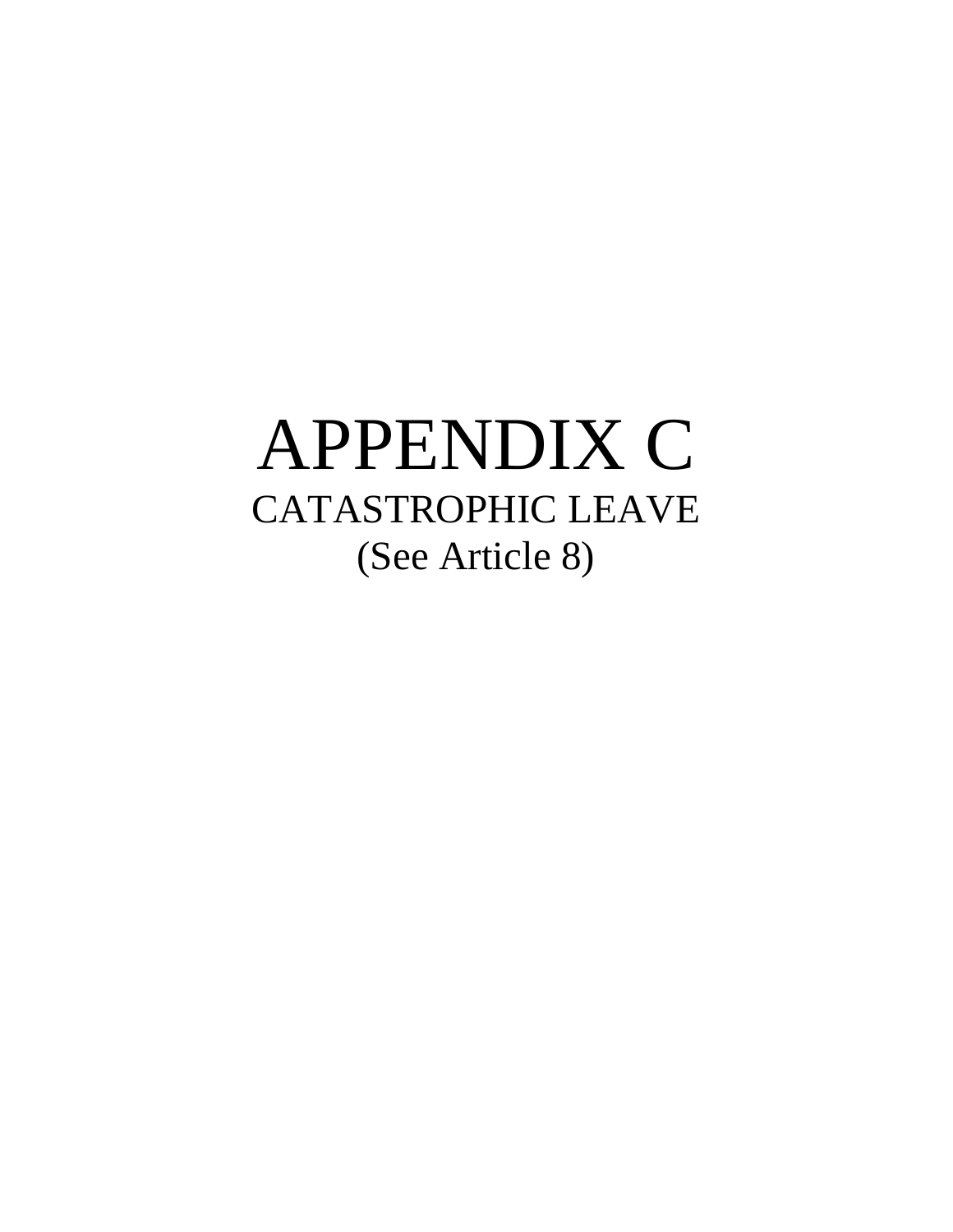#### VICTOR VALLEY COLLEGE ADJUNCT FACULTY CATASTROPHIC LEAVE REQUEST

Human Resources Victor Valley College 18422 Bear Valley Rd. Victorville, CA 92395

I am requesting catastrophic leave in accordance with provisions of education code section 87045 and the agreement with the AFT Part-Time Faculty United Local 6286.

I understand that I may request catastrophic leave donations during the regular terms (fall or spring), providing no categorical fund sources are utilized, and I may not use more than one-half of the leave available in the Catastrophic Leave Bank.

I have supplied or attached the required doctor statement(s) that a serious illness or injury is expected to incapacitate me or an eligible member of my family for an extended period of time. (Eligible family members include spouse, registered domestic partner, parent, child, sibling, grandparent or grandchild, in-laws and step-relatives in these relationships, or any other person in the employee's household for whom there is a personal obligation.)

I am aware that additional doctor statements may be necessary if my absence continues beyond the time period indicated in the initial doctor's statement.

I acknowledge that all paid leave must be depleted/used prior to application of donated leave days.

Print employee name

\_\_\_\_\_\_\_\_\_\_\_\_\_\_\_\_\_\_\_\_\_\_\_\_\_\_\_\_\_\_\_\_

\_\_\_\_\_\_\_\_\_\_\_\_\_\_\_\_\_\_\_\_\_\_\_\_\_\_\_\_\_\_\_\_

\_\_\_\_\_\_\_\_\_\_\_\_\_\_\_\_\_\_\_\_\_\_\_\_\_\_\_\_\_\_\_\_

Signature

Date

MAY BE SIGNED BY ANOTHER PARTY IF EMPLOYEE IS UNAVAILABLE FOR SIGNATURE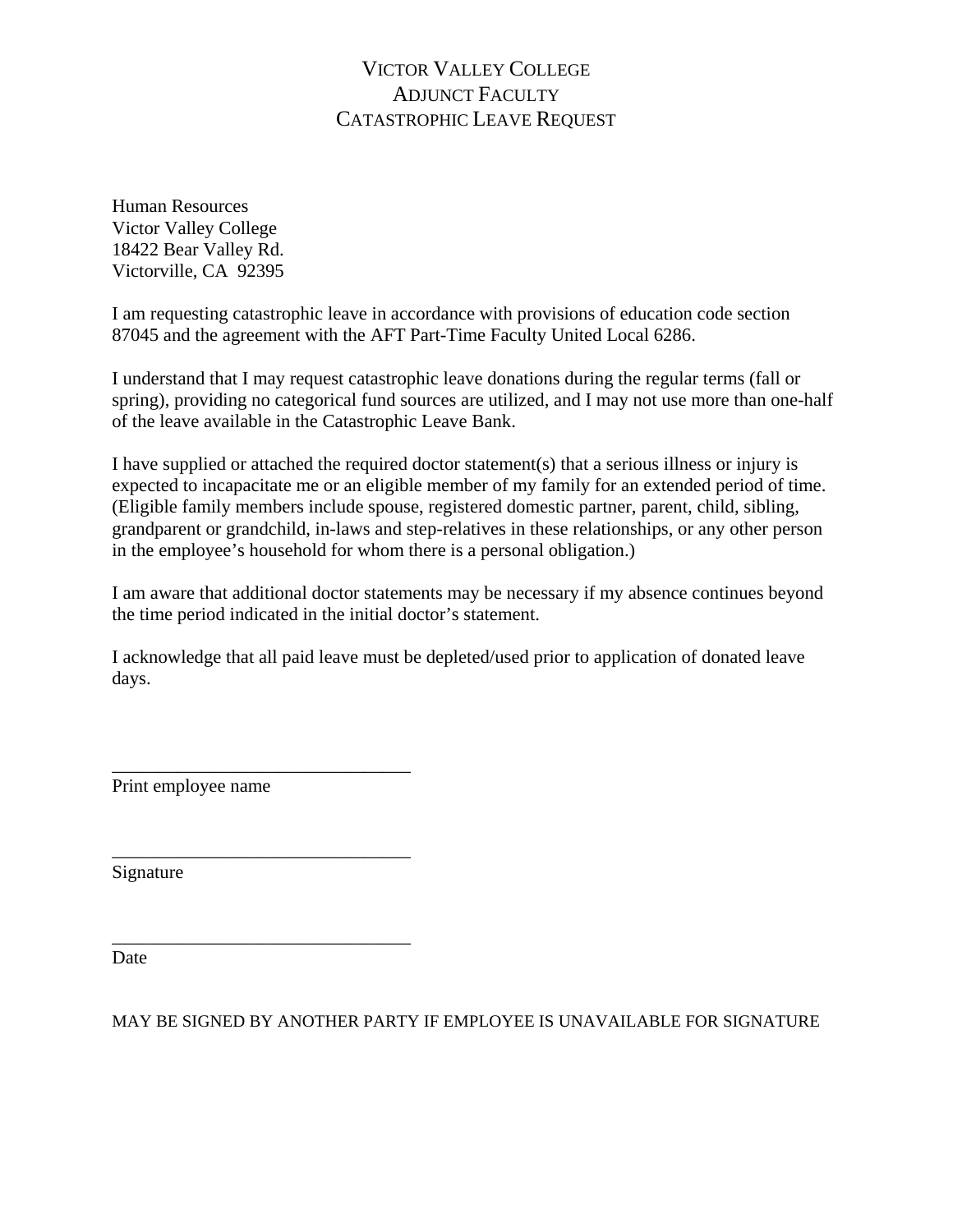#### VICTOR VALLEY COMMUNITY COLLEGE DISTRICT DONATION OF ELIGIBLE SICK LEAVE CREDITS BY ADJUNCT FACULTY

INSTRUCTIONS: This form shall be used for adjunct instructors who wish to donate eligible sick leave credits. Any part-time faculty member who accrues sick leave may act as a donor during the regular term (fall or spring), providing no categorical fund sources are utilized. The minimum donation is four (4) hours of sick leave; leave may not be donated upon termination from employment with the district. Information about donors shall not be disclosed by the district.

An adjunct instructor wishing to donate accrued sick leave credits shall:

- 1) Maintain a leave balance of 9 hours
- 2) Designate the number of leave credits to be donated
- 3) Acknowledge that this transfer of sick leave credits is irrevocable
- 4) Sign and date the form
- 5) Submit the completed form to Human Resources for processing
- 6) Donation minimum is 4 hours

 $\_$  XXX-XX-(Print Name) (Last four of SSN)

I wish to donate the following amount of eligible sick leave credits: hours

By signing below, I acknowledge my desire to donate my accrued eligible leave credits as designated above. I understand that my donation is irrevocable and may not be later withdrawn.

\_\_\_\_\_\_\_\_\_\_\_\_\_\_\_\_\_\_\_\_\_\_\_\_\_\_\_\_\_\_\_\_\_\_\_\_\_\_\_\_\_\_\_ \_\_\_\_\_\_\_\_\_\_\_\_\_\_\_\_\_\_\_\_\_\_\_\_\_

(Signature) (Date)

Date received by Human Resources Department: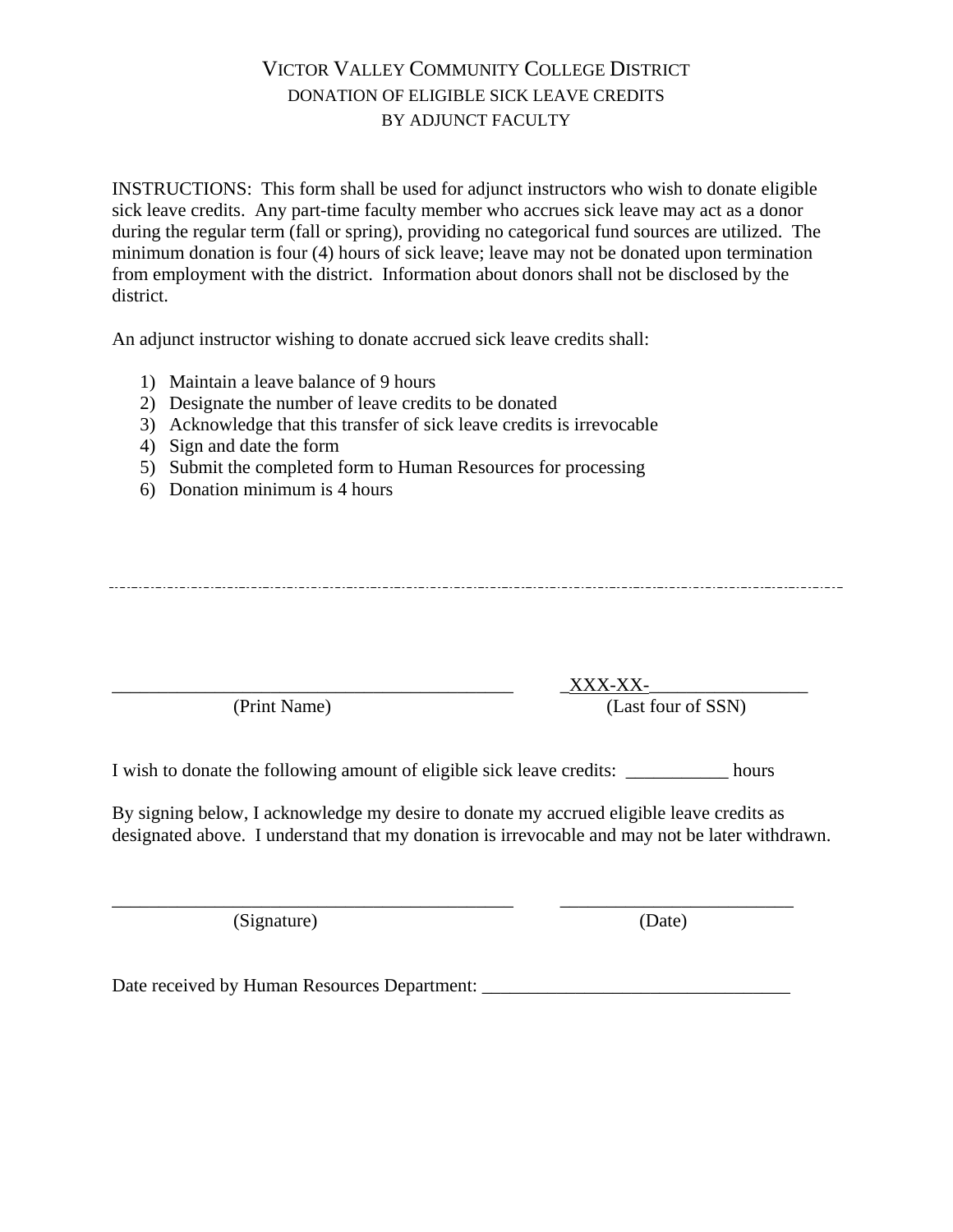# APPENDIX D

Approval for Advancement on Salary Schedule (See Article 12.2)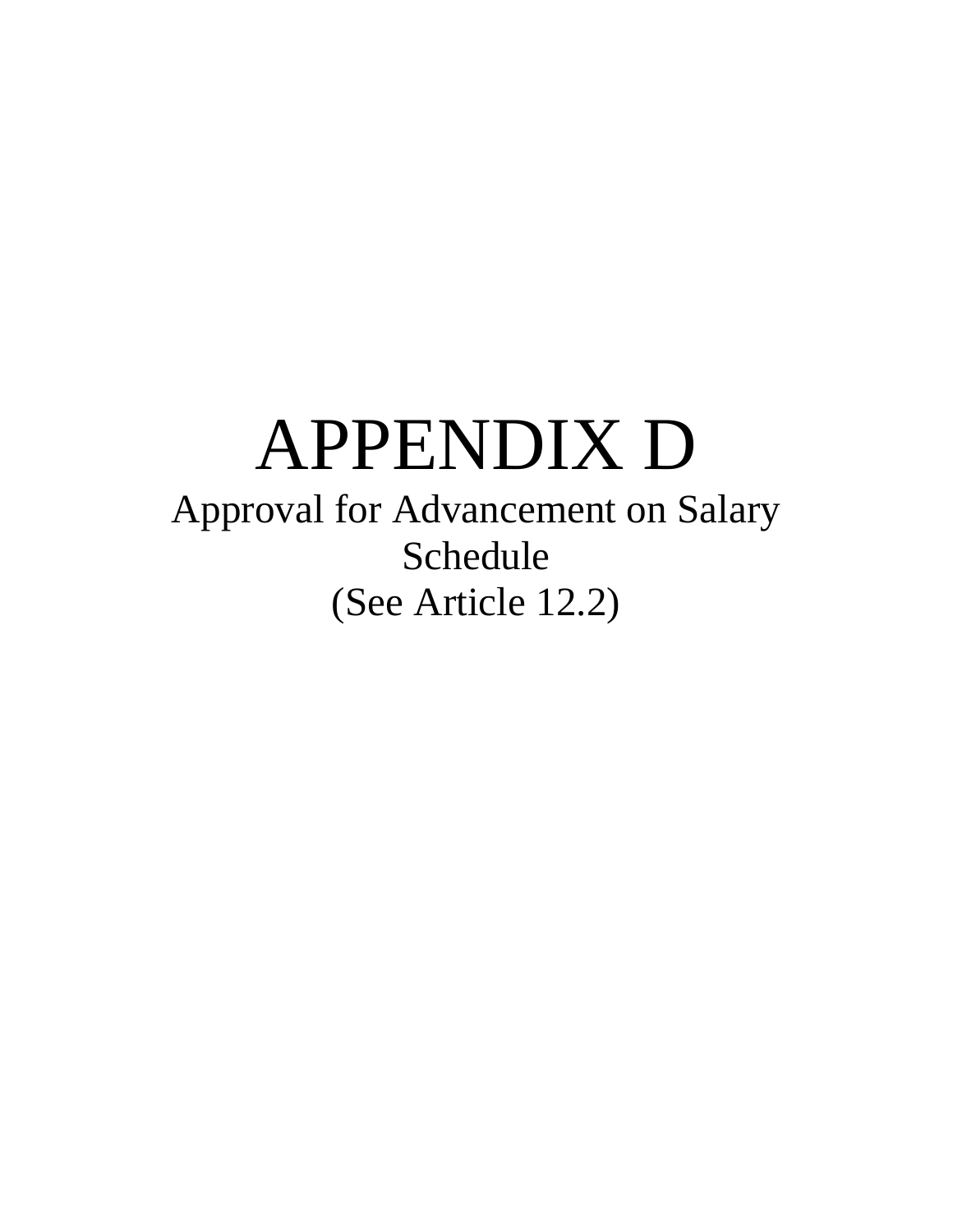#### **Preapproval of Classes for Advancement on the AFT Salary Schedule**

To: Academic Development Committee c/o Human Resources

From: <u>Current Department Assignment(s):</u>

Date:

I. Article 12.2 of the Agreement, class Advancement shall be based on earned degrees and units earned subsequent to the unit member's initial placement on the salary schedule. All degrees and units must be for one of the following purposes and indicated on the table below:

- #1 germane to current assignment
- #2 improvement of instructional skills
- #3 germane to an alternate assignment of value to the District

See completed example shown on the table below.

I hereby request approval of the following classes to be used for salary advancement:

| College/University Term Course# |  | <b>Course Title</b>                                        | <b>Units/Type Purpose</b> |    |
|---------------------------------|--|------------------------------------------------------------|---------------------------|----|
|                                 |  | Example:CSU-SB W1999 Math 302 Math for Educators 4 Quarter |                           | #1 |
|                                 |  |                                                            |                           |    |
|                                 |  |                                                            |                           |    |
|                                 |  |                                                            |                           |    |
|                                 |  |                                                            |                           |    |
|                                 |  |                                                            |                           |    |

*NOTE: All degrees and units must be completed and reported to Human Resources prior to November1st of the contract year for movement on the salary schedule that year.* 

|  |  | II. Action Taken Approved Denied Signatures of Committee Members Date |  |
|--|--|-----------------------------------------------------------------------|--|
|  |  |                                                                       |  |
|  |  |                                                                       |  |
|  |  |                                                                       |  |
|  |  |                                                                       |  |
|  |  |                                                                       |  |
|  |  |                                                                       |  |

If denied, state reason:

**cc: Unit Member Human Resources** 

APPENDIX D-2 See ARTICLE 12.2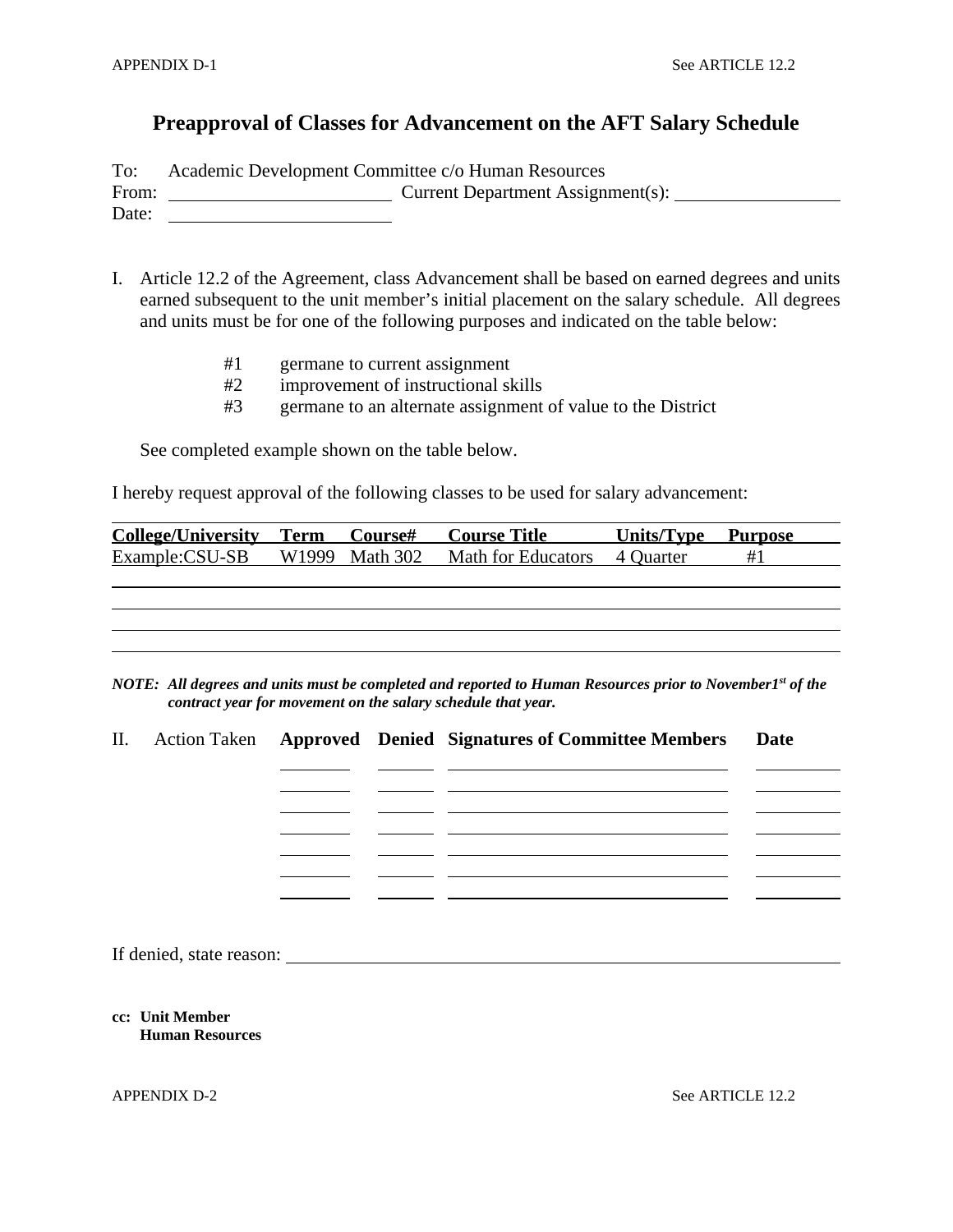#### **Approval of Educational Program for Advancement on the AFT Salary Schedule**

| To:   | Academic Development Committee c/o Human Resources |                                   |  |
|-------|----------------------------------------------------|-----------------------------------|--|
| From: |                                                    | Current Department Assignment(s): |  |
| Date: |                                                    |                                   |  |

I. Per Article 12.2, I hereby request approval of the classes listed below to be used to complete the following educational program:

**Educational objective:** (e.g., PhD, MA, MS, BA, BS, AA, AS, Certificate) **Title of specific program: Name of college or university: Purpose of program:** germane to current assignment improvement of instructional skills germane to an alternate assignment of value to the District

**Important:** Attach program documentation (e.g., catalog description with course requirements)

| <b>Course # Course Title</b> | Units/Type | <b>Course#</b> Course Title | Units/Type |
|------------------------------|------------|-----------------------------|------------|
|                              |            |                             |            |
|                              |            |                             |            |
|                              |            |                             |            |
|                              |            |                             |            |
|                              |            |                             |            |

*NOTE: All degrees and units must be completed and reported to Human Resources prior to November 1st of the contract year for movement on the salary schedule that year.* 

|  |  | II. Action Taken Approved Denied Signatures of Committee Members Date |  |
|--|--|-----------------------------------------------------------------------|--|
|  |  |                                                                       |  |
|  |  |                                                                       |  |
|  |  |                                                                       |  |
|  |  |                                                                       |  |
|  |  |                                                                       |  |
|  |  |                                                                       |  |

If denied, state reason:

**cc: Unit Member Human Resources**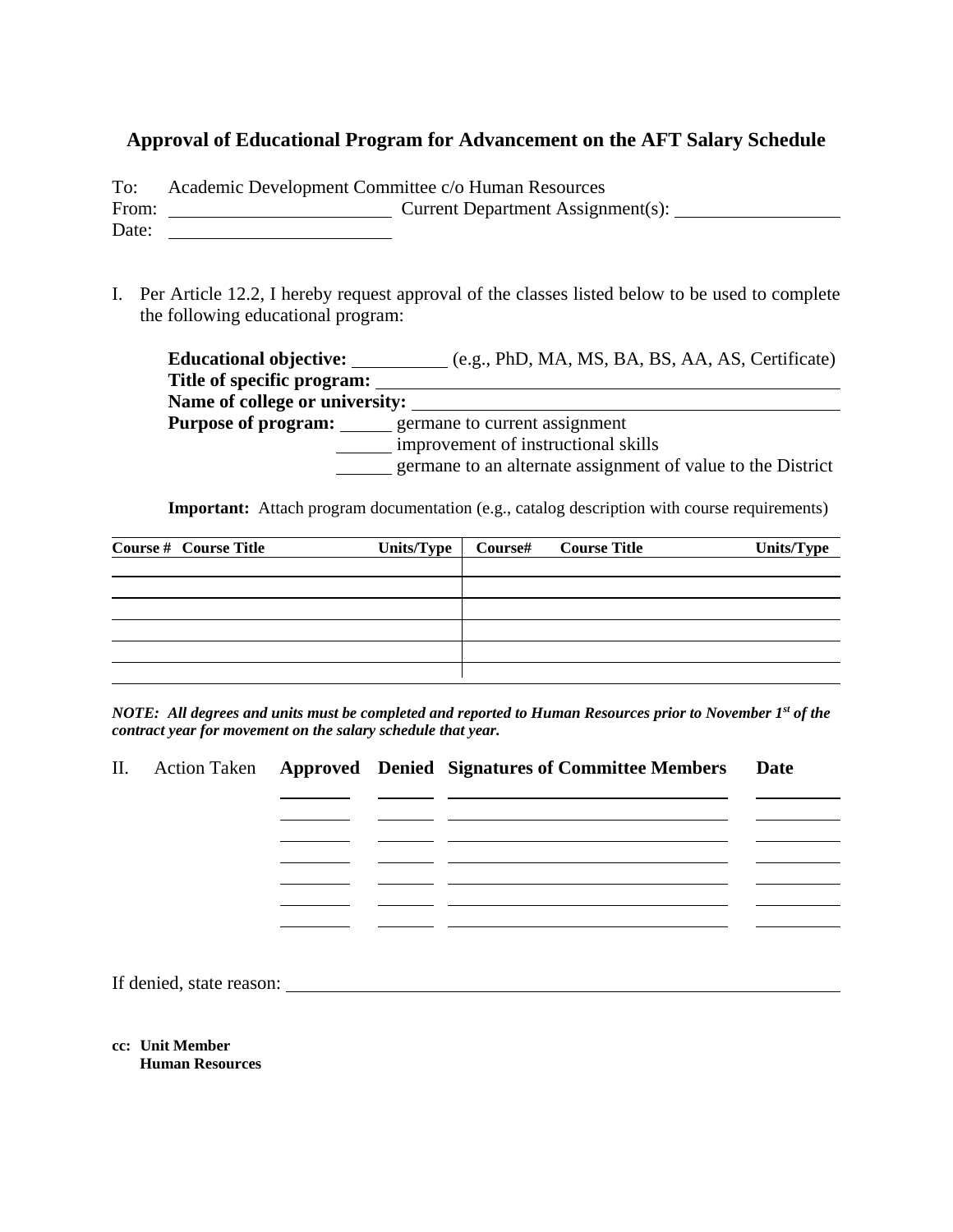# APPENDIX E SLO Compensation Form (See Article 12.5)